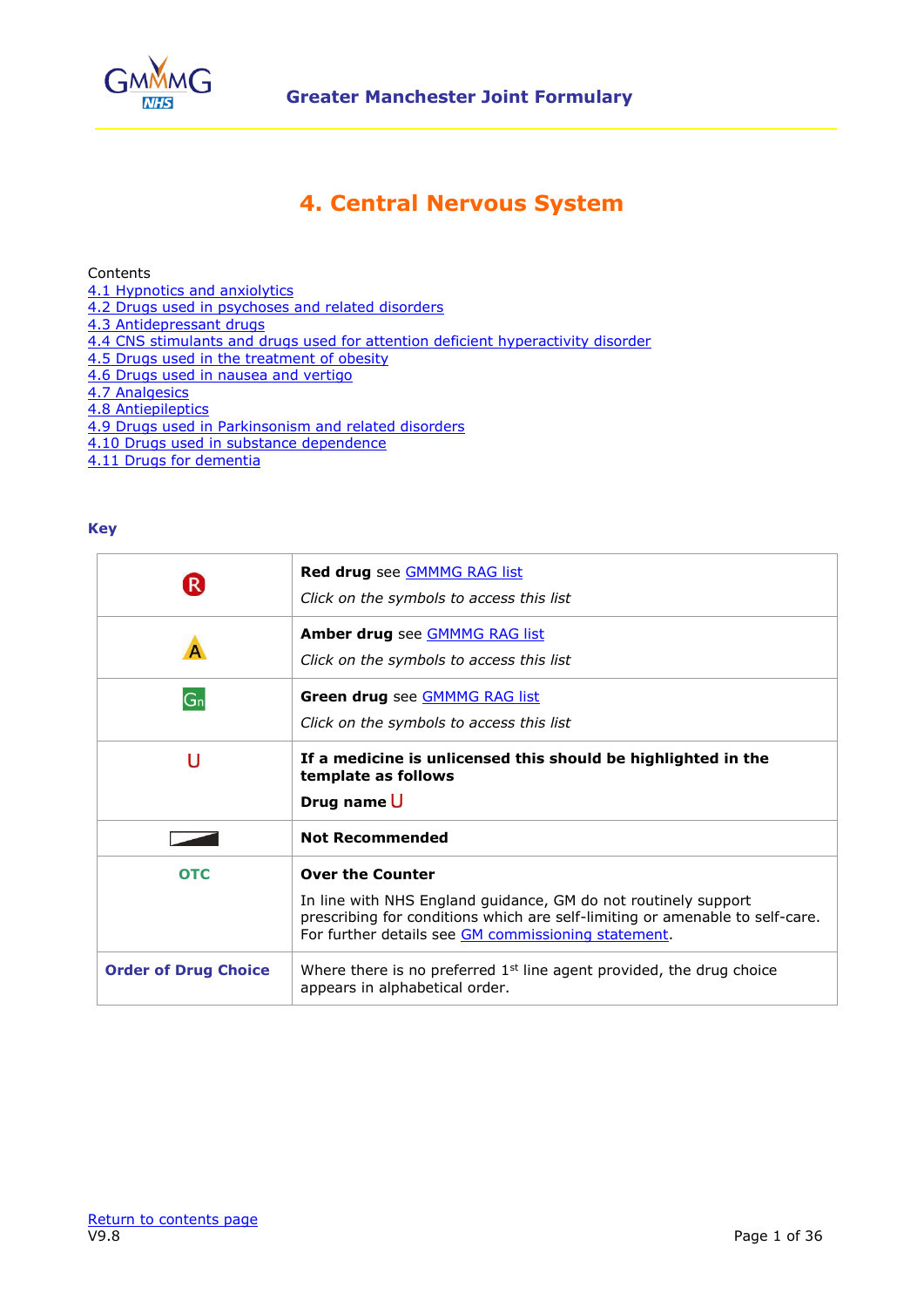

<span id="page-1-1"></span><span id="page-1-0"></span>

| <b>BNF chapter</b>                                                                      | 4<br><b>Central Nervous System</b>                                                                                           |                                                                                                                                                                                                                           |
|-----------------------------------------------------------------------------------------|------------------------------------------------------------------------------------------------------------------------------|---------------------------------------------------------------------------------------------------------------------------------------------------------------------------------------------------------------------------|
| <b>Section</b>                                                                          | 4.1<br><b>Hypnotics and Anxiolytics</b>                                                                                      |                                                                                                                                                                                                                           |
| <b>Subsection</b>                                                                       | 4.1.1<br><b>Hypnotics</b>                                                                                                    |                                                                                                                                                                                                                           |
|                                                                                         | NICE TA77: Insomnia - newer hypnotic drugs                                                                                   |                                                                                                                                                                                                                           |
| <b>First choice</b>                                                                     | Zopiclone<br>tablets: $3.75mg$ , $7.5mg$                                                                                     | For short term use, licensed for<br>max of 28 days.                                                                                                                                                                       |
| <b>Alternatives</b>                                                                     | Zolpidem<br>tablets: 5mg, 10mg                                                                                               | For short term use, licensed for<br>max of 28 days.                                                                                                                                                                       |
|                                                                                         | <b>Temazepam</b><br>tablets: 10mg<br>oral solution 10mg/5ml                                                                  | MHRA DSU: Drugs and driving:<br>blood concentration limits set for<br>certain drugs, Feb 2015                                                                                                                             |
|                                                                                         | <b>Melatonin</b><br>prolonged-release tablets: 2mg (Circadin®)<br>For REM sleep behaviour disorder in Parkinson's<br>disease | <b>Gn</b> following specialist advice<br>NICE NG71: Parkinson's disease in<br>adults                                                                                                                                      |
| <b>Do Not</b><br><b>Prescribe</b>                                                       | <b>Melatonin</b><br>For management of jet lag                                                                                | Criterion 1 (see RAG list)<br><b>GMMMG Travel Abroad policy</b>                                                                                                                                                           |
| <b>Subsection</b>                                                                       | 4.1.2 Anxiolytics                                                                                                            |                                                                                                                                                                                                                           |
| Benzodiazepines are indicated for short-term relief of severe or disabling anxiety only |                                                                                                                              |                                                                                                                                                                                                                           |
| NICE CG113: Generalised anxiety disorder and panic disorder in adults                   |                                                                                                                              |                                                                                                                                                                                                                           |
| <b>First choice</b>                                                                     | <b>Diazepam</b><br>tablets: 2mg, 5mg, 10mg<br>oral solution: 2mg/5ml                                                         | MHRA DSU: Drugs and driving:<br>blood concentration limits set for<br>certain drugs, Feb 2015<br>MHRA DSU: Benzodiazepines and<br>opioids: reminder of risk of<br>potentially fatal respiratory<br>depression, March 2020 |
| <b>Do Not</b><br><b>Prescribe</b>                                                       | Meprobamate<br>tablets                                                                                                       | Criterion 1 (see RAG list)                                                                                                                                                                                                |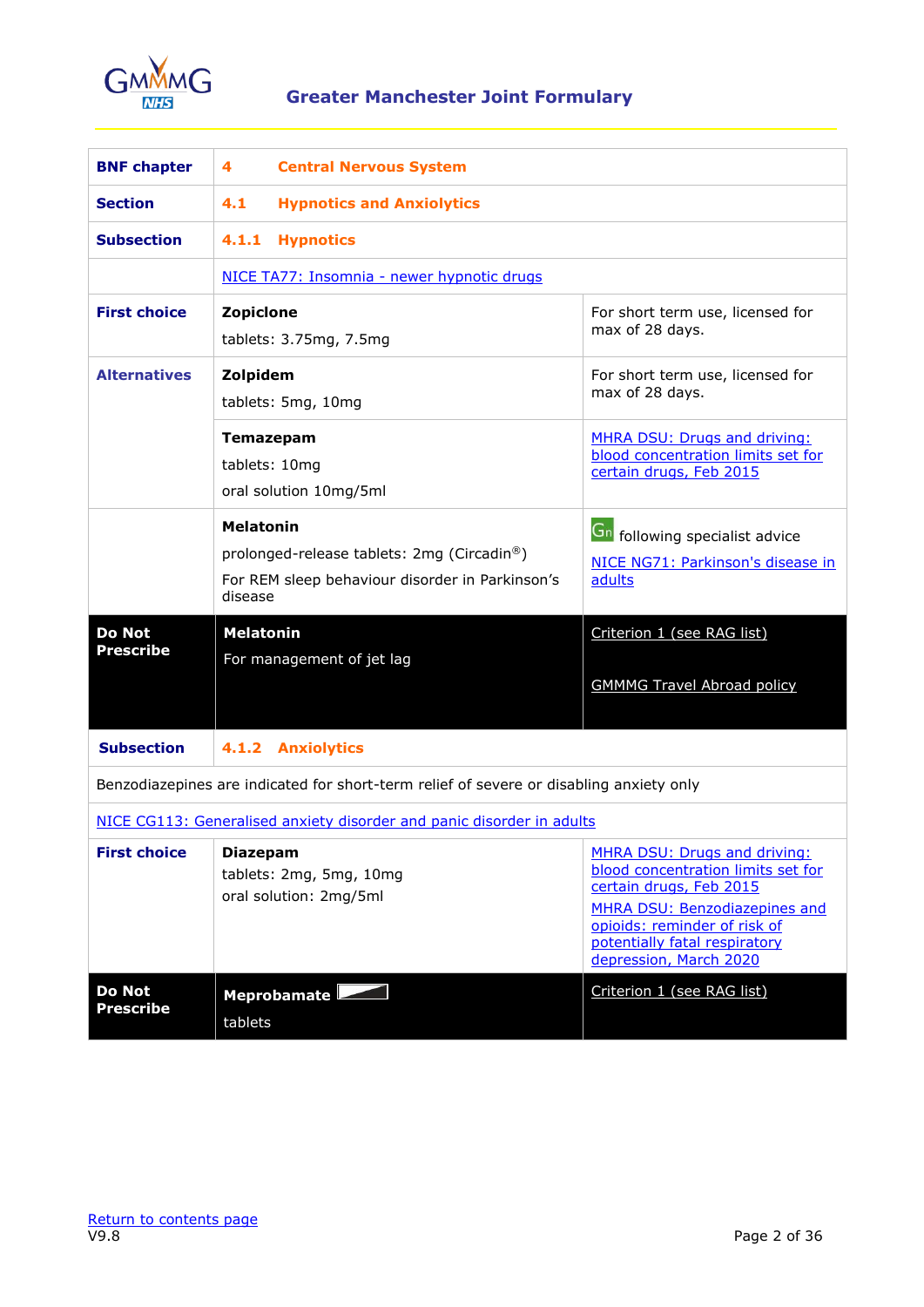

<span id="page-2-1"></span><span id="page-2-0"></span>

| <b>BNF chapter</b>  | <b>Central Nervous System</b><br>4                                                                                                                                                                                                            |                                                                                                                                                                                                                                    |
|---------------------|-----------------------------------------------------------------------------------------------------------------------------------------------------------------------------------------------------------------------------------------------|------------------------------------------------------------------------------------------------------------------------------------------------------------------------------------------------------------------------------------|
| <b>Section</b>      | 4.2<br>Drugs used in psychoses and related disorders                                                                                                                                                                                          |                                                                                                                                                                                                                                    |
|                     | NICE CG178: Psychosis and schizophrenia in adults<br>NG181: Rehabilitation for adults with complex psychosis<br>NICE CG185: Bipolar disorder<br><b>GM Shared Care Guideline: Oral second generation (atypical) antipsychotics for adults)</b> |                                                                                                                                                                                                                                    |
| <b>Subsection</b>   | 4.2.1 Antipsychotic drugs                                                                                                                                                                                                                     |                                                                                                                                                                                                                                    |
|                     | Aripiprazole<br>tablets: 5mg, 10mg, 15mg                                                                                                                                                                                                      | A for licensed indications and<br>also unlicensed when<br>recommended by NICE<br>$\mathbf R$ Use in dementia $\mathbf U$ (For new<br>patients only). Check local<br>commissioning arrangements<br>NICE TA213: Aripiprazole for the |
|                     |                                                                                                                                                                                                                                               | treatment of schizophrenia in<br>people aged 15-17                                                                                                                                                                                 |
| <b>First choice</b> | <b>Haloperidol</b><br>tablets: 1.5mg, 5mg, 10mg, 20mg<br>oral solution: 5mg/5ml, 10mg/5ml                                                                                                                                                     | <b>Gn</b> for palliative care use only<br>MHRA DSU: Haloperidol (Haldol):<br>reminder of risks when used in<br>elderly patients for the acute<br>treatment of delirium, Dec 2021                                                   |
|                     | Olanzapine<br>tablets: 2.5mg, 5mg, 7.5mg, 10mg, 15mg, 20mg<br>orodispersible tablets: 5mg, 10mg, 15mg, 20mg                                                                                                                                   | A for licensed indications and<br>also unlicensed when<br>recommended by NICE<br>R)<br>Use in dementia $\mathsf{U}$ (For new<br>patients only). Check local<br>commissioning arrangements                                          |
|                     | Quetiapine<br>tablets: 25mg, 100mg, 150mg, 200mg, 300mg                                                                                                                                                                                       | A for licensed indications and<br>also unlicensed when<br>recommended by NICE                                                                                                                                                      |
|                     |                                                                                                                                                                                                                                               | Use in dementia U (For new<br>patients only). Check local<br>commissioning arrangements                                                                                                                                            |
|                     | <b>Risperidone</b><br>tablets: 500 microgram, 1mg, 2mg, 3mg, 4mg,<br>6 <sub>mg</sub><br>orodispersible tablets: 500microgram, 1mg, 2mg,<br>3mg, 4mg                                                                                           | A for licensed indications and<br>also unlicensed when<br>recommended by NICE<br>R<br>Use in dementia (For new                                                                                                                     |
|                     | oral solution: 1mg/1ml                                                                                                                                                                                                                        | patients only). Check local<br>commissioning arrangements                                                                                                                                                                          |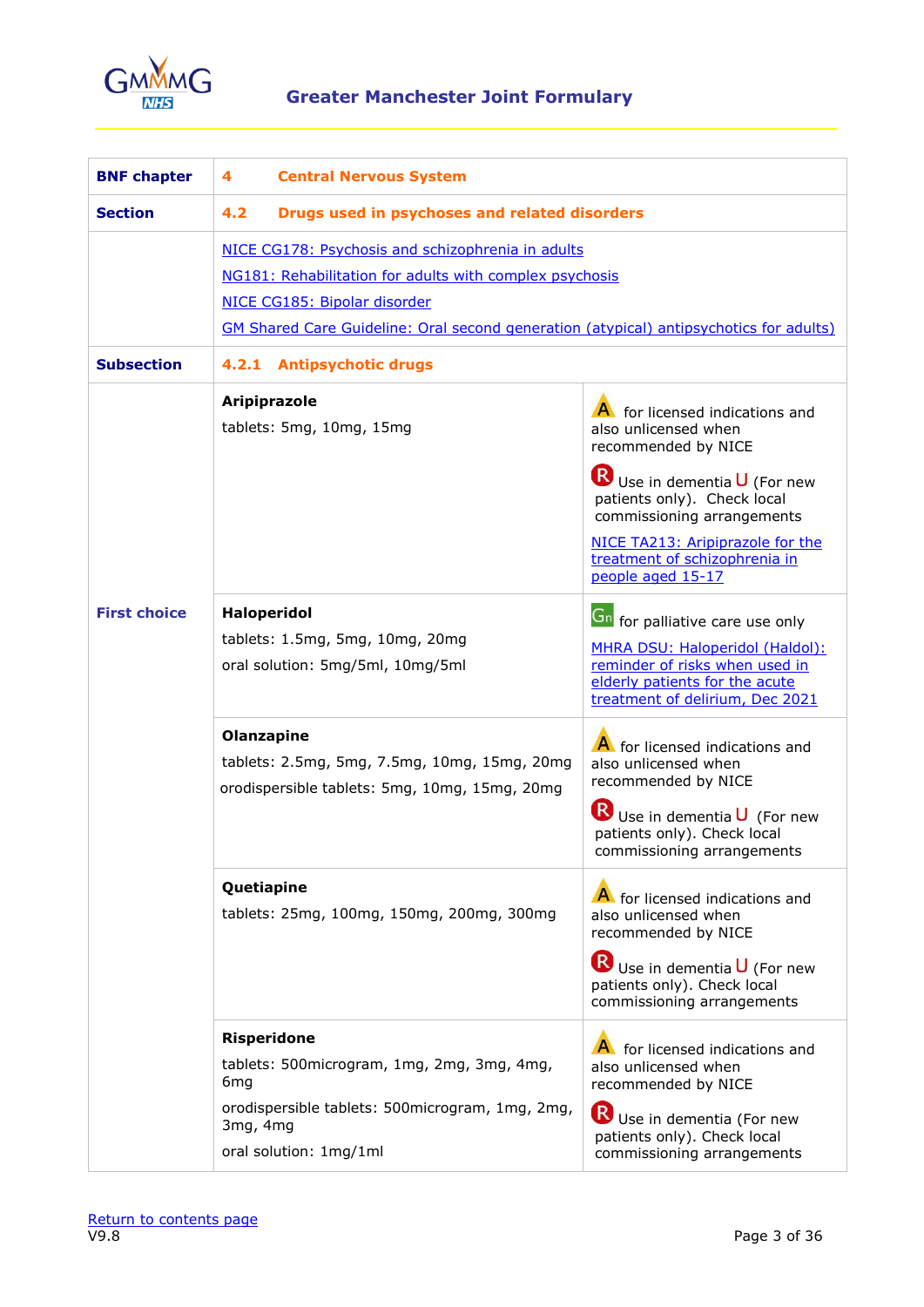

|                     |                                                                                     | MHRA (2013): Risperidone and<br>palperidone: risk of floppy iris<br>syndrome                                                                                                                                                                                       |
|---------------------|-------------------------------------------------------------------------------------|--------------------------------------------------------------------------------------------------------------------------------------------------------------------------------------------------------------------------------------------------------------------|
| <b>Alternatives</b> | <b>Amisulpride</b><br>tablets: 50mg, 100mg, 200mg, 400mg<br>oral solution: 100mg/ml | A for licensed indications and<br>also unlicensed when<br>recommended by NICE<br>Use in dementia U (For new<br>patients only). Check local<br>commissioning arrangements                                                                                           |
|                     | <b>Aripiprazole</b><br>tablets: 30mg<br>orodispersible tablets: 10mg, 15mg          | A for licensed indications and<br>also unlicensed when<br>recommended by NICE<br>Use in dementia U (For new<br>patients only). Check local<br>commissioning arrangements<br>NICE TA213: Aripiprazole for the<br>treatment of schizophrenia in<br>people aged 15-17 |
|                     | Chlorpromazine<br>tablets: 25mg, 50mg, 100mg                                        | <b>Gn</b> for palliative care use only                                                                                                                                                                                                                             |
|                     | Clozapine<br>tablets: 25mg, 50mg, 100mg, 200mg                                      | R<br>MHRA DSU: Clozapine: reminder<br>of potentially fatal risk of intestinal<br>obstruction, faecal impaction, and<br>paralytic ileus, Oct 2017<br>MHRA DSU: Clozapine and other<br>antipsychotics: monitoring blood<br>concentrations for toxicity, Aug<br>2020  |
|                     | Levomepromazine<br>tablets: 25mg (do not prescribe 6mg tablets)                     | <b>Gn</b> for palliative care use only                                                                                                                                                                                                                             |
|                     | Quetiapine<br>MR tablets: 50mg, 150mg, 200mg, 300mg,<br>400mg                       | MR formulation is restricted for<br>use as adjunct in depression only<br>A Licensed indications and also<br>unlicensed indications as<br>recommended by NICE<br>Use in dementia U (For new<br>patients only). Check local<br>commissioning arrangements            |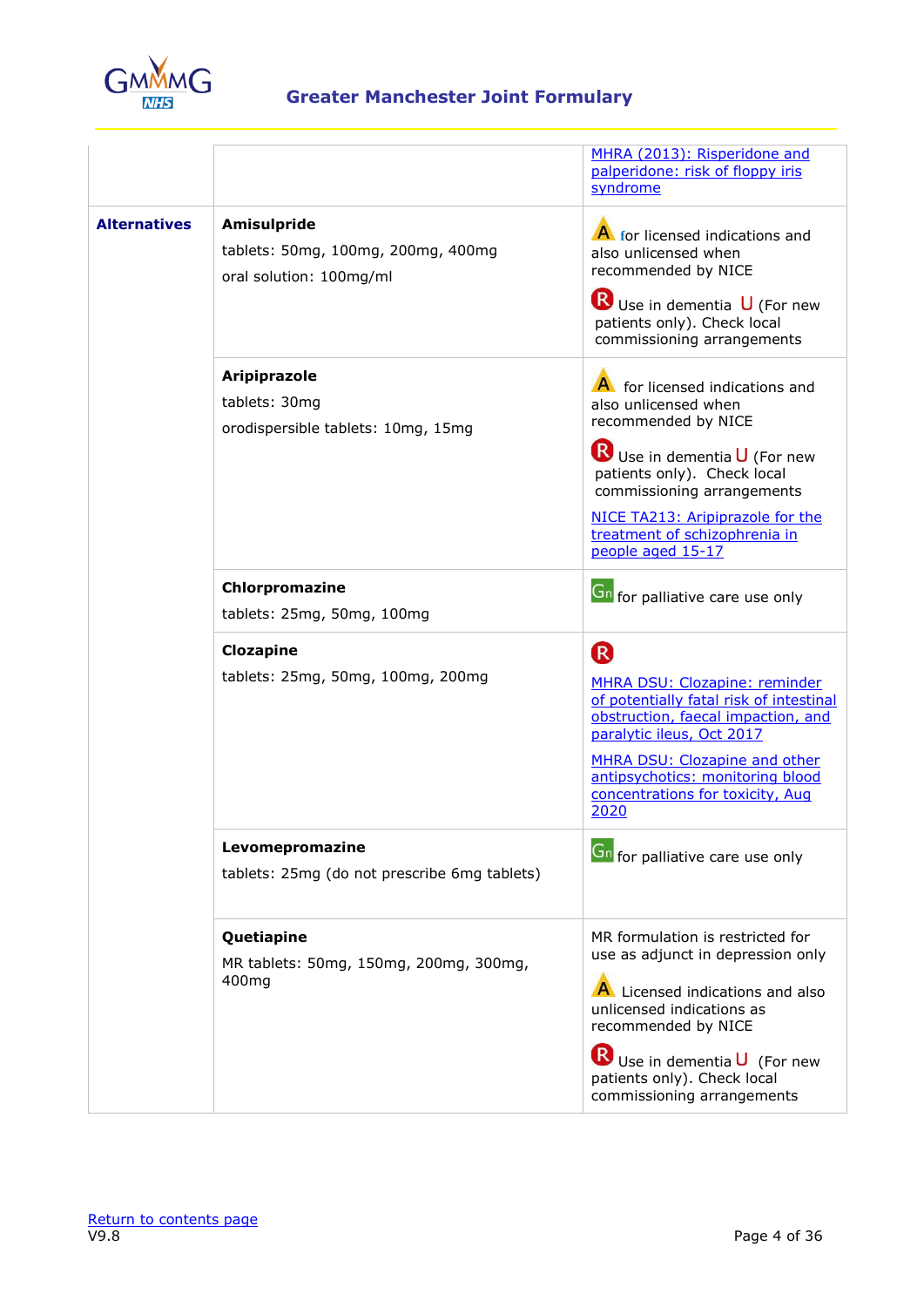

| <b>Grey drugs</b><br>Items which<br>are listed as<br>Grey are<br>deemed not<br>suitable for<br>routine<br>prescribing but<br>may be<br>suitable for a<br>defined patient<br>population | <b>Cariprazine</b><br>Capsules: 1.5mg, 3mg, 4.5mg, 6mg<br>For treatment of schizophrenia in adults aged 18<br>years and older with negative symptoms, where<br>at least 2 generic antipsychotics (such as<br>amisulpride, olanzapine, risperidone, aripiprazole<br>or clozapine) have been trialled and have failed.                                                                                                                                                                                                                                                                                                                          | pending production of a<br>shared care protocol<br>Criterion 2 (see RAG list)   |
|----------------------------------------------------------------------------------------------------------------------------------------------------------------------------------------|-----------------------------------------------------------------------------------------------------------------------------------------------------------------------------------------------------------------------------------------------------------------------------------------------------------------------------------------------------------------------------------------------------------------------------------------------------------------------------------------------------------------------------------------------------------------------------------------------------------------------------------------------|---------------------------------------------------------------------------------|
|                                                                                                                                                                                        | Lurasidone<br>Tablets: 18.5mg, 37mg, 74mg<br>Only for the treatment of schizophrenia in adults<br>aged 18 years and older who require<br>antipsychotic treatment, who have previously had<br>a trial of but not responded to aripiprazole, and<br>who fulfil one of the following criteria:<br>Patient gained weight on other antipsychotics<br>$\bullet$<br>and there is a need for the BMI to move<br>towards the normal range<br>Patients for whom there is a need to avoid<br>$\bullet$<br>weight gain and metabolic adverse effects,<br>e.g. patients with diabetes, cardiovascular<br>disease<br>Patients with a prolonged QTc interval | P pending production of a<br>shared care protocol<br>Criterion 2 (see RAG list) |
| <b>Do Not</b><br><b>Prescribe</b>                                                                                                                                                      | <b>Haloperidol</b><br>500 microgram tablets<br><b>Loxapine</b>                                                                                                                                                                                                                                                                                                                                                                                                                                                                                                                                                                                | Criterion 2 (see RAG list)<br>Criterion 1 (see RAG list)                        |
| <b>Subsection</b>                                                                                                                                                                      | Inhalation powder<br>4.2.2 Antipsychotic depot injections<br>A Only for those patients who are stable and if SCP available; or if under the care of<br>a community psychiatric nurse. In some localities there may be commissioning<br>arrangements in place to permit step down.                                                                                                                                                                                                                                                                                                                                                             |                                                                                 |
| <b>First choice</b>                                                                                                                                                                    | <b>Flupentixol decanoate</b><br>injection: 20mg/1ml<br>concentrated injection 100mg/1ml<br>low volume injection 200mg /1ml                                                                                                                                                                                                                                                                                                                                                                                                                                                                                                                    | A See above                                                                     |
|                                                                                                                                                                                        | Zuclopenthixol decanoate<br>injection: 200mg/1ml, 500mg/1ml                                                                                                                                                                                                                                                                                                                                                                                                                                                                                                                                                                                   | A See above<br>MHRA DSU: Drug name confusion,<br><b>April 2013</b>              |
| <b>Alternatives</b>                                                                                                                                                                    | <b>Risperidone</b><br>injection vial (Risperdal Consta®):<br>25mg, 37.5mg, 50mg (powder for reconstitution)                                                                                                                                                                                                                                                                                                                                                                                                                                                                                                                                   | A See above<br>MHRA DSU: Drug name confusion,<br><b>April 2013</b>              |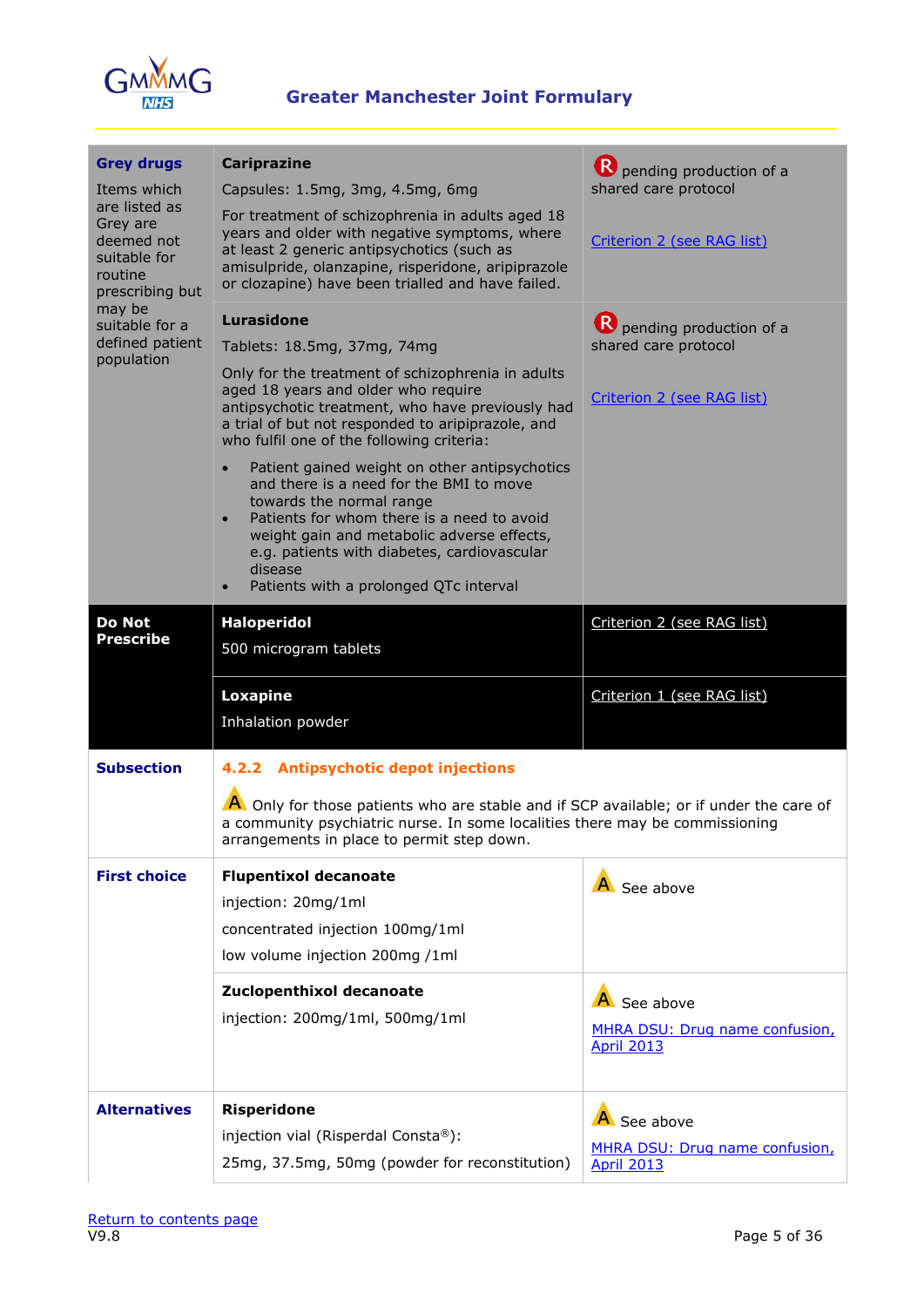

|                                                                                                                                                                                                        | <b>MHRA DSU: Risperidone and</b><br>paliperidone: risk of floppy iris<br>syndrome, Nov 2013                                                           |
|--------------------------------------------------------------------------------------------------------------------------------------------------------------------------------------------------------|-------------------------------------------------------------------------------------------------------------------------------------------------------|
| <b>Haloperidol decanoate</b><br>injection: 50mg/1ml, 100mg/1ml                                                                                                                                         | A See above<br>MHRA DSU: Haloperidol (Haldol):<br>reminder of risks when used in<br>elderly patients for the acute<br>treatment of delirium, Dec 2021 |
| <b>Aripiprazole</b><br>prolonged release injection (Abilify Maintena®)<br>400mg vial (with solvent)                                                                                                    | See above                                                                                                                                             |
| Paliperidone palmitate<br>Prolonged-release suspension for injection 50mg,<br>100mg, 150mg (1 month depot)<br>Prolonged-release suspension for injection<br>175mg, 263mg, 350mg, 525mg (3 month depot) | see above<br><b>MHRA DSU: Risperidone and</b><br>paliperidone: risk of floppy iris<br>syndrome, Nov 2013                                              |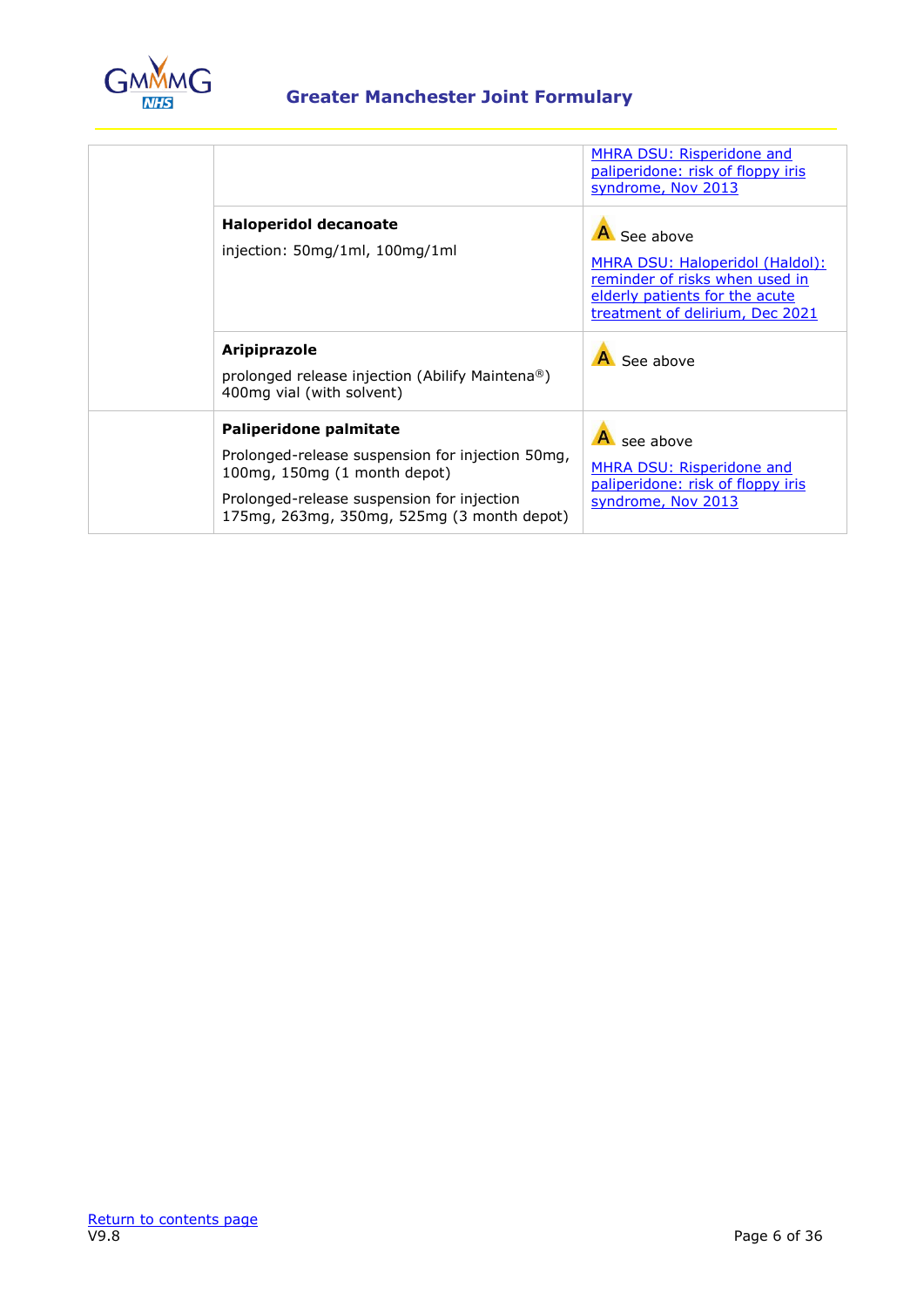

| <b>Subsection</b>                                                         | 4.2.3 Drugs for mania and hypomania                                                                                                                                          |                                                                                                                                                                                                            |  |
|---------------------------------------------------------------------------|------------------------------------------------------------------------------------------------------------------------------------------------------------------------------|------------------------------------------------------------------------------------------------------------------------------------------------------------------------------------------------------------|--|
| Anti-manic drugs should be initiated by specialist mental health services |                                                                                                                                                                              |                                                                                                                                                                                                            |  |
| <b>First choice</b>                                                       |                                                                                                                                                                              |                                                                                                                                                                                                            |  |
| Lithium                                                                   |                                                                                                                                                                              |                                                                                                                                                                                                            |  |
|                                                                           | Preparations vary widely in bioavailability therefore prescribe by brand                                                                                                     |                                                                                                                                                                                                            |  |
|                                                                           | Lithium carbonate<br>MR tablets: 200mg, 400mg (Priadel $\circledR$ )<br>Lithium citrate<br>oral solution: 520mg/5ml (Priadel®)                                               | $\overline{A}$<br>NPSA (2009) Safer lithium<br>prescribing                                                                                                                                                 |  |
| <b>Alternatives</b>                                                       |                                                                                                                                                                              |                                                                                                                                                                                                            |  |
| <b>Benzodiazepines</b>                                                    |                                                                                                                                                                              |                                                                                                                                                                                                            |  |
|                                                                           | May be helpful in initial stages of treatment for behavioural<br>See 4.1.2<br>disturbances or agitation                                                                      |                                                                                                                                                                                                            |  |
| <b>Antipsychotic drugs</b>                                                |                                                                                                                                                                              |                                                                                                                                                                                                            |  |
| hypomania.                                                                | Antipsychotic drugs are useful in acute episodes of mania and                                                                                                                | See 4.2.1                                                                                                                                                                                                  |  |
| <b>First choice</b>                                                       | Olanzapine<br>tablets: 2.5mg, 5mg, 7.5mg, 10mg, 15mg, 20mg<br>orodispersible tablets: 5mg, 10mg, 15mg, 20mg                                                                  | A Licensed indications and also<br>unlicensed indications as<br>recommended by NICE                                                                                                                        |  |
|                                                                           | Quetiapine<br>tablets: 50mg, 150mg, 200mg, 300mg, 400mg                                                                                                                      | A Licensed indications and also<br>unlicensed indications as<br>recommended by NICE                                                                                                                        |  |
|                                                                           | <b>Risperidone</b><br>tablets: 500microgram, 1mg, 2mg, 3mg, 4mg,<br>6 <sub>mg</sub><br>orodispersible tablets: 500microgram, 1mg, 2mg,<br>3mg, 4mg<br>oral solution: 1mg/1ml | Licensed indications and also<br>unlicensed indications as<br>recommended by NICE                                                                                                                          |  |
| <b>Alternatives</b>                                                       | <b>Aripiprazole</b><br>tablets: 5mg, 10mg, 15mg, 30mg<br>orodispersible tablets: 10mg, 15mg<br>oral solution 1mg/1ml                                                         | Licensed indications and also<br>unlicensed indications as<br>recommended by NICE<br>NICE TA292: Aripiprazole for<br>treating moderate to severe manic<br>episodes in adolescents with<br>bipolar disorder |  |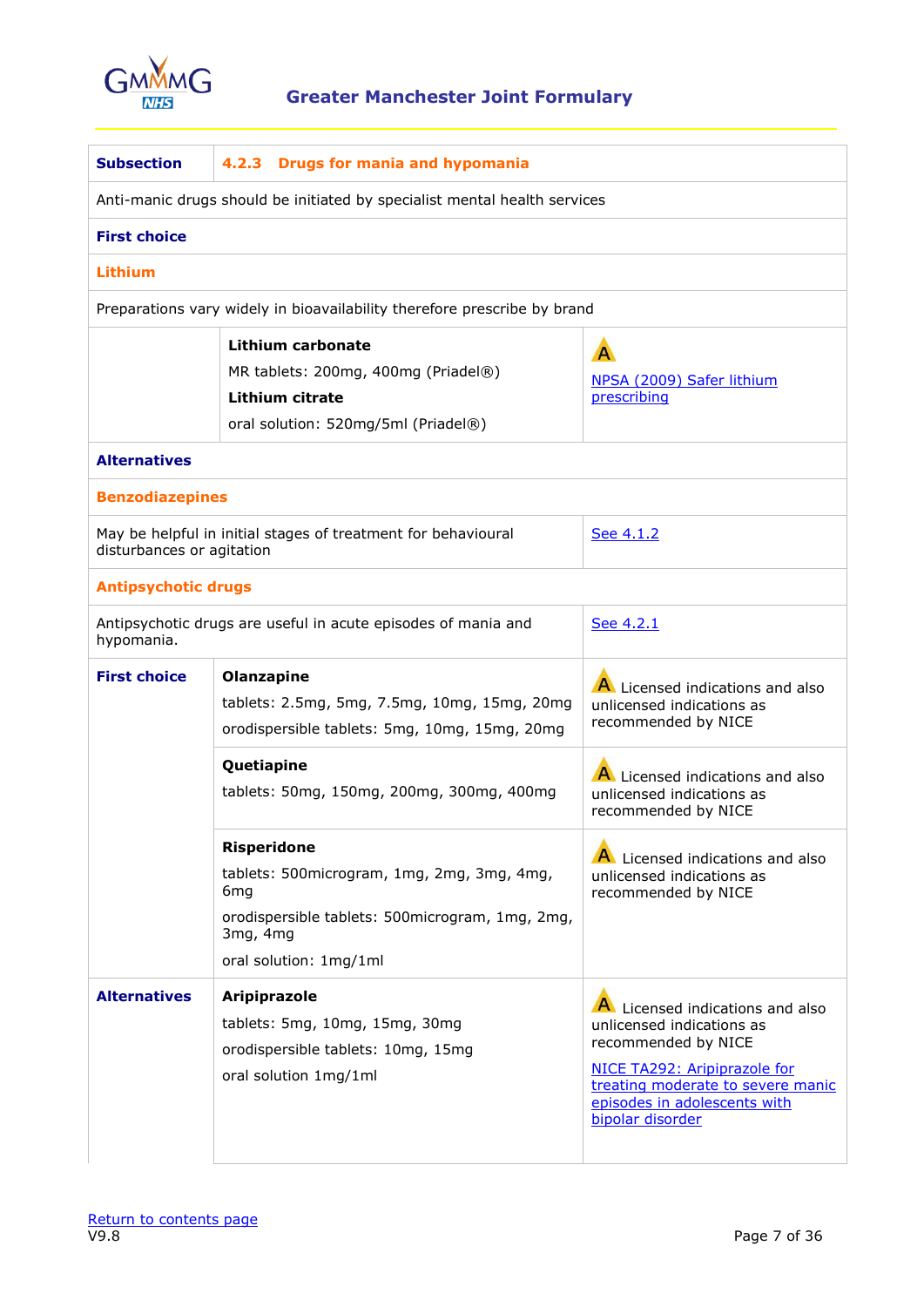

|                      | <b>Haloperidol</b><br>tablets: 500microgram, 1.5mg, 5mg, 10mg,<br>20 <sub>mg</sub><br>oral solution: 5mg/5ml, 10mg/5ml                 | MHRA DSU: Haloperidol (Haldol):<br>reminder of risks when used in<br>elderly patients for the acute<br>treatment of delirium, Dec 2021                                                                  |
|----------------------|----------------------------------------------------------------------------------------------------------------------------------------|---------------------------------------------------------------------------------------------------------------------------------------------------------------------------------------------------------|
|                      | Quetiapine<br>modified release tablets:<br>50mg, 200mg, 300mg, 400mg                                                                   | A Licensed indications and also<br>unlicensed indications as<br>recommended by NICE                                                                                                                     |
| <b>Carbamazepine</b> |                                                                                                                                        |                                                                                                                                                                                                         |
| prophylactic drugs   | May be used under specialist supervision for the prophylaxis of<br>bipolar disorder in patients unresponsive to a combination of other | <b>Gn</b> Following specialist initiation<br>See 4.8.1                                                                                                                                                  |
| <b>Valproate</b>     |                                                                                                                                        |                                                                                                                                                                                                         |
|                      | Sodium valproate is used for the treatment of manic episodes associated with bipolar disorder.                                         |                                                                                                                                                                                                         |
|                      | Sodium Valproate (Episenta®)                                                                                                           | <b>Gn</b> Following specialist initiation                                                                                                                                                               |
|                      | capsules 150mg, 300mg                                                                                                                  | See 4.8.1                                                                                                                                                                                               |
|                      |                                                                                                                                        | <b>MHRA DSUs:</b>                                                                                                                                                                                       |
|                      |                                                                                                                                        | Valproate medicines (Epilim ▼,<br>Depakote ▼): contraindicated in<br>women and girls of childbearing<br>potential unless conditions of<br><b>Pregnancy Prevention Programme</b><br>are met (April 2018) |
|                      |                                                                                                                                        | Valproate medicines (Epilim V,<br>Depakote ▼): Pregnancy<br><b>Prevention Programme materials</b><br>online (May 2018)                                                                                  |
|                      |                                                                                                                                        | <b>Valproate Pregnancy Prevention</b><br>Programme: actions required now<br>from GPs, specialists, and<br>dispensers (Sept 2018)                                                                        |
|                      |                                                                                                                                        | Valproate medicines: are you in<br>acting in compliance with the<br>pregnancy prevention measures?<br>(Dec 2018)                                                                                        |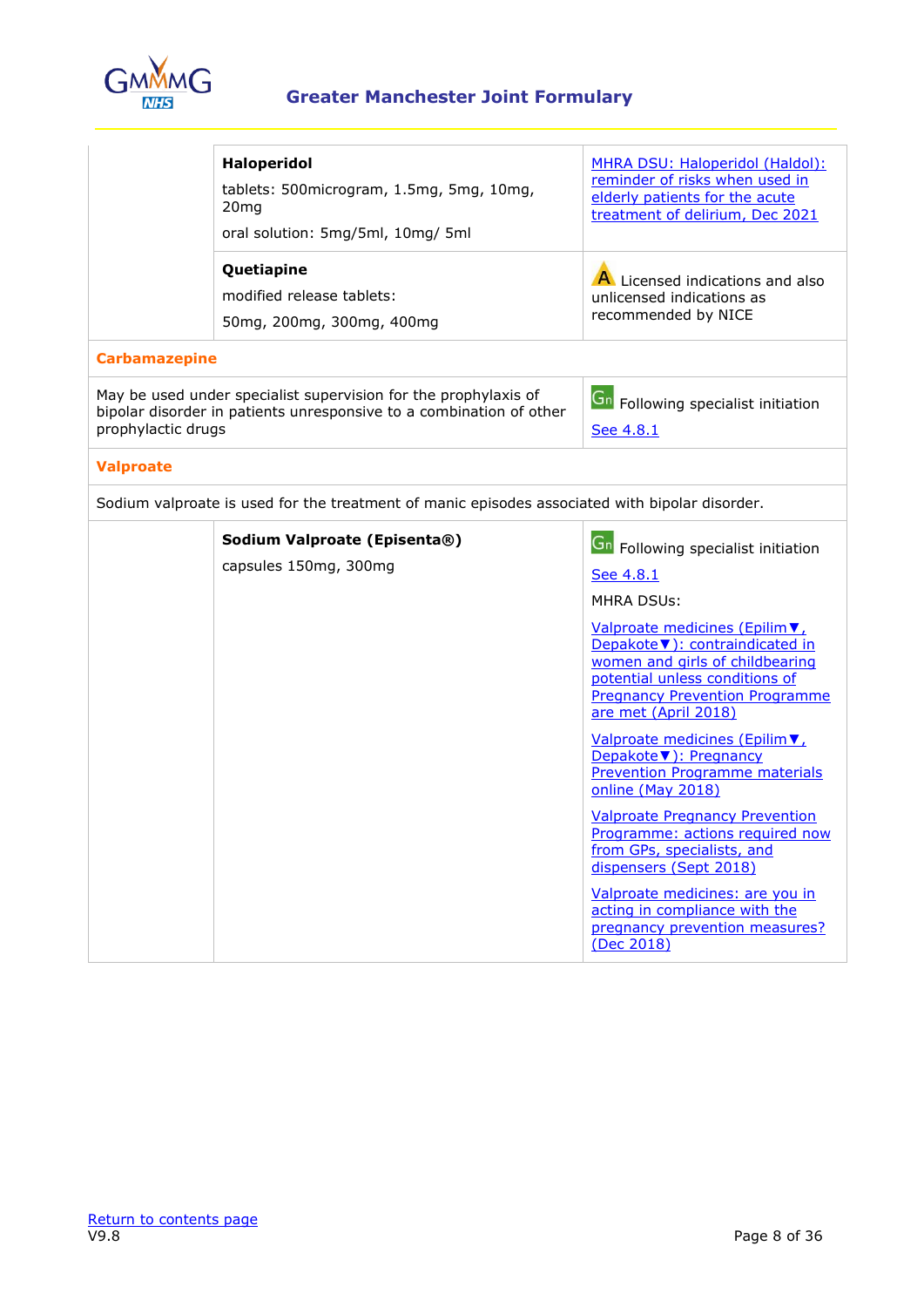

<span id="page-8-0"></span>

| <b>BNF Chapter</b>                       | 4   | <b>Central Nervous System</b>                                                                                                                                                                                  |                                                                        |
|------------------------------------------|-----|----------------------------------------------------------------------------------------------------------------------------------------------------------------------------------------------------------------|------------------------------------------------------------------------|
| <b>Section</b>                           | 4.3 | <b>Antidepressant drugs</b>                                                                                                                                                                                    |                                                                        |
| NICE CG90: Depression in Adults          |     |                                                                                                                                                                                                                |                                                                        |
|                                          |     | NICE CG91: Depression in adults with a chronic physical health problem                                                                                                                                         |                                                                        |
|                                          |     | NICE CG192: Antenatal and postnatal mental health                                                                                                                                                              |                                                                        |
|                                          |     | NICE CG26: Post traumatic stress disorder                                                                                                                                                                      |                                                                        |
|                                          |     | NICE CG113 Generalised anxiety disorder and panic disorder in adults                                                                                                                                           |                                                                        |
|                                          |     | MHRA DSU: Antidepressants: risk of fractures, May 2010                                                                                                                                                         |                                                                        |
| <b>Subsection</b>                        |     | 4.3.1. Tricyclic and related antidepressants                                                                                                                                                                   |                                                                        |
| more toxic in overdose                   |     | Tricyclic antidepressants (TCAs) are not usually recommended as a first-line treatment for depression<br>because they are associated with a greater risk of side effects than SSRIs or SNRIs and are generally |                                                                        |
| <b>Tricyclic antidepressants</b>         |     |                                                                                                                                                                                                                |                                                                        |
|                                          |     | Lofepramine                                                                                                                                                                                                    |                                                                        |
|                                          |     | tablets: 70mg                                                                                                                                                                                                  |                                                                        |
| <b>Alternatives</b>                      |     | Clomipramine                                                                                                                                                                                                   |                                                                        |
|                                          |     | capsules: 10mg, 25mg, 50mg                                                                                                                                                                                     |                                                                        |
|                                          |     | tablets M/R: 75mg                                                                                                                                                                                              |                                                                        |
| <b>Do Not</b><br><b>Prescribe</b>        |     | Dosulepin<br>tablets, capsules                                                                                                                                                                                 | Criterion 1 (see RAG list)                                             |
|                                          |     |                                                                                                                                                                                                                |                                                                        |
|                                          |     | <b>Trimipramine</b>                                                                                                                                                                                            | Criterion 2 (see RAG list)                                             |
|                                          |     | tablets, capsules                                                                                                                                                                                              | See also NHS England Items which<br>should not be routinely prescribed |
|                                          |     |                                                                                                                                                                                                                | in primary care: Guidance for<br>CCGs                                  |
| <b>Tricyclic-related antidepressants</b> |     |                                                                                                                                                                                                                |                                                                        |
|                                          |     |                                                                                                                                                                                                                |                                                                        |
|                                          |     | <b>Trazodone</b>                                                                                                                                                                                               |                                                                        |
|                                          |     | capsules: 50mg, 100mg                                                                                                                                                                                          |                                                                        |
|                                          |     | tablets: 150mg                                                                                                                                                                                                 |                                                                        |
| <b>Subsection</b>                        |     | <b>Monoamine-oxidase inhibitors (MAOIs)</b><br>4.3.2.                                                                                                                                                          |                                                                        |
| <b>First Choice</b>                      |     | <b>Moclobemide</b>                                                                                                                                                                                             | <b>Gn</b> following specialist initiation                              |
| (reversible)                             |     | tablets: 150mg, 300mg                                                                                                                                                                                          |                                                                        |
| <b>Alternatives</b>                      |     | Phenelzine $\overline{\phantom{a}}$                                                                                                                                                                            | <sup>R</sup>                                                           |
| (non-reversible)                         |     | tablets: 15mg                                                                                                                                                                                                  |                                                                        |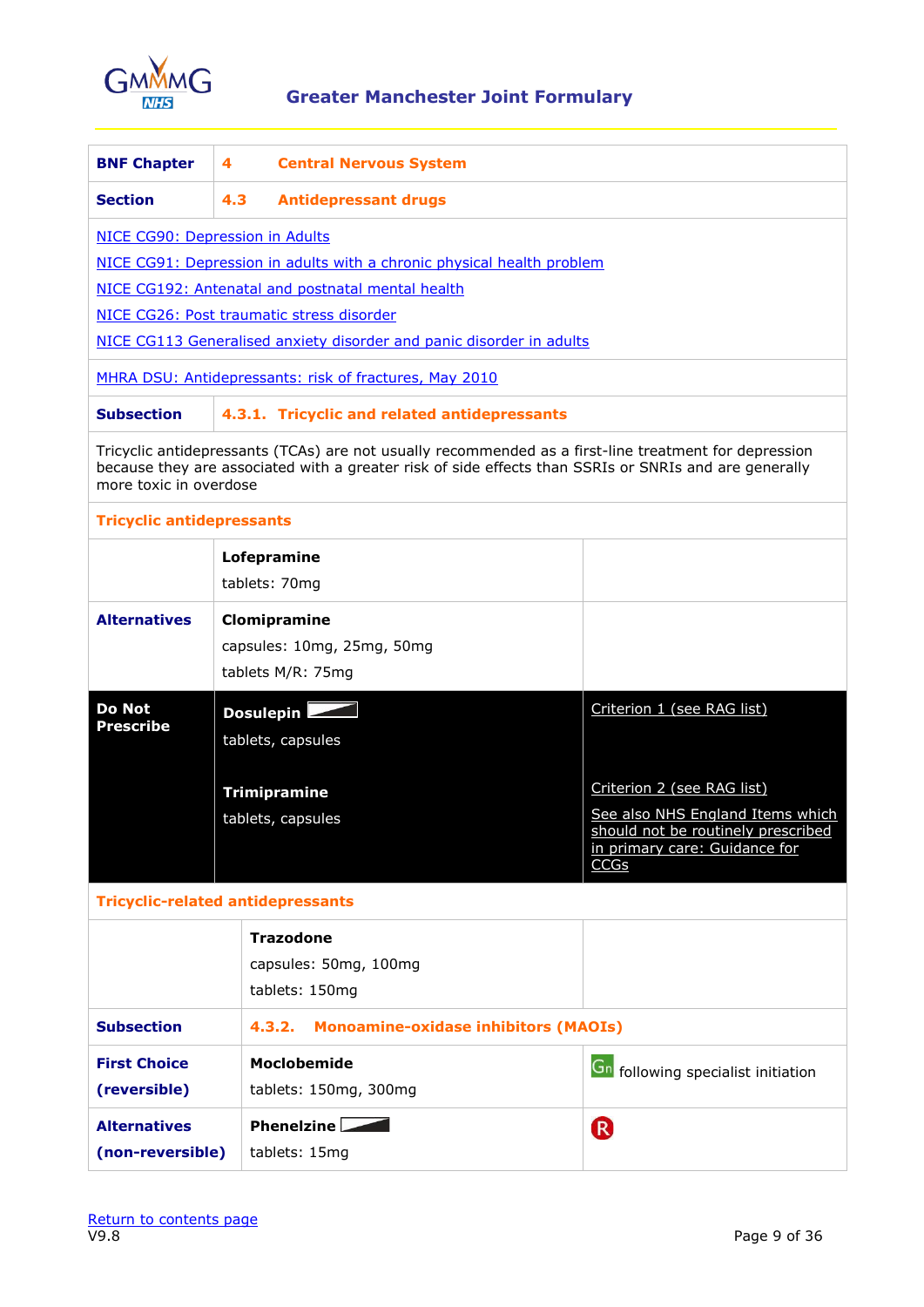

| <b>Subsection</b>   | 4.3.3. Selective serotonin re-uptake inhibitors                |                                                                                                                                                                                                                                                 |
|---------------------|----------------------------------------------------------------|-------------------------------------------------------------------------------------------------------------------------------------------------------------------------------------------------------------------------------------------------|
| <b>First Choice</b> | <b>Sertraline</b><br>tablets: 50mg, 100mg                      |                                                                                                                                                                                                                                                 |
| <b>Alternatives</b> | Citalopram<br>tablets: 10mg, 20mg, 40mg<br>oral drops: 40mg/ml | MHRA DSU (2016): Citalopram:<br>suspected drug interaction with<br>cocaine; prescribers should<br>consider enquiring about illicit<br><u>drug use</u><br><b>MHRA DSU: Citalopram and</b><br>escitalopram: QT interval<br>prolongation, Dec 2011 |
|                     | <b>Fluoxetine</b><br>capsules: 20mg<br>oral solution: 20mg/5ml | <b>MHRA DSU: Fluoxetine: possible</b><br>small risk of congenital cardiac<br>defects, March 2010                                                                                                                                                |

### **Additional Notes**

[NICE NG193: chronic pain in over 16s: assessment of all chronic pain and management of chronic](https://www.nice.org.uk/guidance/ng193)  [primary pain](https://www.nice.org.uk/guidance/ng193)

[MHRA DSU: SSRI/SNRI antidepressant medicines: small increased risk of postpartum haemorrhage](https://www.gov.uk/drug-safety-update/ssri-slash-snri-antidepressant-medicines-small-increased-risk-of-postpartum-haemorrhage-when-used-in-the-month-before-delivery)  [when used in the month before delivery, January 2021](https://www.gov.uk/drug-safety-update/ssri-slash-snri-antidepressant-medicines-small-increased-risk-of-postpartum-haemorrhage-when-used-in-the-month-before-delivery)

| <b>Subsection</b>                                                                                                                                                             | 4.3.4 Other antidepressant drugs                                                                                                                                                                                     |                                                                                                                                   |
|-------------------------------------------------------------------------------------------------------------------------------------------------------------------------------|----------------------------------------------------------------------------------------------------------------------------------------------------------------------------------------------------------------------|-----------------------------------------------------------------------------------------------------------------------------------|
| <b>First choice</b>                                                                                                                                                           | <b>Mirtazapine</b><br>Tablets: 15mg, 30mg, 45mg<br>Orodispersible tablets: 15mg, 30mg, 45mg                                                                                                                          |                                                                                                                                   |
| <b>Alternatives</b>                                                                                                                                                           | Venlafaxine<br>Tablets: 37.5mg, 75mg<br>MR tablets: 37.5mg, 75mg, 150mg, 225mg                                                                                                                                       | <b>Gn</b> specialist initiation for total<br>daily doses $\geq 300$ mg                                                            |
|                                                                                                                                                                               | <b>Duloxetine</b><br>Capsules: 30mg, 60mg                                                                                                                                                                            | NICE NG193: chronic pain in<br>over 16s<br>MHRA DSU: Duloxetine: regular<br>assessment for suicidal ideation,<br><b>Sept 2007</b> |
| <b>Grey drugs</b><br>Items which are<br>listed as Grey are<br>deemed not<br>suitable for routine<br>prescribing but<br>may be suitable for<br>a defined patient<br>population | <b>Duloxetine</b><br>Capsules: 90mg, 120mg<br>Only for use where the prescriber believes<br>that patient's pill burden is high enough to<br>justify the extra cost associated with the use<br>of these formulations. | G <sub>n</sub><br>Criterion 2 (see RAG list)                                                                                      |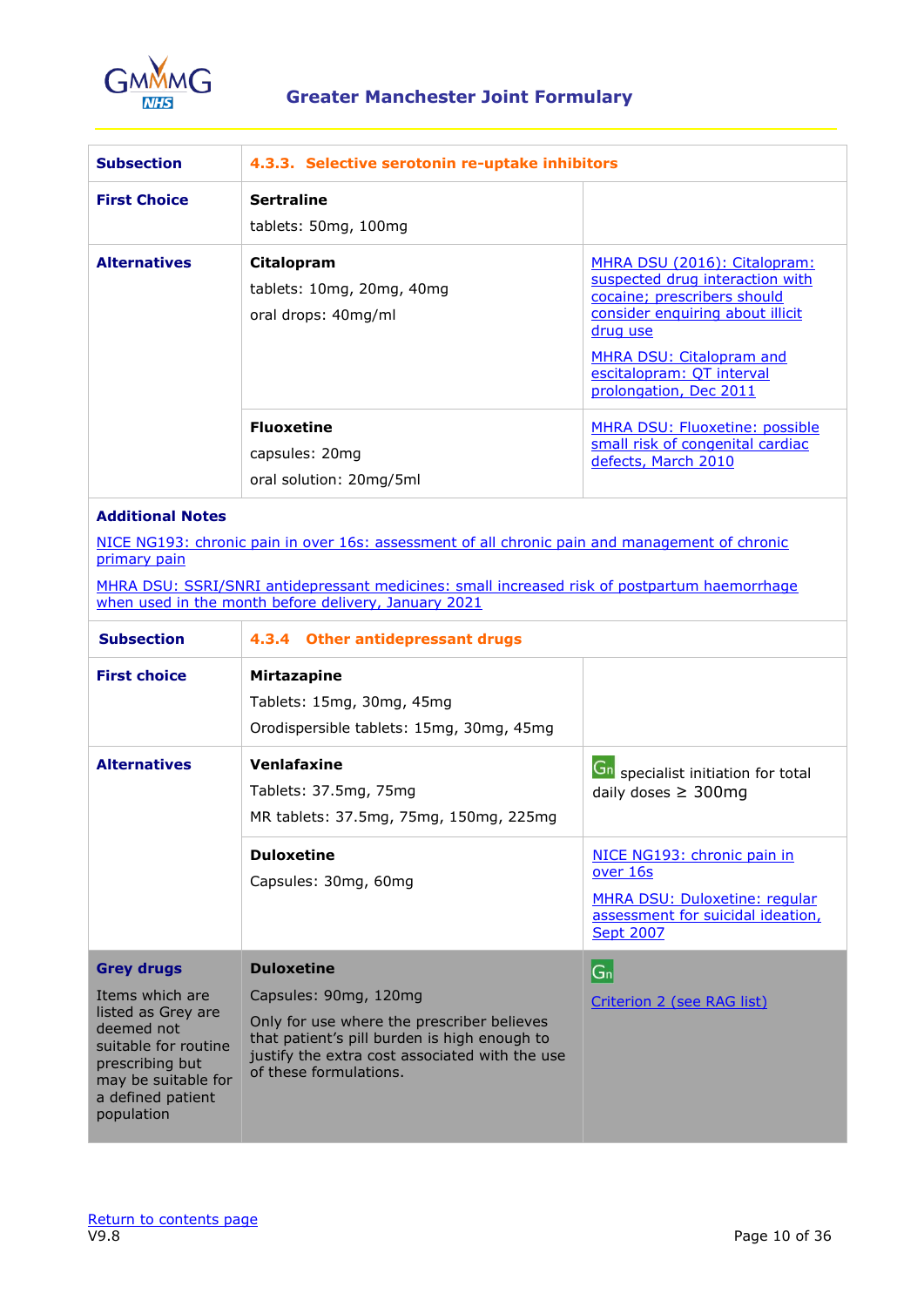

<span id="page-10-0"></span>

|                                                                 | <b>Agomelatine</b><br>Tablets: 25mg<br>Only for use when other antidepressants as<br>recommended by NICE have failed.<br><b>Prazosin</b><br>Tablets: 0.5mg and 1mg<br>Only to be used for licensed indications and<br>not for PTSD<br>Vortioxetine<br>Tablets: 5, 10 and 20mg<br>Only for treatment of major depressive<br>episode in adults whose condition has | <b>G</b> <sup>n</sup> following specialist<br>initiation<br>Criterion 1 (see RAG list)<br><b>Gn</b> following specialist<br>initiation<br>Criterion 1 (see RAG list)<br><b>Gn</b> following specialist advice<br>NICE TA367: Vortioxetine for<br>treating major depressive episodes                                                                                                               |  |
|-----------------------------------------------------------------|------------------------------------------------------------------------------------------------------------------------------------------------------------------------------------------------------------------------------------------------------------------------------------------------------------------------------------------------------------------|---------------------------------------------------------------------------------------------------------------------------------------------------------------------------------------------------------------------------------------------------------------------------------------------------------------------------------------------------------------------------------------------------|--|
|                                                                 | responded inadequately to 2 antidepressants<br>within the current episode                                                                                                                                                                                                                                                                                        | Criterion 1 (see RAG list)                                                                                                                                                                                                                                                                                                                                                                        |  |
| <b>Additional Notes</b><br><b>BNF Chapter</b><br><b>Section</b> | MHRA DSU: SSRI/SNRI antidepressant medicines: small increased risk of postpartum haemorrhage<br>when used in the month before delivery, January 2021<br><b>Central Nervous System</b><br>4<br>4.4                                                                                                                                                                |                                                                                                                                                                                                                                                                                                                                                                                                   |  |
| <b>Subsection</b>                                               | CNS stimulants and drugs for attention deficit hyperactivity disorder<br><b>ADHD adults</b>                                                                                                                                                                                                                                                                      |                                                                                                                                                                                                                                                                                                                                                                                                   |  |
|                                                                 |                                                                                                                                                                                                                                                                                                                                                                  |                                                                                                                                                                                                                                                                                                                                                                                                   |  |
|                                                                 | NICE CG72: Attention deficit hyperactivity disorder<br>NICE TA98: Methylphenidate, atomoxetine and dexamfetamine for ADHD in children and adolescents                                                                                                                                                                                                            |                                                                                                                                                                                                                                                                                                                                                                                                   |  |
|                                                                 | Drug treatment of ADHD should be part of a comprehensive treatment programme that addresses<br>psychological, behavioural and educational or occupational needs.                                                                                                                                                                                                 |                                                                                                                                                                                                                                                                                                                                                                                                   |  |
| <b>First choice</b>                                             | Methylphenidate U<br>tablets: 5mg, 10mg, 20mg<br>Modified release tablets<br>Modified release capsules                                                                                                                                                                                                                                                           | U Unlicensed for treatment of<br>adults<br>A once patient stabilised as per<br><b>SCG</b><br><b>GM SCP: Atomoxetine,</b><br>dexamfetamine, quanfacine,<br>lisdexamfetamine and<br>methylphenidate for ADHD In<br><b>Adults</b><br><b>Different modified release</b><br>preparations may not have the<br>same clinical effect therefore<br>prescribers should specify the<br>brand to be supplied. |  |
| <b>Alternatives</b>                                             | <b>Atomoxetine</b>                                                                                                                                                                                                                                                                                                                                               | A once patient stabilised as per                                                                                                                                                                                                                                                                                                                                                                  |  |

SCG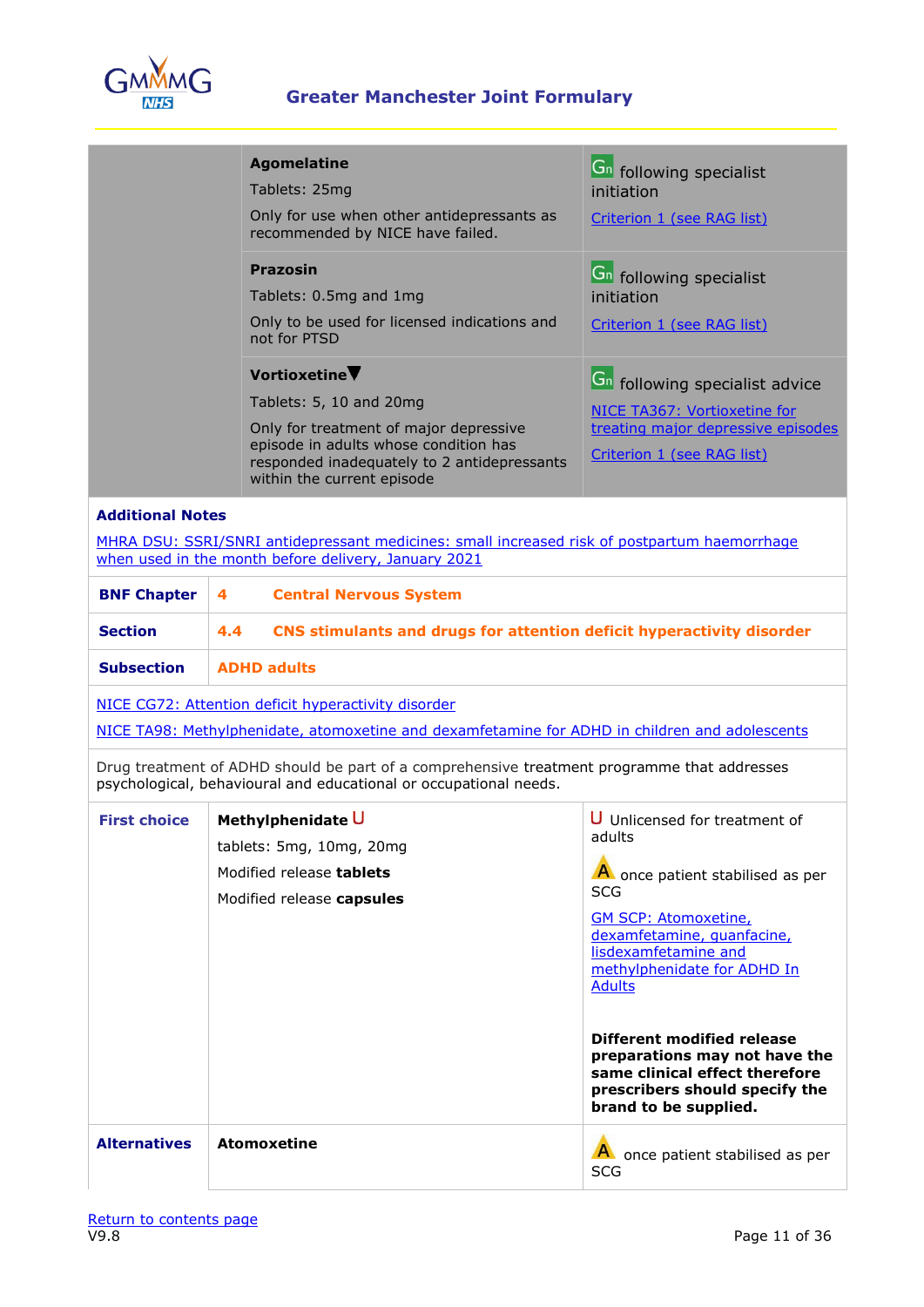

|                                   | capsules: 10mg, 18mg, 25mg, 40mg, 60mg,<br>80mg, 100mg                       | <b>GM SCP: Atomoxetine,</b><br>dexamfetamine, quanfacine,<br>lisdexamfetamine and<br>methylphenidate for ADHD In<br><b>Adults</b><br><b>MHRA DSU: Atomoxetine:</b><br>increases in blood pressure and<br>heart rate, Jan 2012                                                                          |  |
|-----------------------------------|------------------------------------------------------------------------------|--------------------------------------------------------------------------------------------------------------------------------------------------------------------------------------------------------------------------------------------------------------------------------------------------------|--|
|                                   | Lisdexamfetamine<br>capsules: 30mg, 50mg, 70mg                               | A once patient stabilised as per<br><b>SCG</b><br><b>GM SCP: Atomoxetine,</b><br>dexamfetamine, quanfacine,<br>lisdexamfetamine and<br>methylphenidate for ADHD In<br><b>Adults</b>                                                                                                                    |  |
| <b>Section</b>                    | 4.4<br>CNS stimulants and drugs for attention deficit hyperactivity disorder |                                                                                                                                                                                                                                                                                                        |  |
| <b>Subsection</b>                 | <b>CNS stimulants</b>                                                        |                                                                                                                                                                                                                                                                                                        |  |
| <b>First choice</b>               | <b>Modafinil</b><br>tablets: 100mg, 200mg                                    | Pending approval of information for<br>primary care prescribers for sleepiness<br>associated with narcolepsy<br>MHRA DSU: Modafinil now restricted to<br>narcolepsy, March 2011<br>MHRA DSU: Modafinil (Provigil): increased<br>risk of congenital malformations if used<br>during pregnancy, Nov 2020 |  |
|                                   | <b>Dexamfetamine</b><br>tablets: 5mg, 10mg, 20mg                             | R Treatment of narcolepsy, pending<br>development of a shared care protocol.                                                                                                                                                                                                                           |  |
|                                   | <b>Solriamfetol</b><br>tablets: 75mg, 150mg                                  | R)<br>Excessive daytime sleepiness caused by<br>narcolepsy<br>NICE TA758: Solriamfetol for treating<br>excessive daytime sleepiness caused by<br>narcolepsy                                                                                                                                            |  |
| <b>Do Not</b><br><b>Prescribe</b> | <b>Modafinil</b><br>For management of chronic shift work<br>sleep disorder   | Criterion 1 (see RAG list)<br>MHRA DSU: Modafinil now restricted to<br>narcolepsy, March 2011                                                                                                                                                                                                          |  |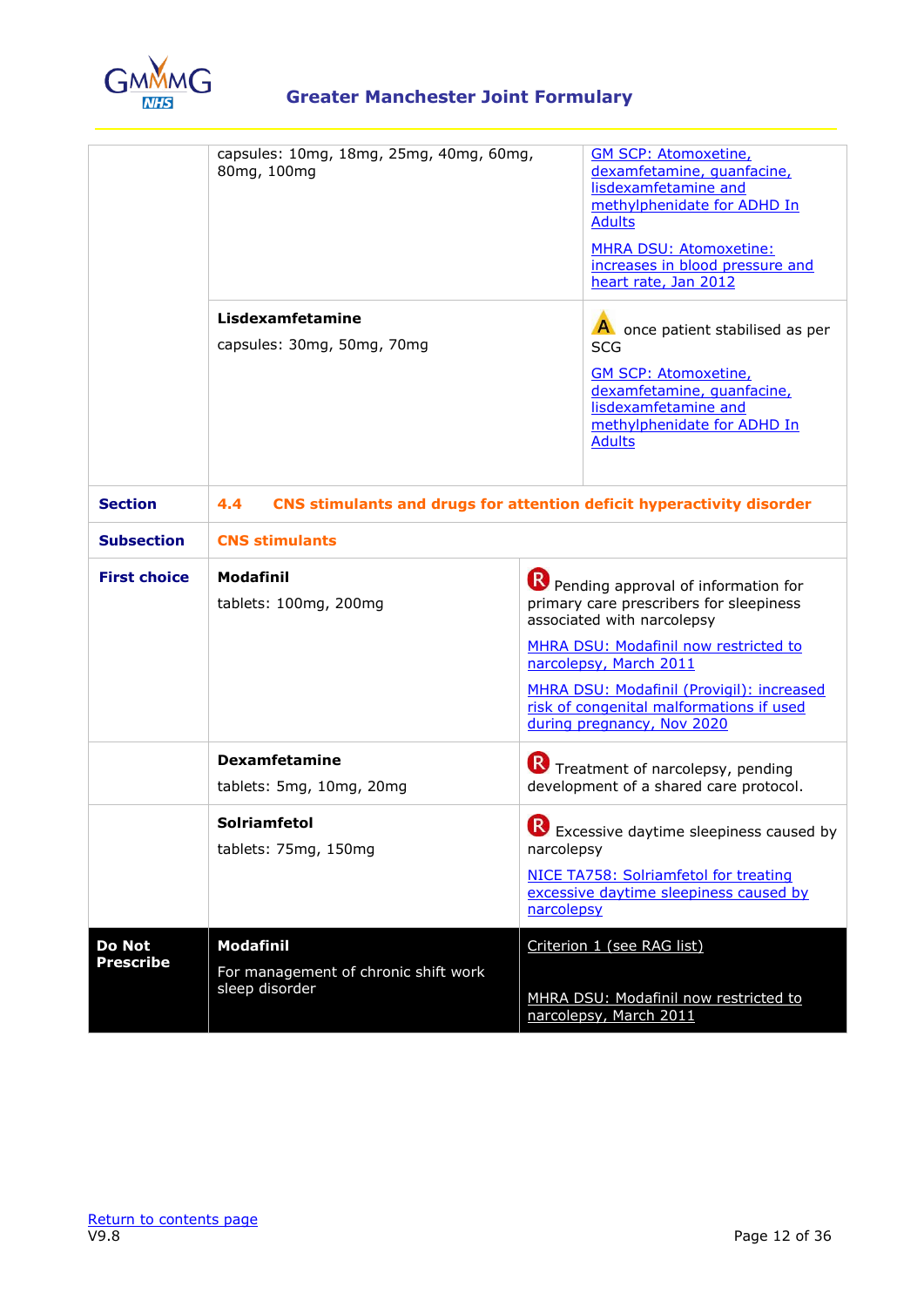

<span id="page-12-0"></span>

| <b>BNF Chapter</b>                | <b>Central Nervous System</b><br>4                                                                                               |                                                                       |  |
|-----------------------------------|----------------------------------------------------------------------------------------------------------------------------------|-----------------------------------------------------------------------|--|
| <b>Section</b>                    | $4.5^{\circ}$<br>Drugs used in the treatment of obesity                                                                          |                                                                       |  |
| <b>Subsection</b>                 | 4.5.1 Anti-obesity drugs acting on the gastro-intestinal tract                                                                   |                                                                       |  |
|                                   | NICE CG189: Obesity: identification, assessment and management of overweight and<br>obesity in children, young people and adults |                                                                       |  |
| <b>First choice</b>               | Orlistat<br>capsules: 120mg                                                                                                      |                                                                       |  |
| <b>Alternative</b>                | Liraglutide (Saxenda <sup>®</sup> )<br>solution for injection                                                                    | (R)<br>NICE TA664: Liraglutide for<br>managing overweight and obesity |  |
| <b>Do Not</b><br><b>Prescribe</b> | Naltrexone/bupropion (Mysimba®)<br>prolonged-release tablets                                                                     | Criterion 2 (see RAG list)                                            |  |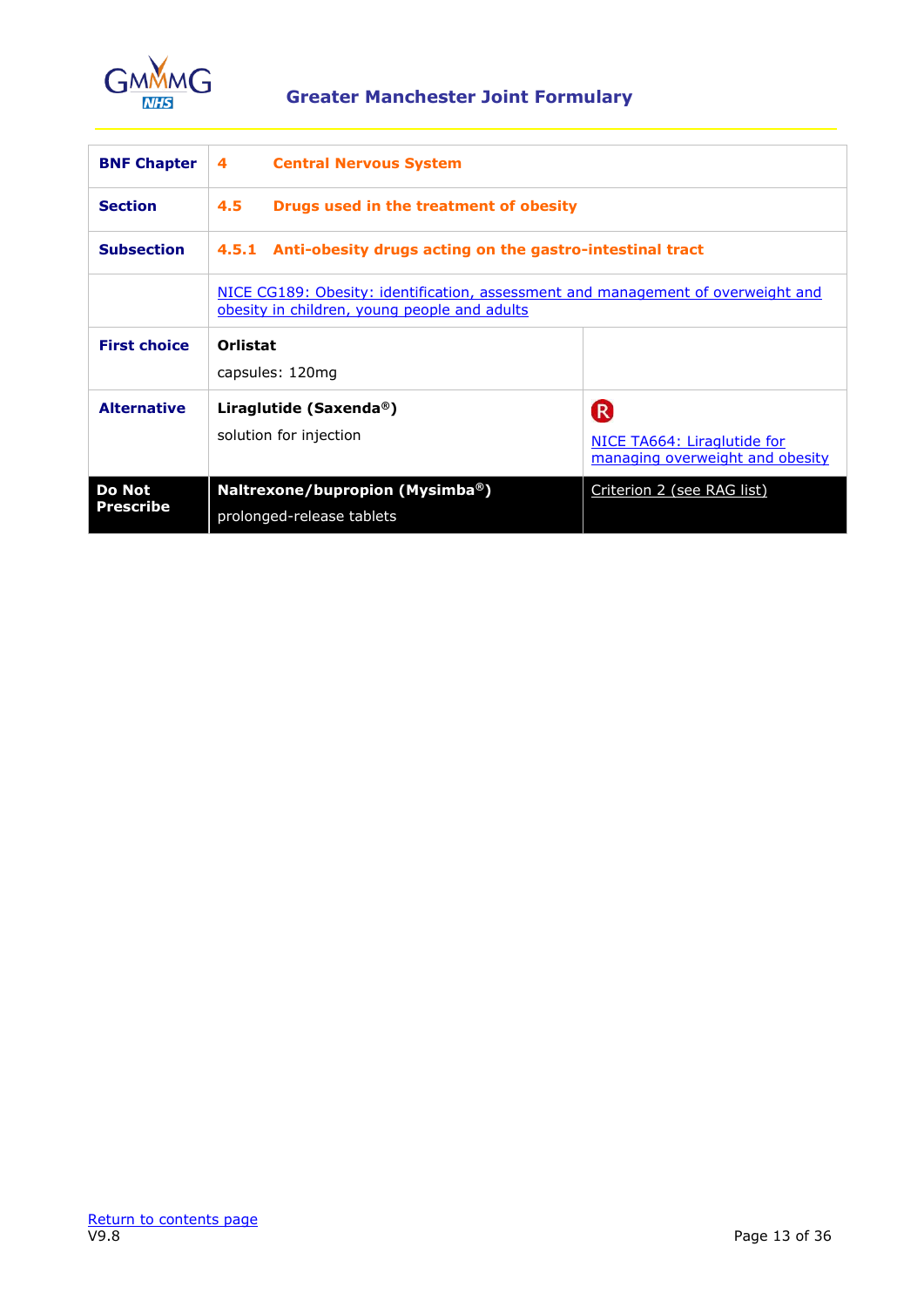

<span id="page-13-0"></span>

| <b>BNF Chapter</b>                                                                                                                                             | 4<br><b>Central nervous system</b>                                                                                                                                                                                                                                 |                                                                                                                                                                                                      |  |
|----------------------------------------------------------------------------------------------------------------------------------------------------------------|--------------------------------------------------------------------------------------------------------------------------------------------------------------------------------------------------------------------------------------------------------------------|------------------------------------------------------------------------------------------------------------------------------------------------------------------------------------------------------|--|
| <b>Section</b>                                                                                                                                                 | 4.6<br>Drugs used in nausea and vertigo                                                                                                                                                                                                                            |                                                                                                                                                                                                      |  |
| <b>Vomiting in pregnancy</b>                                                                                                                                   |                                                                                                                                                                                                                                                                    |                                                                                                                                                                                                      |  |
| Guideline No. 69)<br>NICE NG201: Antenatal care                                                                                                                | RCOG: The Management of Nausea and Vomiting of Pregnancy and Hyperemesis Gravidarum (Green-top                                                                                                                                                                     |                                                                                                                                                                                                      |  |
|                                                                                                                                                                |                                                                                                                                                                                                                                                                    |                                                                                                                                                                                                      |  |
| <b>First choice</b>                                                                                                                                            | <b>Cyclizine U</b><br>tablets: 50mg                                                                                                                                                                                                                                |                                                                                                                                                                                                      |  |
| <b>Alternatives</b>                                                                                                                                            | Prochlorperazine U<br>tablets: 5mg                                                                                                                                                                                                                                 |                                                                                                                                                                                                      |  |
|                                                                                                                                                                | Metoclopramide U<br>tablets: 10mg                                                                                                                                                                                                                                  | MHRA DSU: Metoclopramide: risk of<br>neurological adverse effects, Aug 2013                                                                                                                          |  |
| <b>Grey drugs</b>                                                                                                                                              | Doxylamine/pyridoxine                                                                                                                                                                                                                                              | $ G_n $                                                                                                                                                                                              |  |
| Items which are<br>listed as Grey<br>are deemed not<br>suitable for<br>routine<br>prescribing but<br>may be suitable<br>for a defined<br>patient<br>population | tablets: 10mg/10mg (Xonvea®)<br>To be used only when the other<br>preparations currently recommended by<br>RCOG guidance have been tried and have<br>failed.<br>This recommendation will be reviewed<br>once guidance from RCOG, NICE and/or<br>RMOC is available. | Criterion 1 (see RAG list)                                                                                                                                                                           |  |
|                                                                                                                                                                | <b>Postoperative nausea and vomiting</b>                                                                                                                                                                                                                           |                                                                                                                                                                                                      |  |
|                                                                                                                                                                | Local centres may have variations within their local postoperative nausea and<br>vomiting guidelines.                                                                                                                                                              |                                                                                                                                                                                                      |  |
| <b>First choice</b>                                                                                                                                            | Cyclizine<br>tablets: 50mg                                                                                                                                                                                                                                         |                                                                                                                                                                                                      |  |
|                                                                                                                                                                | Prochlorperazine<br>tablets: 5mg<br>buccal tablets: 3mg                                                                                                                                                                                                            |                                                                                                                                                                                                      |  |
| <b>Alternatives</b>                                                                                                                                            | Granisetron                                                                                                                                                                                                                                                        | R<br>post-op or following chemotherapy                                                                                                                                                               |  |
| <b>5HT3-receptor</b>                                                                                                                                           | tablets: 1mg                                                                                                                                                                                                                                                       |                                                                                                                                                                                                      |  |
| antagonists                                                                                                                                                    | <b>Ondansetron</b><br>tablets: 4mg, 8mg                                                                                                                                                                                                                            | post-op or following chemotherapy<br><b>Gn</b> For exceptional use in non<br>oncology patients with chronic emesis<br>following consultant recommendation<br>and where all other options have failed |  |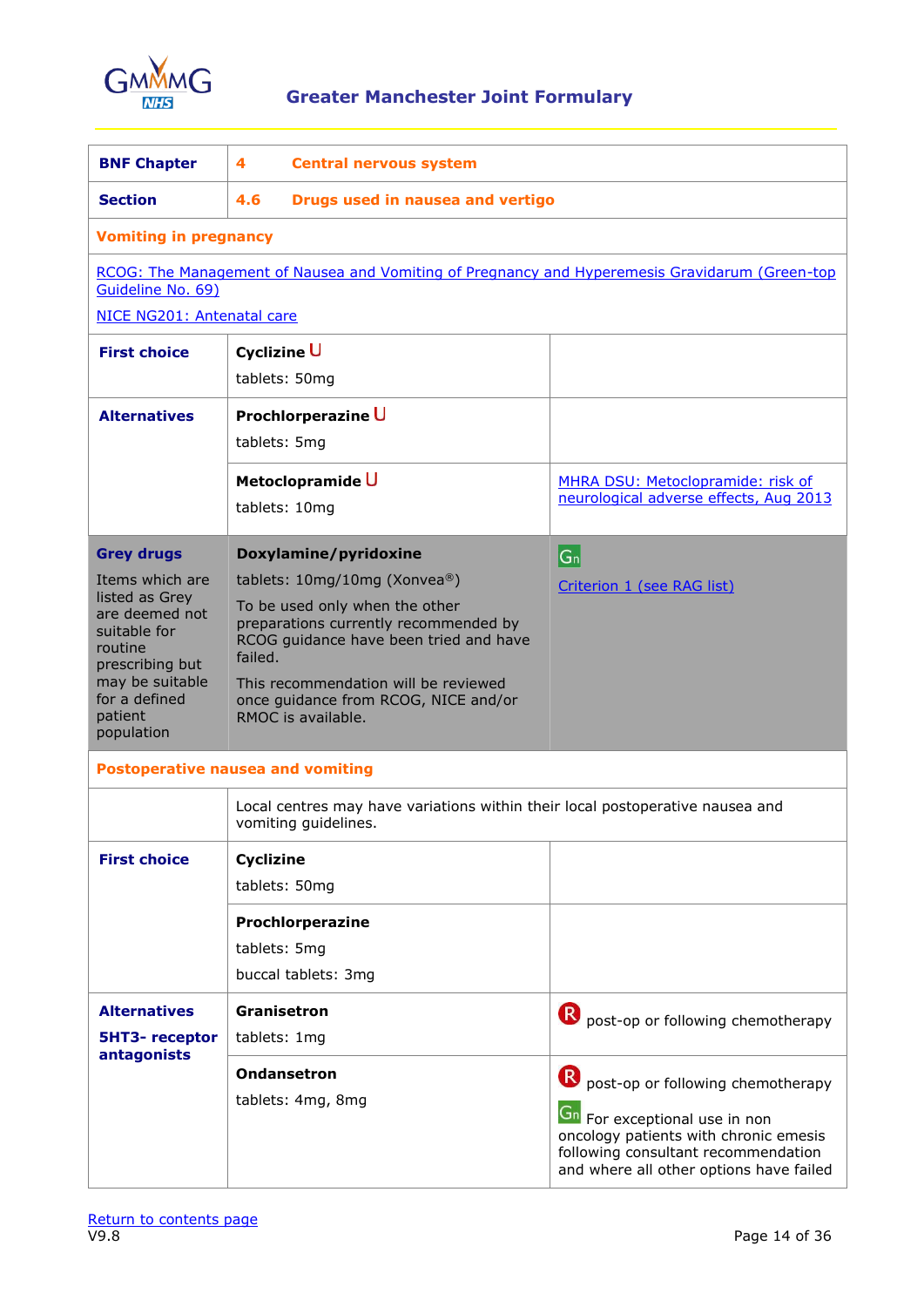

| <b>Vertigo / Meniere's</b>                                                                                                                                                          |                                                                                                                                                                                                                                                                                                                      |                                                                                                                                                                                                                   |  |
|-------------------------------------------------------------------------------------------------------------------------------------------------------------------------------------|----------------------------------------------------------------------------------------------------------------------------------------------------------------------------------------------------------------------------------------------------------------------------------------------------------------------|-------------------------------------------------------------------------------------------------------------------------------------------------------------------------------------------------------------------|--|
| <b>First choice</b>                                                                                                                                                                 | <b>Betahistine</b><br>tablets: 8mg, 16mg                                                                                                                                                                                                                                                                             | Do not offer betahistine to treat<br>tinnitus (see NICE NG155,<br>recommendation 1.5.5)                                                                                                                           |  |
| <b>Alternatives</b>                                                                                                                                                                 | <b>Cinnarizine</b><br>tablets: 15mg                                                                                                                                                                                                                                                                                  |                                                                                                                                                                                                                   |  |
|                                                                                                                                                                                     | Prochlorperazine<br>tablets: 5mg<br>buccal tablets: 3mg                                                                                                                                                                                                                                                              | Acute symptoms only                                                                                                                                                                                               |  |
| <b>Hypersalivation / sialorrhea</b>                                                                                                                                                 |                                                                                                                                                                                                                                                                                                                      |                                                                                                                                                                                                                   |  |
| <b>First choice</b>                                                                                                                                                                 | <b>Hyoscine hydrobromide</b><br>chewable tablets: 150 microgram, 300<br>microgram<br>patches: 1mg/72 hours                                                                                                                                                                                                           |                                                                                                                                                                                                                   |  |
| <b>Motion sickness</b>                                                                                                                                                              |                                                                                                                                                                                                                                                                                                                      |                                                                                                                                                                                                                   |  |
| <b>Do Not</b><br><b>Prescribe</b>                                                                                                                                                   | <b>Travel sickness</b>                                                                                                                                                                                                                                                                                               | In line with NHS England<br>guidance, GM do not routinely<br>support prescribing for conditions<br>which are self-limiting or<br>amenable to self-care. For further<br>details see GM commissioning<br>statement. |  |
| <b>Cannabinoids</b>                                                                                                                                                                 |                                                                                                                                                                                                                                                                                                                      |                                                                                                                                                                                                                   |  |
| <b>Grey drugs</b><br>Items which are<br>listed as Grey<br>are deemed not<br>suitable for<br>routine<br>prescribing but<br>may be suitable<br>for a defined<br>patient<br>population | <b>Nabilone</b><br>capsules: 250 micrograms, 1mg<br>When used within marketing authorisation, i.e.<br>for the control of nausea and vomiting caused by<br>chemotherapeutic agents used in the treatment<br>of cancer, in patients who have failed to respond<br>adequately to conventional antiemetic<br>treatments. | R<br>Criterion 3 (see RAG list)                                                                                                                                                                                   |  |
| <b>Do Not</b><br><b>Prescribe</b>                                                                                                                                                   | Cannabis-derived, cannabis-based and<br>hemp products<br>With the exception of nabilone (see above) and<br>Epidyolex® (see chapter 4.8.1), when used within<br>their marketing authorisations                                                                                                                        | Criterion 1 (see RAG list)                                                                                                                                                                                        |  |
|                                                                                                                                                                                     | <b>Nabilone</b><br>For all unlicensed indications                                                                                                                                                                                                                                                                    | Criterion 1 (see RAG list)                                                                                                                                                                                        |  |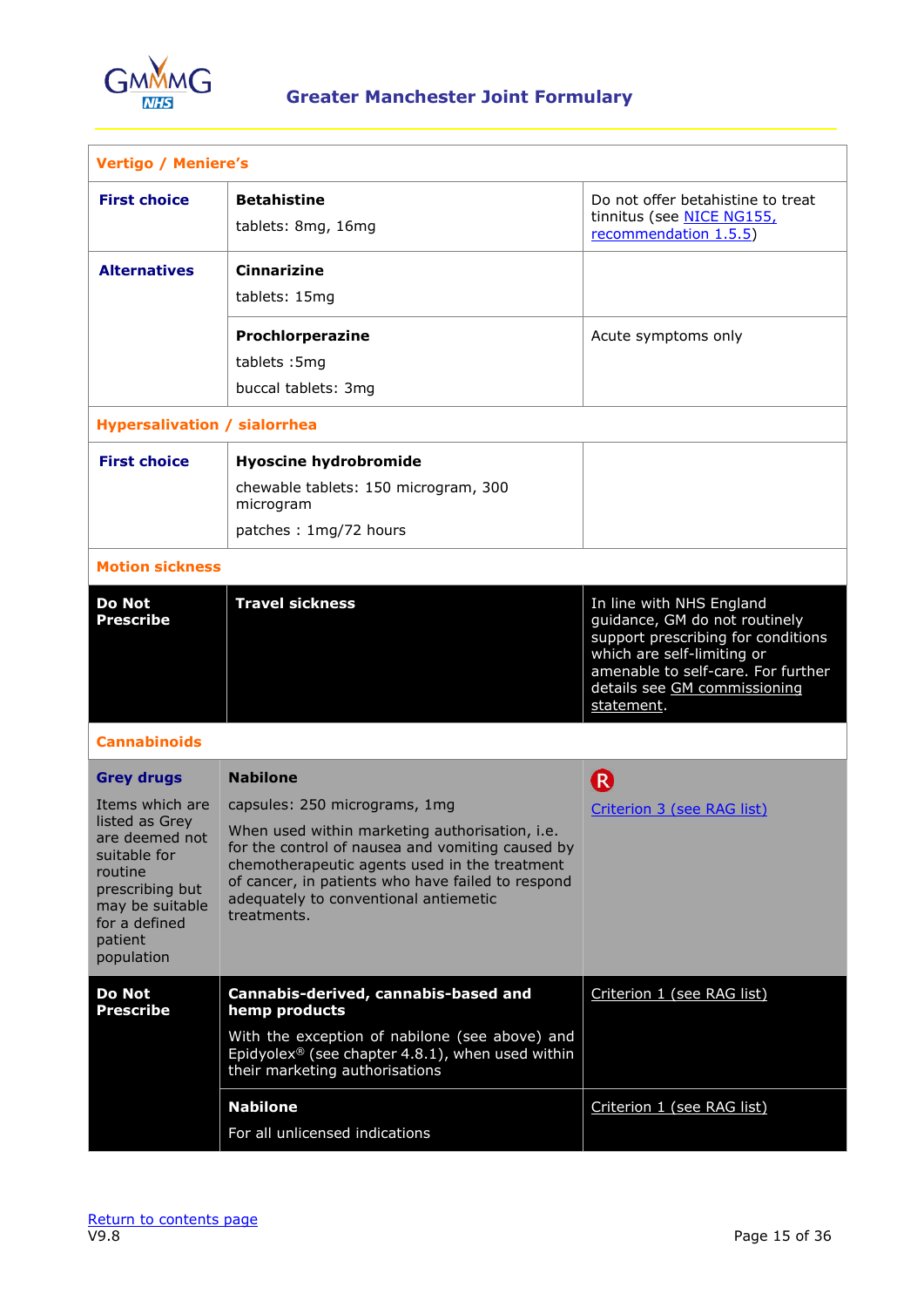

<span id="page-15-0"></span>

| <b>BNF Chapter</b>                                                                                                                                                                  | 4<br><b>Central nervous system</b>                                                                                                                                                                                                              |                                                                                                                                                                    |  |
|-------------------------------------------------------------------------------------------------------------------------------------------------------------------------------------|-------------------------------------------------------------------------------------------------------------------------------------------------------------------------------------------------------------------------------------------------|--------------------------------------------------------------------------------------------------------------------------------------------------------------------|--|
| <b>Section</b>                                                                                                                                                                      | 4.7<br><b>Analgesics</b>                                                                                                                                                                                                                        |                                                                                                                                                                    |  |
| <b>Subsection</b>                                                                                                                                                                   | 4.7.1 Non-opioid analgesics and compound analgesic preparations                                                                                                                                                                                 |                                                                                                                                                                    |  |
| recommended                                                                                                                                                                         | Compound analgesic preparations that contain a simple analgesic (such as paracetamol) with an opioid<br>component reduce the scope for effective titration of the individual components and are not                                             |                                                                                                                                                                    |  |
| <b>First choice</b>                                                                                                                                                                 | Paracetamol                                                                                                                                                                                                                                     |                                                                                                                                                                    |  |
|                                                                                                                                                                                     | tablets: 500mg                                                                                                                                                                                                                                  |                                                                                                                                                                    |  |
| <b>Alternatives</b>                                                                                                                                                                 | Paracetamol<br>capsules: 500mg<br>soluble tablets: 500mg<br>oral suspension: 250mg/5ml<br>suppositories: 500mg, 1g                                                                                                                              | Avoid prescribing soluble or<br>effervescent analgesics in patients<br>with cardiovascular disease, renal<br>disease or hypertension due to<br>high levels of salt |  |
|                                                                                                                                                                                     | $Co$ -codamol $\Box$<br>tablets 30mg/500mg<br>soluble tablets 30mg /500mg                                                                                                                                                                       |                                                                                                                                                                    |  |
| <b>Grey drugs</b><br>Items which are<br>listed as Grey<br>are deemed not<br>suitable for<br>routine<br>prescribing but<br>may be suitable<br>for a defined<br>patient<br>population | <b>Nefopam</b><br>tablets: 30mg<br>Only to be used in those patients with<br>moderate to severe chronic liver disease who<br>require analgesia stronger than paracetamol in<br>whom NSAIDS and moderate strength opiates<br>are contraindicated | $ G_n $<br>Criterion 3 (see RAG list)                                                                                                                              |  |
| <b>Do Not</b><br><b>Prescribe</b>                                                                                                                                                   | Co-proxamol<br>tablets                                                                                                                                                                                                                          | Criterion 1 (see RAG list)<br>See also NHS England Items which<br>should not be routinely prescribed<br>in primary care: Guidance for<br>CCGs                      |  |
|                                                                                                                                                                                     | <b>Paracetamol with tramadol</b><br>tablets, effervescent tablets                                                                                                                                                                               | Criterion 2 (see RAG list)<br>See also NHS England Items which<br>should not be routinely prescribed<br>in primary care: Guidance for<br>CCGs                      |  |
|                                                                                                                                                                                     | Paracetamol mixture / mucilage<br>500 mg/5 mL for topical use in patients with<br>sore mouth or throat resulting from cancer<br>treatment                                                                                                       | Criterion 1 (see RAG list)                                                                                                                                         |  |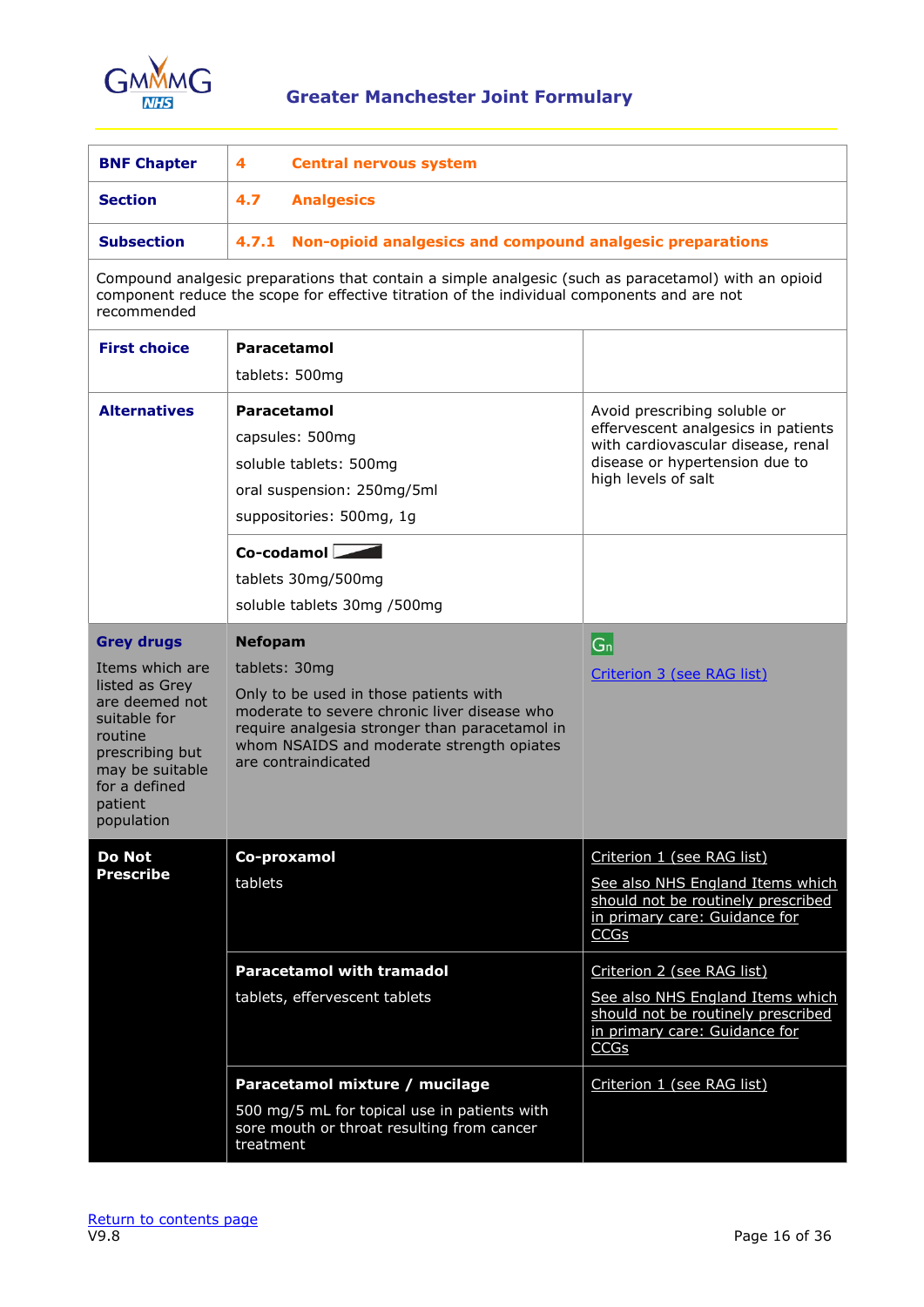

| <b>Do Not</b><br><b>Prescribe</b>                              | Aspirin with codeine (Co-codaprin)<br>tablets, dispersible tablets                                                                                                                                                                                 | Criterion 2 (see RAG list)                                                                                                                                                                                        |
|----------------------------------------------------------------|----------------------------------------------------------------------------------------------------------------------------------------------------------------------------------------------------------------------------------------------------|-------------------------------------------------------------------------------------------------------------------------------------------------------------------------------------------------------------------|
|                                                                | <b>Electromagnetic pulse therapy</b> (Actipatch <sup>®</sup> )<br>Medical device                                                                                                                                                                   | Criterion 1 (see RAG list)                                                                                                                                                                                        |
|                                                                | Minor conditions associated with pain,<br>discomfort and/or fever<br>e.g. aches and sprains, headache, period pain,<br>back pain<br>Mild toothache/teething<br>Paracetamol, ibuprofen, teething gels<br>See commissioning statement for exceptions | In line with NHS England<br>guidance, GM do not routinely<br>support prescribing for conditions<br>which are self-limiting or<br>amenable to self-care. For further<br>details see GM commissioning<br>statement. |
|                                                                | <b>Ketamine</b><br>Oral solution U                                                                                                                                                                                                                 | <b>R</b> for use in short courses as an<br>opiate-sparing agent. Unlicensed<br>special.                                                                                                                           |
| <b>Additional Notes</b><br>Musculoskeletal and joint diseases. | For options on non-steroidal anti-inflammatory drugs (NSAIDs) please refer to Chapter 10:                                                                                                                                                          |                                                                                                                                                                                                                   |

[NICE NG59: Low back pain and sciatica in over 16s: assessment and management](https://www.nice.org.uk/guidance/ng59/chapter/Recommendations#/assessment-of-low-back-pain-and-sciatica)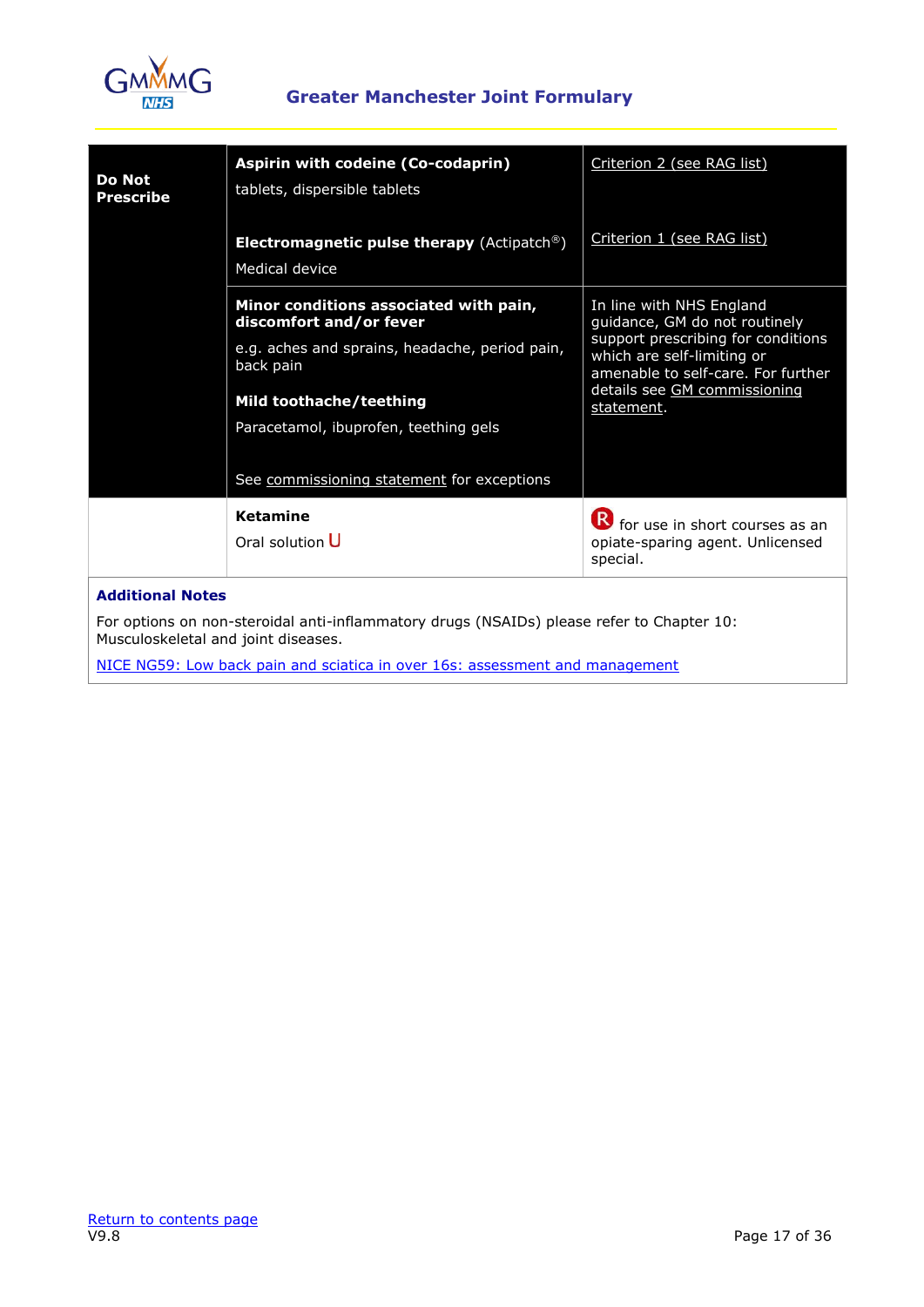

| <b>Subsection</b>      | 4.7.2<br><b>Opioid analgesics</b>                                                                                                                                                                                                                                       |                 |                                                                                                                                                                                                                                                                                                                                                                        |  |
|------------------------|-------------------------------------------------------------------------------------------------------------------------------------------------------------------------------------------------------------------------------------------------------------------------|-----------------|------------------------------------------------------------------------------------------------------------------------------------------------------------------------------------------------------------------------------------------------------------------------------------------------------------------------------------------------------------------------|--|
|                        | MHRA DSU: Benzodiazepines and opioids: reminder of risk of potentially fatal<br>respiratory depression, March 2020<br>MHRA DSU: Opioids: risk of dependence and addiction, Sept 2020<br><b>GMMMG Opioid Prescribing for Chronic Pain: Resource Pack</b>                 |                 |                                                                                                                                                                                                                                                                                                                                                                        |  |
| <b>Weak opioid</b>     |                                                                                                                                                                                                                                                                         |                 |                                                                                                                                                                                                                                                                                                                                                                        |  |
| <b>First choice</b>    | <b>Codeine phosphate</b><br>tablets: 15mg, 30mg, 60mg                                                                                                                                                                                                                   |                 |                                                                                                                                                                                                                                                                                                                                                                        |  |
| <b>Alternatives</b>    | Dihydrocodeine tartrate<br>tablets: 30mg                                                                                                                                                                                                                                |                 |                                                                                                                                                                                                                                                                                                                                                                        |  |
| <b>Moderate opioid</b> |                                                                                                                                                                                                                                                                         |                 |                                                                                                                                                                                                                                                                                                                                                                        |  |
| <b>First choice</b>    | <b>Tramadol hydrochloride</b><br>capsules: 50mg                                                                                                                                                                                                                         |                 |                                                                                                                                                                                                                                                                                                                                                                        |  |
| <b>Alternatives</b>    | <b>Buprenorphine patch</b><br>7 days: 5 microgram / hour, 10 microgram /<br>hour, 15 microgram/hour, 20 microgram / hour<br>4 days: 35 microgram/hour, 52.5<br>microgram/hour, 70 microgram/hour<br>3 days: 35 microgram / hour, 52.5 microgram,<br>70 microgram / hour |                 | Buprenorphine patch: Different<br>brands are NOT interchangeable<br>Patches should be prescribed by<br>brand as the frequency to be<br>applied may vary between brands                                                                                                                                                                                                 |  |
| <b>Strong opioid</b>   |                                                                                                                                                                                                                                                                         |                 |                                                                                                                                                                                                                                                                                                                                                                        |  |
|                        | NICE CG140: Opioids in palliative care: safe and effective prescribing of strong<br>opioids for pain in palliative care of adults<br>NICE NG46: Controlled drugs: safe use and management                                                                               |                 |                                                                                                                                                                                                                                                                                                                                                                        |  |
| <b>First choice</b>    | <b>Morphine sulfate</b><br>tablets: 10mg, 20mg, 50mg<br>oral solution: 10mg/5ml<br>MR capsules (12-hourly): 10mg, 30mg,<br>60mg, 100mg, 200mg<br>MR tablets (12-hourly): 5mg, 10mg, 15mg,<br>30mg, 60mg, 100mg                                                          | drugs, Feb 2015 | MHRA DSU: Drugs and driving: blood<br>concentration limits set for certain                                                                                                                                                                                                                                                                                             |  |
| <b>Alternatives</b>    | Fentanyl<br>(72 hourly) patches: 12 microgram/hour,<br>25 microgram/hour, 50 microgram/hour,<br>37.5 microgram/hour, 75 microgram/hour,<br>100 microgram/hour                                                                                                           | 2018)           | <b>MHRA DSU: Serious and fatal overdose</b><br>of fentanyl patches, Sept 2008<br><b>MHRA DSU: Transdermal fentanyl</b><br>patches: life-threatening and fatal<br>opioid toxicity from accidental<br>exposure, particularly in children (Oct<br><b>MHRA DSU: Transdermal fentanyl</b><br>patches for non-cancer pain: do not<br>use in opioid-naive patients, Sept 2020 |  |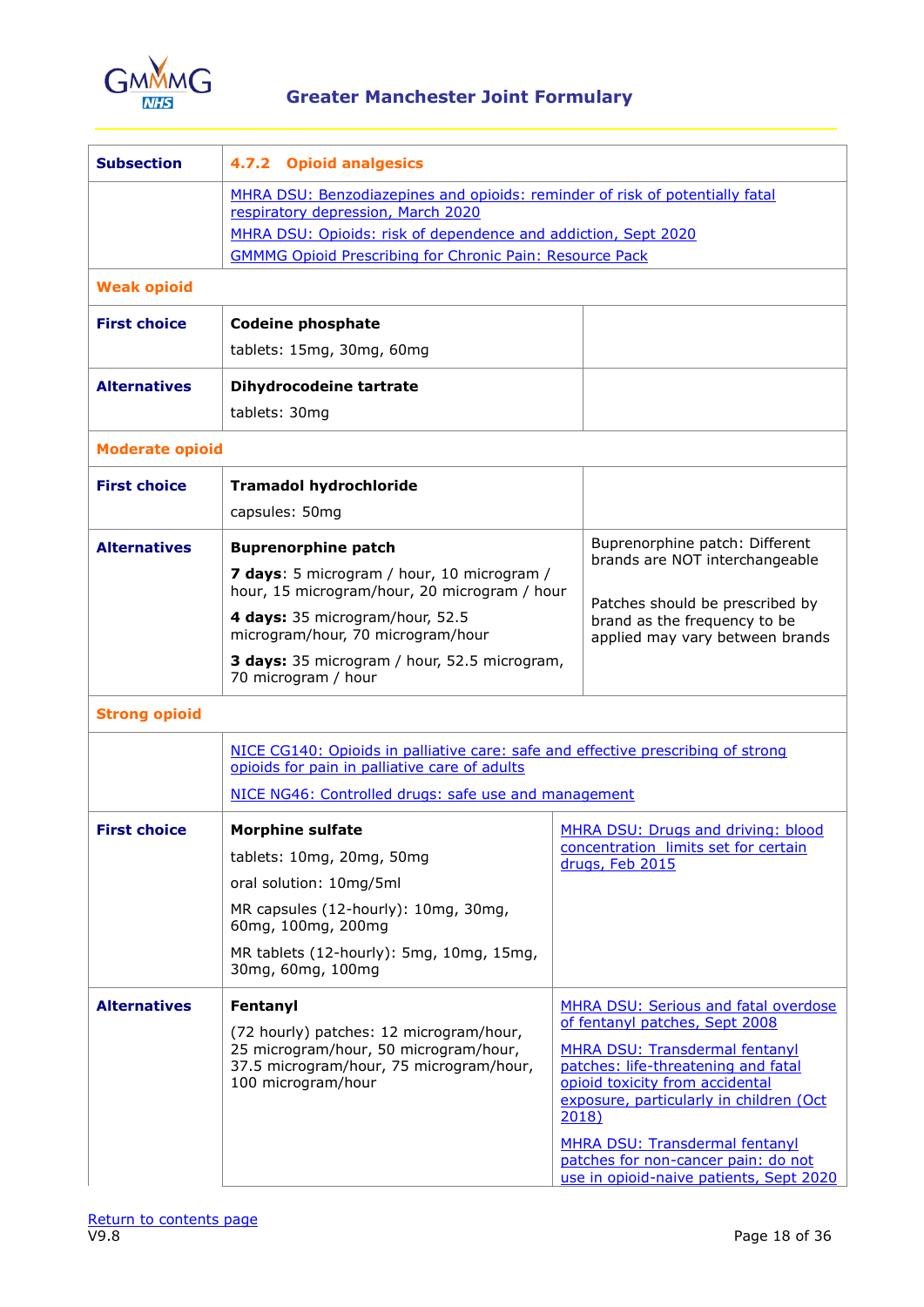

|                                                                                                                               | Oxycodone hydrochloride                                                                                                                                                                                                                                                                                        |                                                                                                     |
|-------------------------------------------------------------------------------------------------------------------------------|----------------------------------------------------------------------------------------------------------------------------------------------------------------------------------------------------------------------------------------------------------------------------------------------------------------|-----------------------------------------------------------------------------------------------------|
|                                                                                                                               | capsules: 5mg, 10mg, 20mg                                                                                                                                                                                                                                                                                      |                                                                                                     |
|                                                                                                                               | oral solution: 5mg/5ml                                                                                                                                                                                                                                                                                         |                                                                                                     |
|                                                                                                                               | modified-release tablets: 5mg, 10mg, 15mg,<br>20mg, 30mg, 40mg, 60mg, 80mg, 120mg                                                                                                                                                                                                                              |                                                                                                     |
| <b>Grey drugs</b>                                                                                                             | Fentanyl                                                                                                                                                                                                                                                                                                       | <b>Gn</b> following specialist initiation                                                           |
| Items which are                                                                                                               | immediate release preparations                                                                                                                                                                                                                                                                                 | Criterion 2 (see RAG list)                                                                          |
| listed as Grey<br>are deemed not<br>suitable for<br>routine<br>prescribing but<br>may be suitable<br>for a defined<br>patient | Only to be used in patients undergoing palliative<br>care treatment where the recommendation to<br>use immediate release fentanyl is in line with<br>NICE CG140 and has been made by a multi-<br>disciplinary team and/or other healthcare<br>professional with a recognised specialism in<br>palliative care. | NHS England Items which should<br>not be routinely prescribed in<br>primary care: Guidance for CCGs |
| population                                                                                                                    | <b>Tapentadol</b>                                                                                                                                                                                                                                                                                              | <b>Gn</b> following specialist advice                                                               |
|                                                                                                                               | Immediate-release & modified-release tablets                                                                                                                                                                                                                                                                   | Criterion 2 (see RAG list)                                                                          |
|                                                                                                                               | Use of this agent should be restricted to those<br>patients requiring treatment of severe chronic<br>pain which CANNOT be managed with more<br>established opioid therapies. Prescribers are<br>reminded that NTS does not recommend the use<br>of tapentadol over more established opioid<br>therapies        |                                                                                                     |
| <b>Do Not</b>                                                                                                                 | <b>Oxycodone with naloxone</b>                                                                                                                                                                                                                                                                                 | Criterion 2 (see RAG list)                                                                          |
| <b>Prescribe</b>                                                                                                              | modified-release tablets                                                                                                                                                                                                                                                                                       | NHS England Items which should<br>not be routinely prescribed in<br>primary care: Guidance for CCGs |
|                                                                                                                               | <b>Sufentanil</b><br>sublingual tablets (Zalviso®)                                                                                                                                                                                                                                                             | Criterion 2 (see RAG list)                                                                          |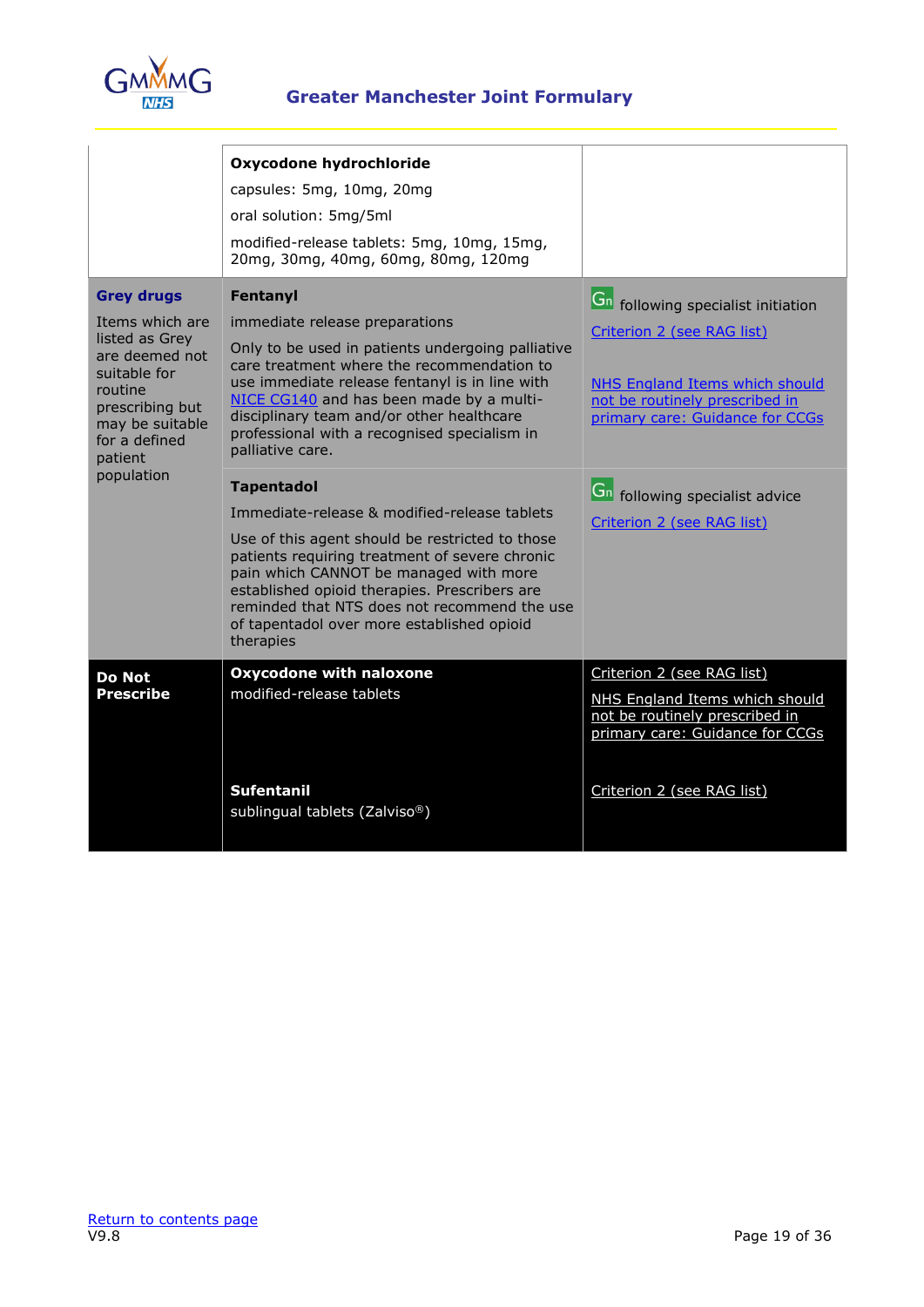

| <b>Subsection</b>                                                     | 4.7.3 Neuropathic Pain                                                          |                                                                                                                                                                                                                                                                                                                                                                                                                                                           |  |
|-----------------------------------------------------------------------|---------------------------------------------------------------------------------|-----------------------------------------------------------------------------------------------------------------------------------------------------------------------------------------------------------------------------------------------------------------------------------------------------------------------------------------------------------------------------------------------------------------------------------------------------------|--|
| <b>GMMMG: Neuropathic Pain in Adults - Guideline for Primary Care</b> |                                                                                 |                                                                                                                                                                                                                                                                                                                                                                                                                                                           |  |
|                                                                       | NICE CG173: Neuropathic pain - pharmacological management                       |                                                                                                                                                                                                                                                                                                                                                                                                                                                           |  |
| <b>First choice</b>                                                   | Amitriptyline<br>tablets: 10mg, 25mg, 50mg<br>oral solution: 25mg/5ml, 50mg/5ml | NICE NG193: chronic pain in over 16s                                                                                                                                                                                                                                                                                                                                                                                                                      |  |
|                                                                       | Nortriptyline U<br>tablets: 10mg, 25mg                                          | Unlicensed treatment. Nortriptyline<br>can only be prescribed if amitriptyline<br>is effective, however too sedative.                                                                                                                                                                                                                                                                                                                                     |  |
| <b>Alternatives</b>                                                   | Gabapentin<br>capsules: 100mg, 300mg, 400mg<br>tablets: 600mg                   | Second line option if amitriptyline is<br>ineffective, not tolerated or not<br>suitable.<br>MHRA DSU: Gabapentin (Neurontin):<br>risk of severe respiratory depression,<br>Oct 2017<br>MHRA DSU: Pregabalin (Lyrica),<br>gabapentin (Neurontin) and risk of<br>abuse and dependence: new<br>scheduling requirements, Apr 2019                                                                                                                             |  |
|                                                                       | Pregabalin<br>capsules: 25mg, 50mg, 75mg, 100mg,<br>150mg, 200mg, 225mg, 300mg  | Only appropriate if gabapentin is<br>effective but not tolerated due to side<br>effects, i.e. third line use.<br>MHRA DSU: Pregabalin (Lyrica),<br>gabapentin (Neurontin) and risk of<br>abuse and dependence: new<br>scheduling requirements, Apr 2019<br>MHRA DSU: Pregabalin (Lyrica):<br>reports of severe respiratory<br>depression, Feb 2021<br>MHRA DSU: Pregabalin (Lyrica):<br>findings of safety study on risks<br>during pregnancy, April 2022 |  |
|                                                                       | <b>Duloxetine</b><br>capsules: 30mg, 60mg                                       | Duloxetine can be considered where<br>other treatments have failed or where<br>there is a history of substance<br>misuse.<br>May also be considered second line<br>where there is a clear diagnosis of<br>diabetic neuropathy                                                                                                                                                                                                                             |  |
|                                                                       | <b>Tramadol</b><br>capsules: 50mg                                               | Consider tramadol only if acute<br>rescue therapy is needed for a short<br>treatment duration in people awaiting<br>referral to specialist pain services,<br>after initial treatments have failed                                                                                                                                                                                                                                                         |  |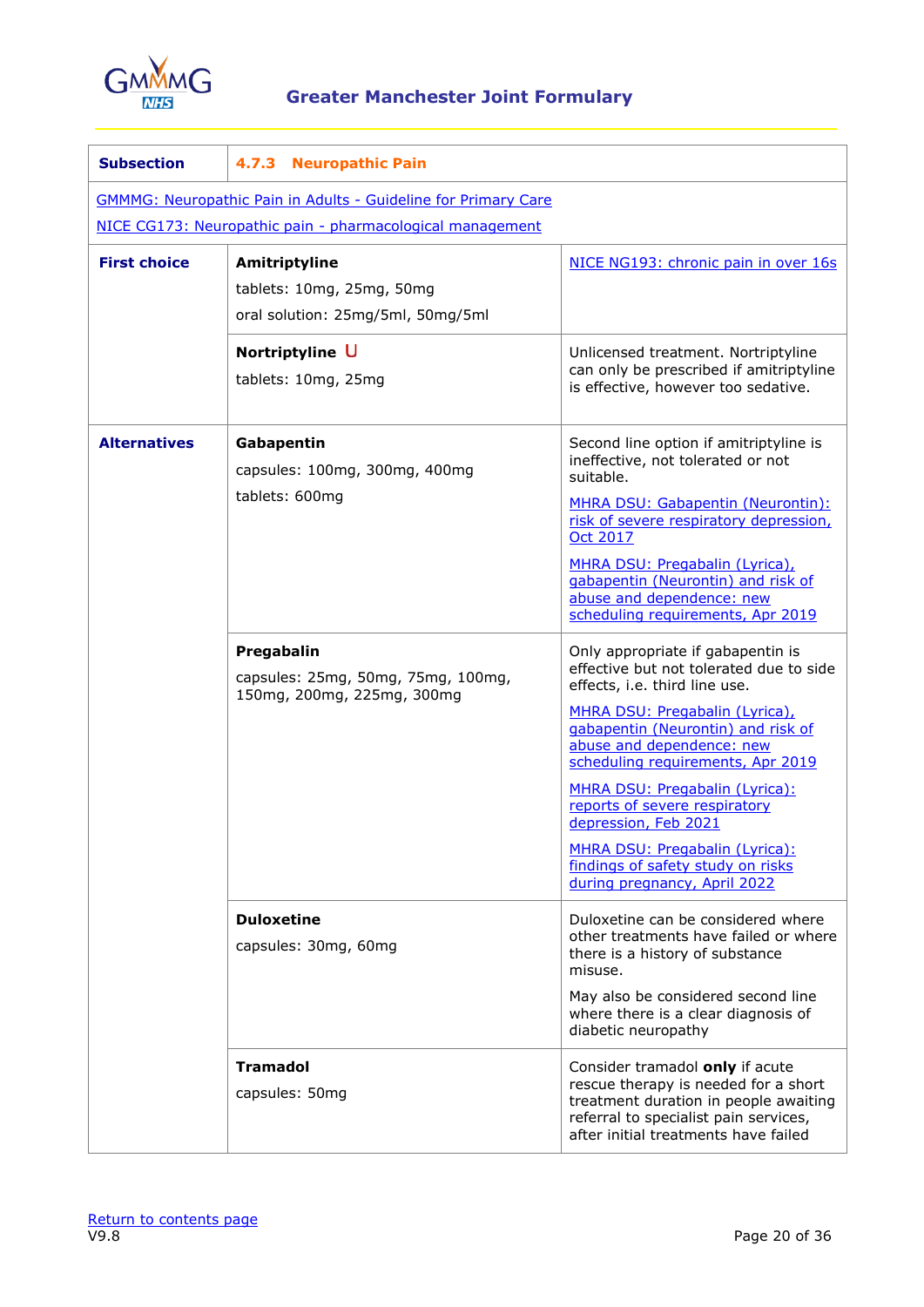

| Non-oral<br><b>alternatives</b>                                                                                                                                                                                                                                                                                                           | Capsaicin<br>cream: $0.075%$ (Axsain®)                                                                                                                                                                                                                                                                                                                                                                                                                                                                                    | "Off-label" treatment recommended<br>by NICE CG173 for localised<br>neuropathic pain.                                                                                                                                                                                                                                                                                                                        |
|-------------------------------------------------------------------------------------------------------------------------------------------------------------------------------------------------------------------------------------------------------------------------------------------------------------------------------------------|---------------------------------------------------------------------------------------------------------------------------------------------------------------------------------------------------------------------------------------------------------------------------------------------------------------------------------------------------------------------------------------------------------------------------------------------------------------------------------------------------------------------------|--------------------------------------------------------------------------------------------------------------------------------------------------------------------------------------------------------------------------------------------------------------------------------------------------------------------------------------------------------------------------------------------------------------|
| <b>Grey drugs</b><br>Gabapentin<br>Items which are<br>Pregabalin<br>listed as Grey<br>Capsules, tablets<br>are deemed not<br>suitable for<br>For management of chronic cough, only for<br>routine<br>patients in whom low dose morphine is<br>prescribing but<br>unsuitable.<br>may be suitable<br>for a defined<br>patient<br>population |                                                                                                                                                                                                                                                                                                                                                                                                                                                                                                                           | <b>Gn</b> following specialist advice<br>Criterion 1 (see RAG list)<br>MHRA DSU: Pregabalin (Lyrica),<br>gabapentin (Neurontin) and risk of<br>abuse and dependence: new<br>scheduling requirements, April 2019<br>MHRA DSU: Gabapentin (Neurontin):<br>risk of severe respiratory depression,<br><b>Oct 2017</b><br>MHRA DSU: Pregabalin (Lyrica):<br>reports of severe respiratory<br>depression, Feb 2021 |
|                                                                                                                                                                                                                                                                                                                                           | Lidocaine<br>Medicated plasters: 700 mg<br>Only to be used in patients who have been<br>treated in line with NICE CG173 but are still<br>experiencing neuropathic pain associated<br>with previous herpes zoster infection (post-<br>herpetic neuralgia).<br><b>Capsaicin</b><br>Cutaneous patch: 179mg (Qutenza®)<br>Only to be used in adults with post-herpetic<br>neuralgia (PHN) who have not achieved<br>adequate pain relief from, or who have not<br>tolerated, conventional first and second-line<br>treatments. | $ G_n $<br>Criterion 1 (see RAG list)<br><b>GMMMG Neuropathic pain quideline</b><br>NHS England Items which should not<br>be routinely prescribed in primary<br>care: Guidance for CCGs<br>R<br>Criterion 2 (see RAG list)                                                                                                                                                                                   |
| <b>Do Not</b><br><b>Prescribe</b>                                                                                                                                                                                                                                                                                                         | <b>Capsaicin</b><br>Cutaneous patch: 179mg (Qutenza®)<br>For all unlicensed indications (i.e. for all<br>indications other than PHN).<br><b>Gabapentin</b><br>topical $\bigcup$<br><b>Lidocaine</b>                                                                                                                                                                                                                                                                                                                       | Criterion 1 (see RAG list)<br>Criterion 1 (see RAG list)<br>Criterion 1 (see RAG list)                                                                                                                                                                                                                                                                                                                       |
| <b>Trigeminal neuralgia</b>                                                                                                                                                                                                                                                                                                               | medicated plasters: 700 mg<br>For all off-label indications                                                                                                                                                                                                                                                                                                                                                                                                                                                               |                                                                                                                                                                                                                                                                                                                                                                                                              |
| <b>First choice</b>                                                                                                                                                                                                                                                                                                                       | Carbamazepine<br>tablets: 100mg, 200mg, 400mg                                                                                                                                                                                                                                                                                                                                                                                                                                                                             |                                                                                                                                                                                                                                                                                                                                                                                                              |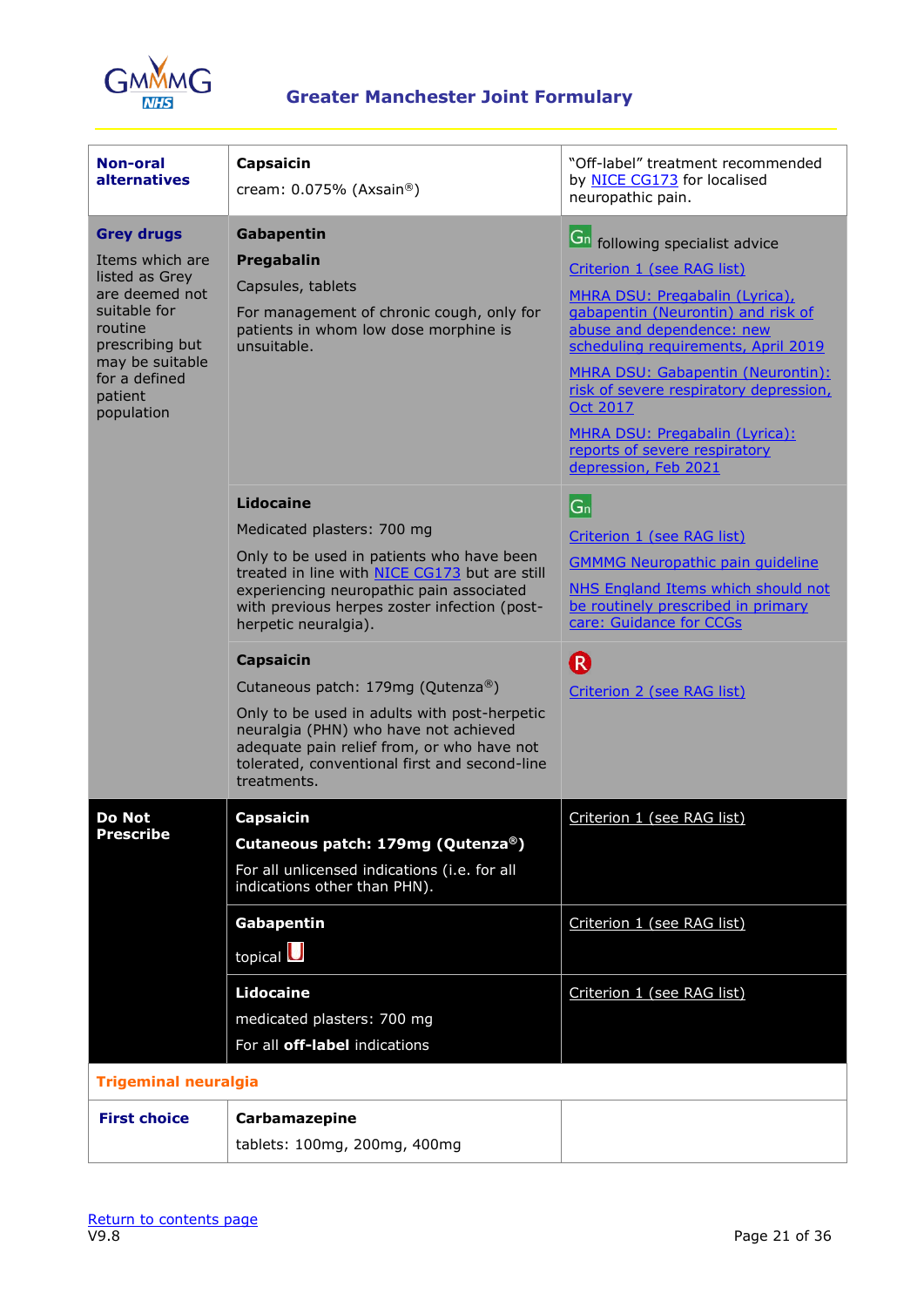

| <b>Subsection</b>                 | <b>Antimigraine drugs</b><br>4.7.4                                                                                                                                                                                                                                                                                                                                                                           |                                        |  |
|-----------------------------------|--------------------------------------------------------------------------------------------------------------------------------------------------------------------------------------------------------------------------------------------------------------------------------------------------------------------------------------------------------------------------------------------------------------|----------------------------------------|--|
|                                   | NICE CG150: Headaches                                                                                                                                                                                                                                                                                                                                                                                        |                                        |  |
|                                   | <b>GMMMG headache pathway</b>                                                                                                                                                                                                                                                                                                                                                                                |                                        |  |
| <b>Do Not</b><br><b>Prescribe</b> | <b>Infrequent migraine</b><br>In line with NHS England guidance, GM<br>do not routinely support prescribing for<br>See commissioning statement for<br>conditions which are self-limiting or<br>exceptions<br>amenable to self-care. For further<br>details see GM commissioning<br>statement.                                                                                                                |                                        |  |
|                                   | 4.7.4.1 Treatment of acute migraine                                                                                                                                                                                                                                                                                                                                                                          |                                        |  |
|                                   | NICE CG150 (1.2.7) Be alert to the possibility of medication overuse headache in people whose<br>headache developed or worsened while they were taking the following drugs for 3 months or more: -<br>triptans, opioids, ergots or combination analgesic medications on 10 days per month or more or $-$<br>paracetamol, aspirin or an NSAID, either alone or any combination, on 15 days per month or more. |                                        |  |
|                                   | NICE CG150 (1.3.14) Do not offer ergots or opioids for the acute treatment of migraine.                                                                                                                                                                                                                                                                                                                      |                                        |  |
| <b>Analgesics</b>                 |                                                                                                                                                                                                                                                                                                                                                                                                              |                                        |  |
|                                   | A simple analgesic such as aspirin, paracetamol (preferably in a soluble or dispersible form) or an NSAID<br>is often effective; concomitant antiemetic treatment may be required.                                                                                                                                                                                                                           |                                        |  |
|                                   | <b>Aspirin OTC</b>                                                                                                                                                                                                                                                                                                                                                                                           |                                        |  |
|                                   | tablets 300mg                                                                                                                                                                                                                                                                                                                                                                                                |                                        |  |
|                                   | soluble tablets 300mg                                                                                                                                                                                                                                                                                                                                                                                        |                                        |  |
|                                   | <b>Ibuprofen OTC</b>                                                                                                                                                                                                                                                                                                                                                                                         |                                        |  |
|                                   | tablets 200mg, 400mg, 600mg                                                                                                                                                                                                                                                                                                                                                                                  |                                        |  |
|                                   | Naproxen U                                                                                                                                                                                                                                                                                                                                                                                                   |                                        |  |
|                                   | tablets 250mg, 500mg                                                                                                                                                                                                                                                                                                                                                                                         |                                        |  |
|                                   | Diclofenac sodium U                                                                                                                                                                                                                                                                                                                                                                                          | MHRA: Diclofenac: new                  |  |
|                                   | suppositories 100mg                                                                                                                                                                                                                                                                                                                                                                                          | contraindications and warnings, 2014   |  |
|                                   | <b>Paracetamol OTC</b>                                                                                                                                                                                                                                                                                                                                                                                       |                                        |  |
|                                   | tablets: 500mg                                                                                                                                                                                                                                                                                                                                                                                               |                                        |  |
|                                   | soluble tablets: 500mg                                                                                                                                                                                                                                                                                                                                                                                       |                                        |  |
| <b>Antiemetics</b>                |                                                                                                                                                                                                                                                                                                                                                                                                              |                                        |  |
|                                   | <b>Domperidone</b>                                                                                                                                                                                                                                                                                                                                                                                           | MHRA DSU: Domperidone: risks of        |  |
|                                   | tablets: 10mg                                                                                                                                                                                                                                                                                                                                                                                                | cardiac side effects, May 2014         |  |
|                                   | Metoclopramide                                                                                                                                                                                                                                                                                                                                                                                               | MHRA DSU: Metoclopramide: risk of      |  |
|                                   | tablets: 10mg                                                                                                                                                                                                                                                                                                                                                                                                | neurological adverse effects, Aug 2013 |  |
|                                   |                                                                                                                                                                                                                                                                                                                                                                                                              |                                        |  |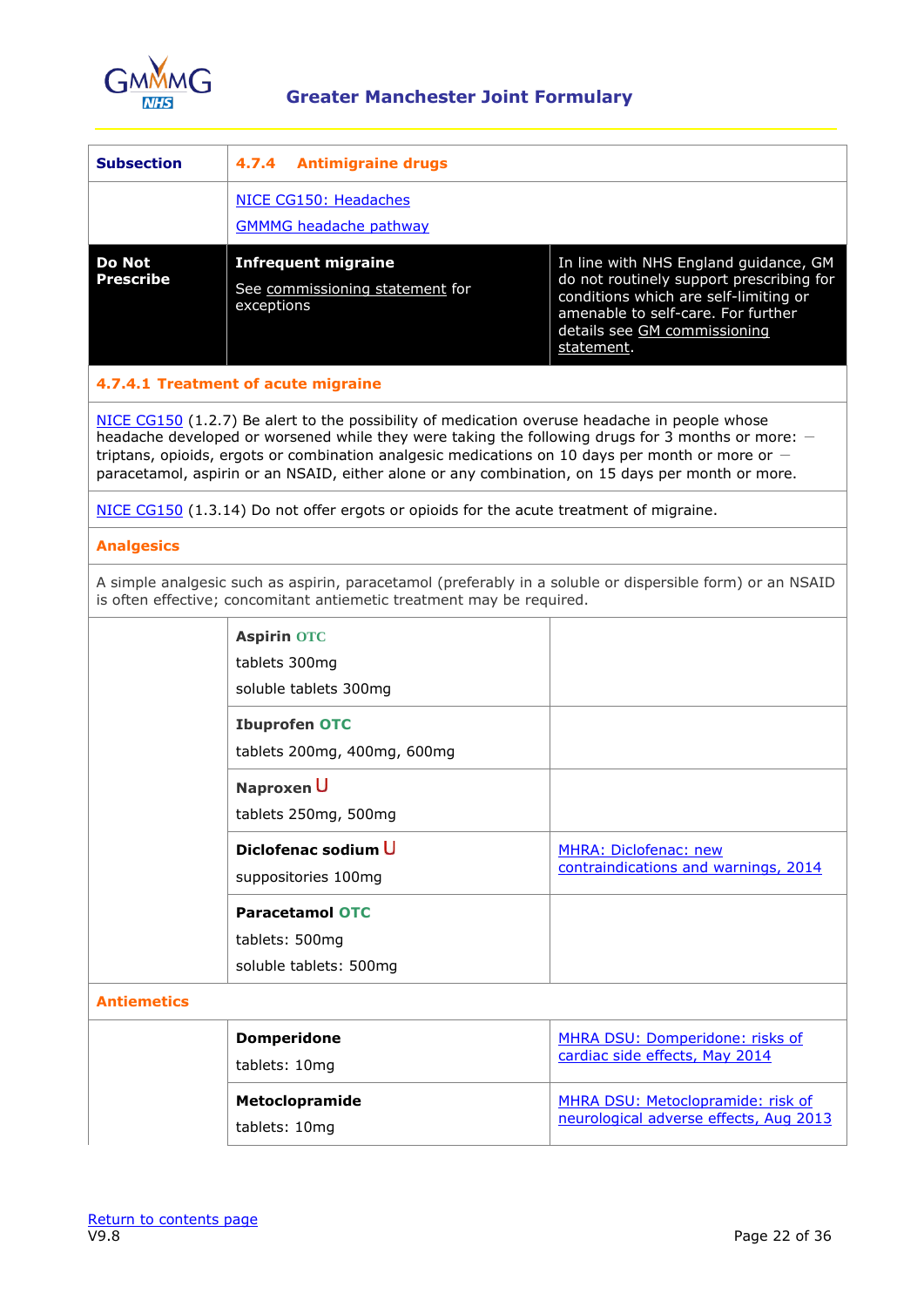

|                                   | Prochlorperazine<br>Tablets: 5mg U<br>buccal tablets: 3mg OTC                      |                                                                                    |
|-----------------------------------|------------------------------------------------------------------------------------|------------------------------------------------------------------------------------|
| <b>Combined preparations</b>      |                                                                                    |                                                                                    |
|                                   | Aspirin with metoclopramide<br>(MigraMax <sup>®</sup> )<br>sachets: 900mg/10mg     | <b>MHRA DSU: Metoclopramide: risk of</b><br>neurological adverse effects, Aug 2013 |
| <b>Do Not</b><br><b>Prescribe</b> | <b>Paracetamol with isometheptene</b><br>325mg/65mg                                | Criterion 1 (see RAG list)                                                         |
|                                   | <b>Paracetamol with buclizine and</b><br>codeine<br>Migraleve® (all presentations) | Criterion 1 (see RAG list)                                                         |
|                                   | <b>Ergotamine-containing products</b><br>$(e.g.$ Migril <sup>®</sup> )             | Criterion 1 (see RAG list)                                                         |

### **5HT1-receptor agonists (triptans)**

In patients who do not respond to one 5HT1-receptor agonist, a different 5HT1-receptor agonist should be tried as response can be variable between patients. Subcutaneous sumatriptan or nasal zolmitriptan can be given to patients who present with early vomiting or who have severe migraine attacks.

| <b>First choice</b><br>oral  | Sumatriptan<br>tablets: 50mg OTC, 100mg                               |                                                                                       |
|------------------------------|-----------------------------------------------------------------------|---------------------------------------------------------------------------------------|
| <b>Alternatives</b><br>oral  | Zolmitriptan<br>tablets: 2.5mg<br>orodispersible tablets: 5mg         |                                                                                       |
|                              | Frovatriptan<br>tablets: 2.5mg                                        |                                                                                       |
|                              | Naratriptan<br>tablets: 2.5mg                                         |                                                                                       |
|                              | Rizatriptan<br>orodispersible tablets: 5mg, 10mg<br>tablets: 10mg     |                                                                                       |
| <b>First choice</b><br>nasal | Zolmitriptan<br>nasal spray: 5mg per actuation                        | Consider if vomiting restricts oral<br>treatment, see CKS prescribing<br>information. |
| <b>Alternative</b><br>nasal  | Sumatriptan<br>nasal spray: 10mg per actuation, 20mg<br>per actuation |                                                                                       |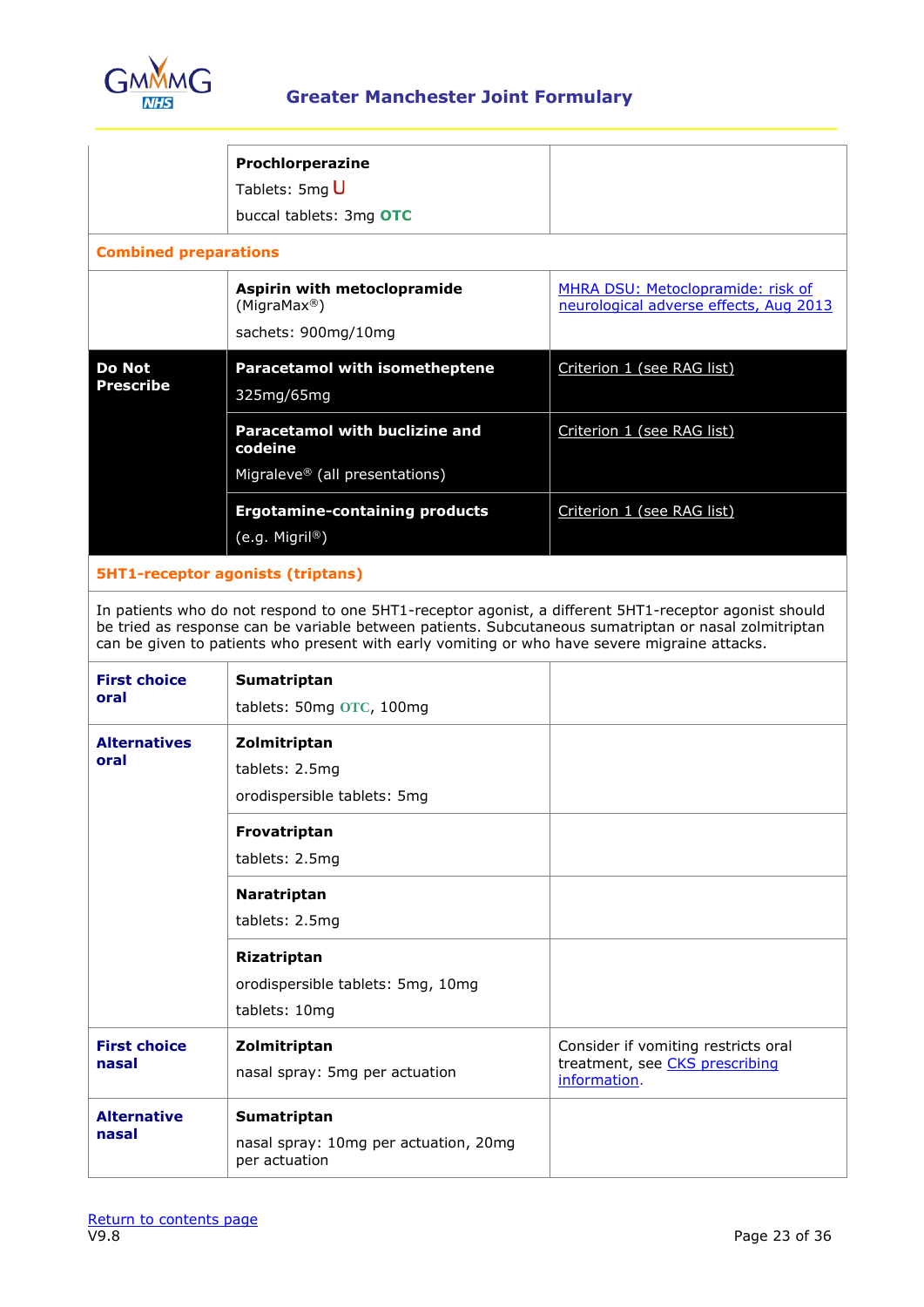

| <b>Subcutaneous</b><br>injection<br>4.7.4.2 Prophylaxis of migraine<br><b>First choice</b> | Sumatriptan<br>subcutaneous injection: 6mg/0.5mL<br>syringe<br>subcutaneous injection: 3mg/0.5mL<br>syringe<br>NICE CG150 (1.3.19) Do not offer gabapentin for the prophylactic treatment of migraine<br>Propranolol<br>MR capsules: 80mg, 160mg |                                                                                                                                                                                      |
|--------------------------------------------------------------------------------------------|--------------------------------------------------------------------------------------------------------------------------------------------------------------------------------------------------------------------------------------------------|--------------------------------------------------------------------------------------------------------------------------------------------------------------------------------------|
| <b>Alternatives</b>                                                                        | Metoprolol<br>tablets: 50mg, 100mg                                                                                                                                                                                                               | If intolerant of propranolol                                                                                                                                                         |
|                                                                                            | <b>Topiramate</b><br>tablets: 25mg, 50mg, 100mg<br>capsules 15mg                                                                                                                                                                                 | $G_n$<br><b>MHRA DSU: Antiepileptic drugs in</b><br>pregnancy: updated advice following<br>comprehensive safety review, Jan 2021                                                     |
|                                                                                            | Zonisamide U<br>capsules: 25mg, 50mg, 100mg                                                                                                                                                                                                      | Gn following specialist advice<br>If intolerant of topiramate<br><b>MHRA DSU: Antiepileptic drugs in</b><br>pregnancy: updated advice following<br>comprehensive safety review, 2021 |
|                                                                                            | Amitriptyline<br>tablets: 10mg, 25mg, 50mg                                                                                                                                                                                                       |                                                                                                                                                                                      |
|                                                                                            | Nortriptyline U<br>tablets: 10mg, 25mg                                                                                                                                                                                                           | $G_n$<br>If intolerant of amitriptyline                                                                                                                                              |
|                                                                                            | Candesartan U<br>tablets: 2mg, 4mg, 8mg, 16mg                                                                                                                                                                                                    | $G_n$                                                                                                                                                                                |
|                                                                                            | Flunarizine U                                                                                                                                                                                                                                    | R                                                                                                                                                                                    |
|                                                                                            | <b>Botulinum toxin type A</b><br>(Botox®) 50-unit vial, 100-unit vial, 200-<br>unit vial                                                                                                                                                         | <b>B</b> NICE TA260: Botulinum toxin type<br>A for the prevention of headaches in<br>adults with chronic migraine                                                                    |
|                                                                                            | Erenumab ▼<br>70 mg, 140 mg pre-filled pen or syringe                                                                                                                                                                                            | $\left( \mathsf{R}\right)$<br>NICE TA682: Erenumab for<br>prevening migraine                                                                                                         |
|                                                                                            | Fremanezumab $\blacktriangledown$<br>225 mg pre-filled pen or syringe                                                                                                                                                                            | $\mathsf{R}$<br>NICE TA631: Fremanezumab for<br>preventing migraine                                                                                                                  |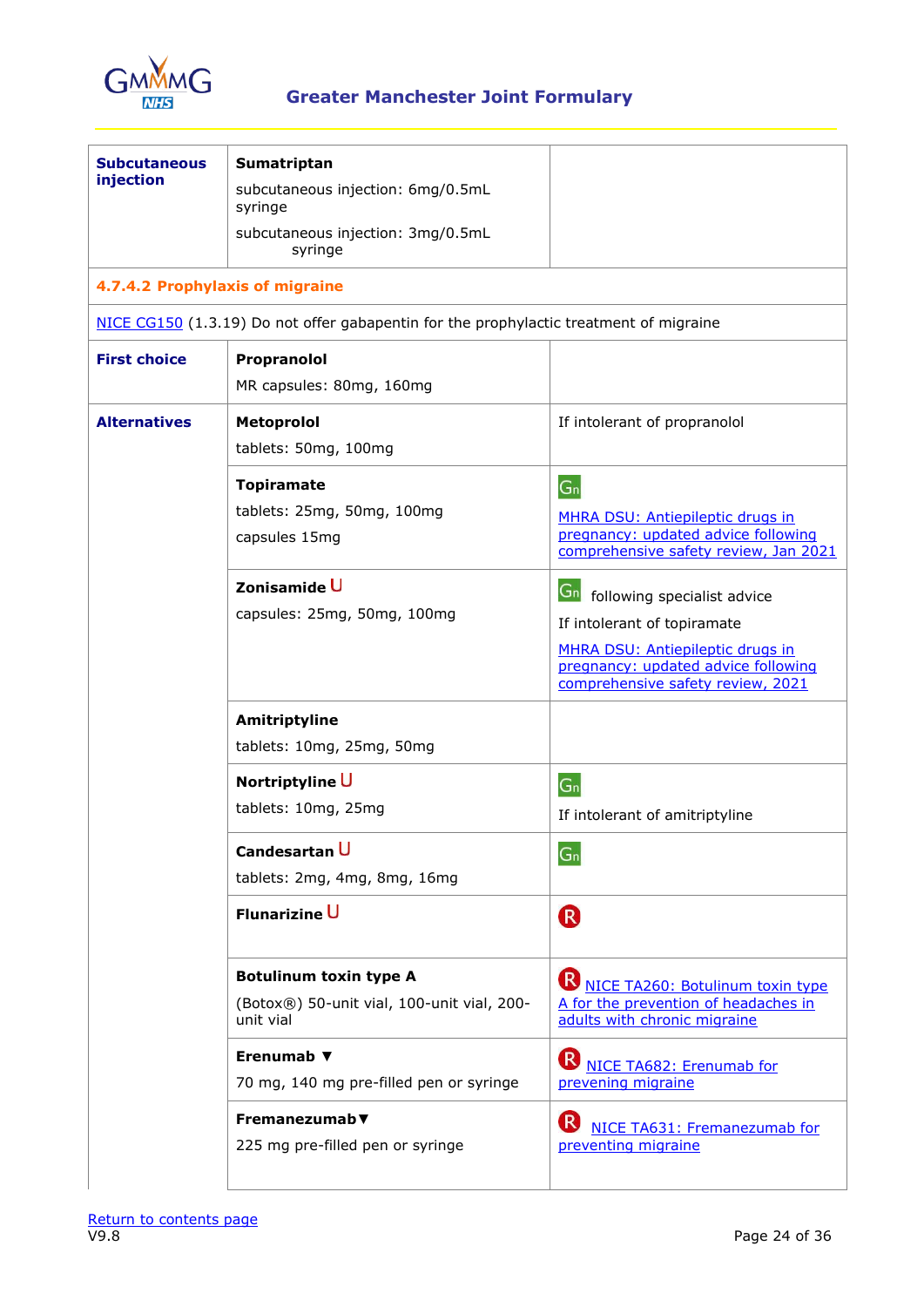

|                                                                                          | Galcanezumab▼<br>120 mg pre-filled pen                                                                        | $(\mathsf{R}% )^{2k}$<br>NICE TA659: Galcanezumab for<br>preventing migraine |
|------------------------------------------------------------------------------------------|---------------------------------------------------------------------------------------------------------------|------------------------------------------------------------------------------|
|                                                                                          | 4.7.4.3 Cluster headache and the trigeminal autonomic cephalalgias                                            |                                                                              |
| treatment of cluster headache.                                                           | NICE CG150 (1.3.32) Do not offer paracetamol, NSAIDS, opioids, ergots or oral triptans for the acute          |                                                                              |
| Acute<br>treatment                                                                       | Sumatriptan<br>subcutaneous injection: 6mg/0.5mL<br>syringe<br>subcutaneous injection: 3mg/0.5mL<br>syringe U |                                                                              |
|                                                                                          | Zolmitriptan<br>nasal spray: 5mg per actuation $\overline{U}$                                                 |                                                                              |
|                                                                                          | Sumatriptan<br>nasal spray: 10mg per actuation, 20mg<br>per actuation U                                       |                                                                              |
|                                                                                          | Oxygen                                                                                                        | Follow local prescribing rules                                               |
| <b>Prophylaxis</b>                                                                       | Verapamil U<br>tablets: 40mg, 80mg, 120mg, 160mg<br>modified release tablets/capsules:<br>120mg, 180mg, 240mg | Gn following specialist advice                                               |
| <b>Tension headache</b>                                                                  |                                                                                                               |                                                                              |
| NICE CG150 (1.2.7) Do not offer opioids for the acute treatment of tension-type headache |                                                                                                               |                                                                              |
| Acute<br>treatment                                                                       | Paracetamol<br><b>Aspirin</b><br><b>NSAIDs</b>                                                                | As above, see 4.7.4.1                                                        |
| <b>Prophylaxis</b>                                                                       | Amitriptyline<br>tablets: 10mg, 25mg, 50mg                                                                    |                                                                              |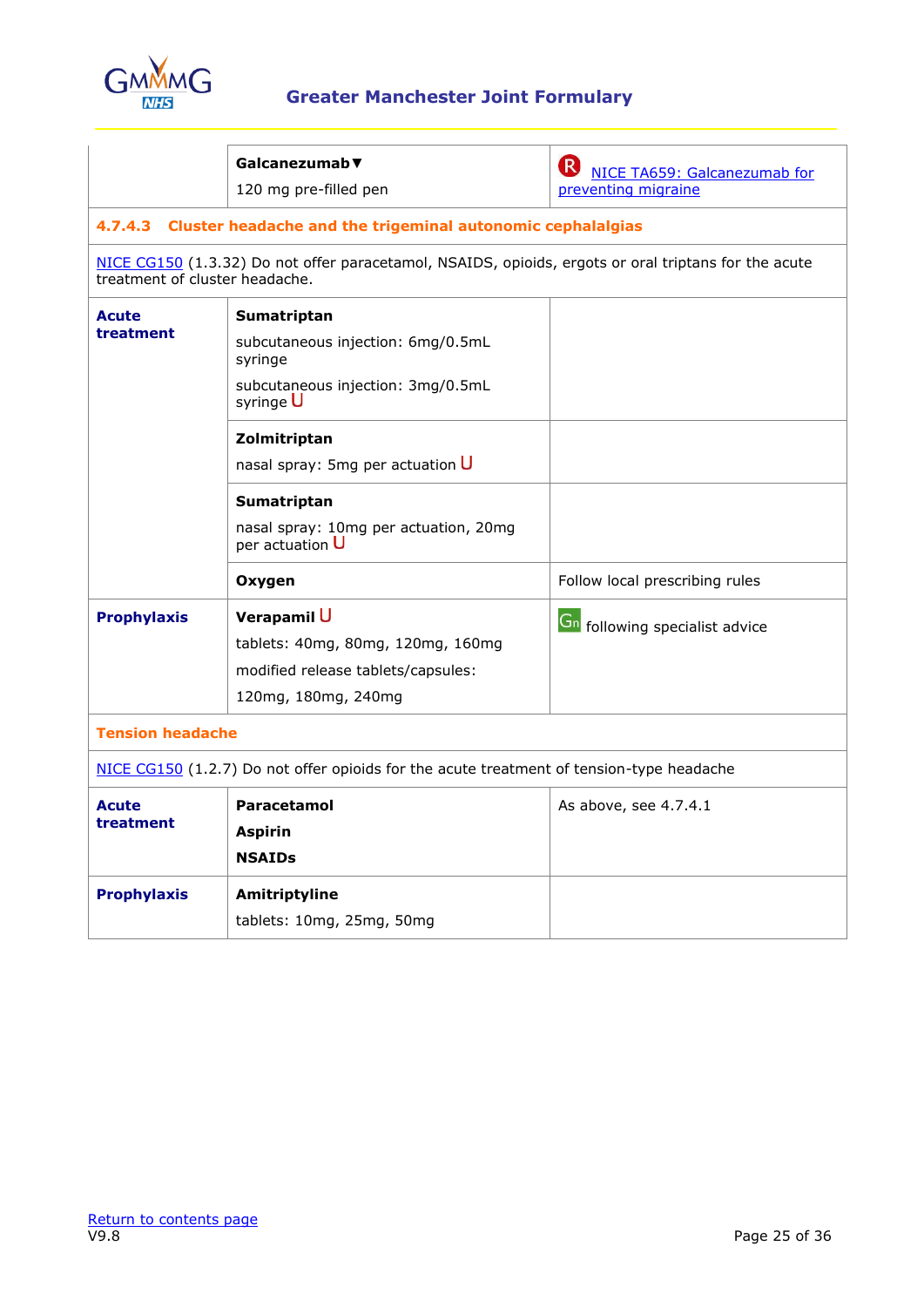

<span id="page-25-0"></span>

| <b>BNF Chapter</b> | <b>Central nervous system</b><br>4 |
|--------------------|------------------------------------|
| <b>Section</b>     | 4.8 Antiepileptic drugs            |
| <b>Subsection</b>  | 4.8.1 Control of the epilepsies    |

### <span id="page-25-1"></span>**Initiation and withdrawal of therapy must only be managed by a specialist.**

Drugs that are not routinely prescribed are not included in the formulary however if a specialist

recommends a drug and it is listed as ['](https://gmmmg.nhs.uk/rag-category/adult/)<sup>Gn</sup>following specialist advice' within the RAG list then the patient can be prescribed that treatment.

NICE CG137 The epilepsies: the diagnosis and management of the epilepsies in adults and children in [primary and secondary care](http://www.nice.org.uk/guidance/cg137)

[MHRA DSU: Antiepileptic drugs: Updated advice on switching between different manufacturers' products,](https://www.gov.uk/drug-safety-update/antiepileptic-drugs-updated-advice-on-switching-between-different-manufacturers-products)  [Nov 2017](https://www.gov.uk/drug-safety-update/antiepileptic-drugs-updated-advice-on-switching-between-different-manufacturers-products)

**Category 1** – Ensure that the patient is maintained on a specific manufacturer's product.: carbamazepine, phenobarbital, phenytoin, primidone

**Category 2** - Base the need for continued supply of a particular manufacturer's product on clinical judgement and consultation with patient and/or carer, taking into account factors such as seizure frequency and treatment history. Take into account patient/carer-related factors such as their negative perceptions about alternative products and/or other issues related to the patient should also be taken into account: clobazam, clonazepam, eslicarbazepine, lamotrigine, oxcarbazepine, perampanel, retigabine, rufinamide, topiramate, valproate, zonisamide

**Category 3** – The potential for clinically relevant differences to exist between different manufacturers' products is considered to be extremely low. However, consider other patient/carer-related factors, such as negative perceptions about alternative products and/or other issues related to the patient (e.g. patient anxiety, risk of confusion or dosing errors): brivaracetam, ethosuximide, gabapentin, lacosamide, levetiracetam, pregabalin, tiagabine, vigabatrin

[MHRA DSU: St Johns Wort may interact with antiepileptics, Nov 2007](https://www.gov.uk/drug-safety-update/herbal-ingredient-st-john-s-wort-may-interact-with-antiepileptics)

[MHRA DSU: Antiepileptics adverse effects on bone, April 2009](https://www.gov.uk/drug-safety-update/antiepileptics-adverse-effects-on-bone)

MHRA [DSU: Antiepileptic drugs in pregnancy: updated advice following comprehensive safety review,](https://www.gov.uk/drug-safety-update/antiepileptic-drugs-in-pregnancy-updated-advice-following-comprehensive-safety-review)  [January 2021](https://www.gov.uk/drug-safety-update/antiepileptic-drugs-in-pregnancy-updated-advice-following-comprehensive-safety-review)

#### **Most commonly prescribed**

| <b>Alphabetical</b><br>order | Carbamazepine<br>MR tablets: 200mg, 400mg<br>tablets: 100mg, 200mg, 400mg                           | Gn following specialist advice<br>MHRA DSU: Carbamazepine, oxcarbazepine<br>and eslicarbazepine: potential risk of serious<br>skin reactions, Dec 2012 |
|------------------------------|-----------------------------------------------------------------------------------------------------|--------------------------------------------------------------------------------------------------------------------------------------------------------|
|                              | Lamotrigine<br>tablets: 25mg, 50mg, 100mg,<br>200 <sub>ma</sub><br>dispersible tablets: 25mg, 100mg | Gn following specialist advice                                                                                                                         |
|                              | Levetiracetam<br>tablets: 250mg, 500mg, 750mg, 1g<br>oral solution: 100mg/ml                        | Gn following specialist advice                                                                                                                         |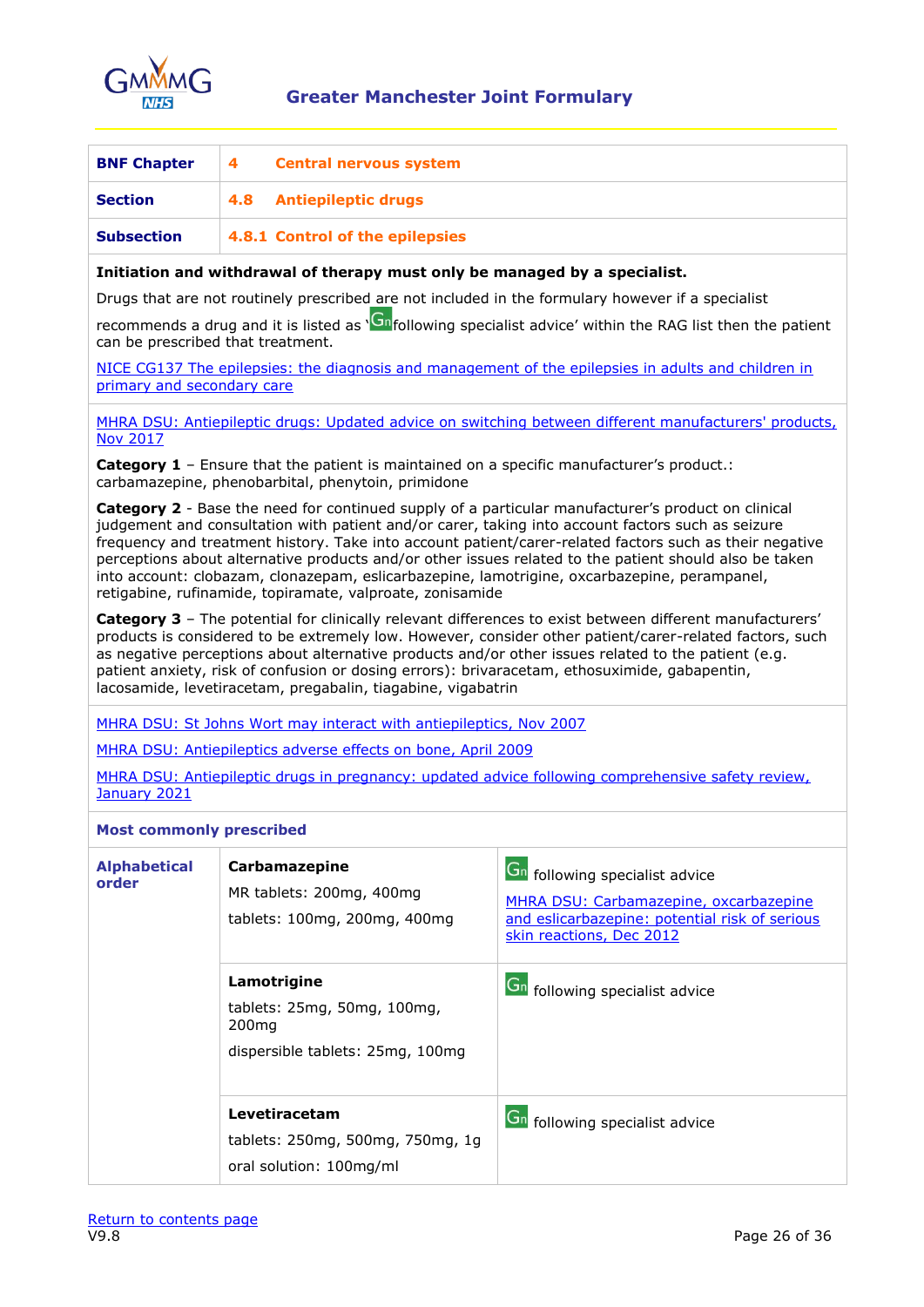

|                              | Sodium valproate<br>EC tablets 200mg, 500mg<br>MR tablets: 200mg, 300mg, 500mg<br>SF liquid: 200mg/5ml | <b>Gn</b> following specialist advice<br>MHRA Drug Safety Updates:<br>Valproate medicines (Epilim ▼<br>Depakote ▼): contraindicated in women<br>and girls of childbearing potential unless<br>conditions of Pregnancy Prevention<br>Programme are met (April 2018)<br>Valproate medicines (Epilim ▼<br>$\bullet$<br>Depakote ▼): Pregnancy Prevention<br>Programme materials online (May 2018)<br><b>Valproate Pregnancy Prevention</b><br>$\bullet$<br>Programme: actions required now from<br>GPs, specialists, and dispensers (Sept<br>2018)<br>Valproate medicines: are you in acting in<br>$\bullet$<br>compliance with the pregnancy prevention<br>measures? (Dec 2018) |
|------------------------------|--------------------------------------------------------------------------------------------------------|-------------------------------------------------------------------------------------------------------------------------------------------------------------------------------------------------------------------------------------------------------------------------------------------------------------------------------------------------------------------------------------------------------------------------------------------------------------------------------------------------------------------------------------------------------------------------------------------------------------------------------------------------------------------------------|
| <b>Other drugs</b>           |                                                                                                        |                                                                                                                                                                                                                                                                                                                                                                                                                                                                                                                                                                                                                                                                               |
| <b>Alphabetical</b><br>order | <b>Cenobamate</b><br>tablets: 50mg, 100mg, 150mg,<br>200 <sub>mg</sub>                                 | <b>Gn</b> following specialist initiation. To be<br>initiated by a tertiary epilepsy service, as per<br>NICE guidance.<br>NICE TA753: Cenobamate for treating focal<br>onset seizures in epilepsy                                                                                                                                                                                                                                                                                                                                                                                                                                                                             |
|                              | Clobazam<br>tablets: 10mg                                                                              | <b>Gn</b> following specialist advice                                                                                                                                                                                                                                                                                                                                                                                                                                                                                                                                                                                                                                         |
|                              | Clonazepam<br>tablets: 500microgram, 2mg                                                               | <b>Gn</b> following specialist advice<br>MHRA DSU: Drugs and driving: blood<br>concentration limits set for certain drugs, Feb<br>2015                                                                                                                                                                                                                                                                                                                                                                                                                                                                                                                                        |
|                              | Gabapentin<br>capsules:100mg, 300mg, 400mg                                                             | <b>Gn</b> following specialist advice<br>MHRA DSU: Pregabalin (Lyrica), gabapentin<br>(Neurontin) and risk of abuse and<br>dependence: new scheduling requirements,<br><b>April 2019</b><br>MHRA DSU: Gabapentin (Neurontin): risk of<br>severe respiratory depression, Oct 2017                                                                                                                                                                                                                                                                                                                                                                                              |
|                              | Oxcarbazepine<br>tablets: 150mg, 300mg, 600mg<br>suspension 300mg/5ml                                  | <b>Ch</b> following specialist advice<br>MHRA DSU: Carbamazepine, oxcarbazepine<br>and eslicarbazepine: potential risk of serious<br>skin reactions, Dec 2012                                                                                                                                                                                                                                                                                                                                                                                                                                                                                                                 |
|                              | Phenobarbital<br>tablets: 15mg, 30mg, 60mg                                                             | <b>Gn</b> following specialist advice                                                                                                                                                                                                                                                                                                                                                                                                                                                                                                                                                                                                                                         |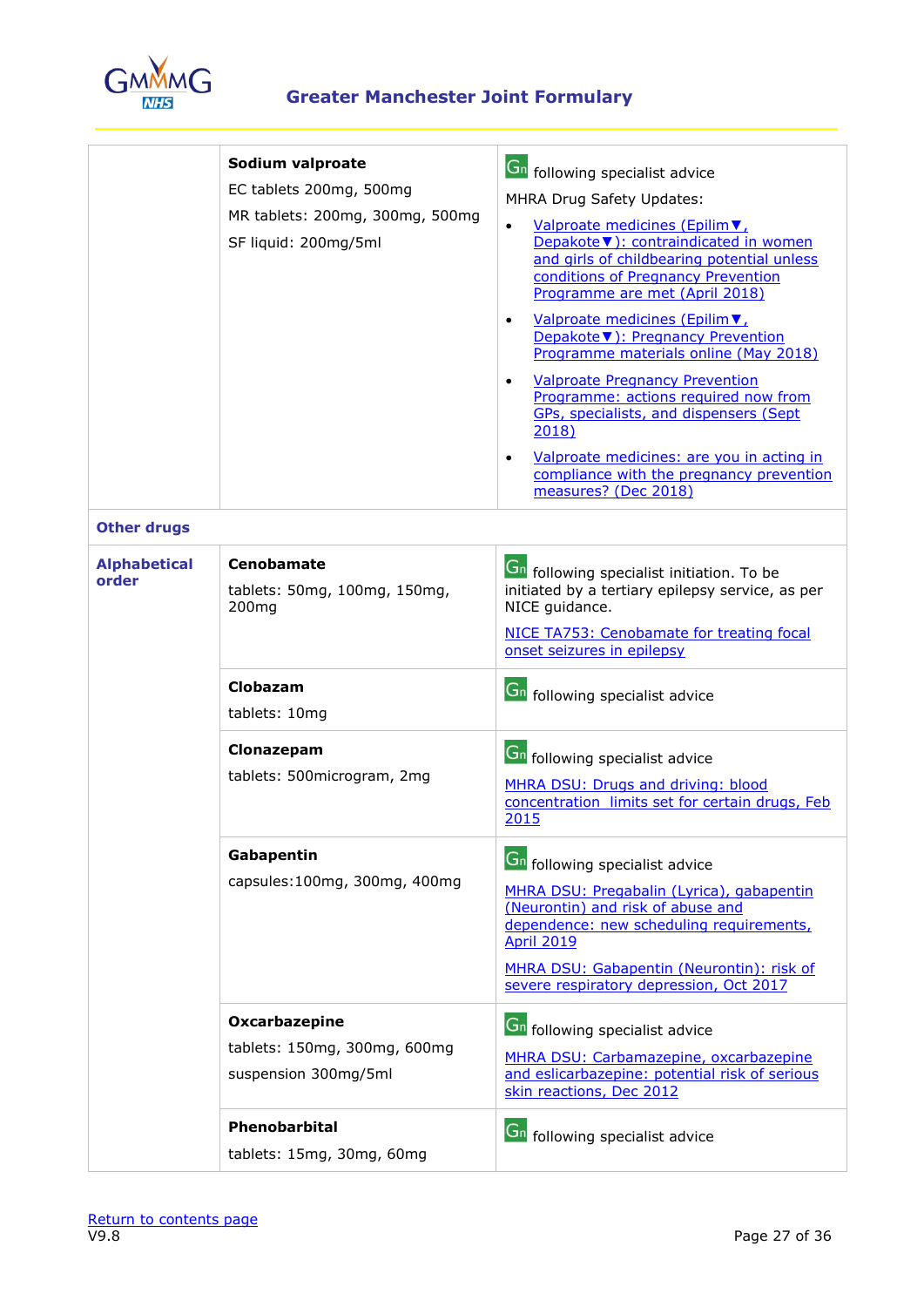

|                                                                                                                                                                                     | Phenytoin<br>capsules: 25mg, 50mg, 100mg<br>suspension: 30mg/5ml                                                                                                                                                                                                          | <b>Gn</b> following specialist advice<br>MHRA DSU: Risk of Stevens-Johnson<br>syndrome, Jan 2010                                                                                                                                                                                                                                                         |
|-------------------------------------------------------------------------------------------------------------------------------------------------------------------------------------|---------------------------------------------------------------------------------------------------------------------------------------------------------------------------------------------------------------------------------------------------------------------------|----------------------------------------------------------------------------------------------------------------------------------------------------------------------------------------------------------------------------------------------------------------------------------------------------------------------------------------------------------|
|                                                                                                                                                                                     | Pregabalin<br>capsules: 25mg, 50mg, 75mg,<br>100mg, 150mg, 200mg, 225mg,<br>300 <sub>mg</sub>                                                                                                                                                                             | <b>Gn</b> following specialist advice<br>MHRA DSU: Pregabalin, gabapentin and risk of<br>abuse and dependence: new scheduling<br>requirements, April 2019<br>MHRA DSU: Pregabalin (Lyrica): reports of<br>severe respiratory depression, Feb 2021<br>MHRA DSU: Pregabalin (Lyrica): findings of<br>safety study on risks during pregnancy, April<br>2022 |
|                                                                                                                                                                                     | <b>Primidone</b><br>tablets: 50mg, 250mg                                                                                                                                                                                                                                  | <b>Gn</b> following specialist advice                                                                                                                                                                                                                                                                                                                    |
|                                                                                                                                                                                     | <b>Topiramate</b><br>tablets: 25mg, 50mg, 100mg,<br>200 <sub>mg</sub>                                                                                                                                                                                                     | <b>Gn</b> following specialist advice                                                                                                                                                                                                                                                                                                                    |
|                                                                                                                                                                                     | Zonisamide<br>capsules: 25mg, 50mg, 100mg                                                                                                                                                                                                                                 | <b>Gn</b> following specialist advice                                                                                                                                                                                                                                                                                                                    |
| <b>Grey drugs</b><br>Items which are<br>listed as Grey<br>are deemed not<br>suitable for<br>routine<br>prescribing but<br>may be suitable<br>for a defined<br>patient<br>population | <b>Cannabidiol</b> (Epidyolex®)<br>For children and adults with rare,<br>severe forms of drug-resistant<br>epilepsy, when used within its<br>marketing authorisation.                                                                                                     | ®<br>Criterion 3 (see RAG list)<br>NICE TA614: Cannabidiol with clobazam for<br>treating seizures associated with Dravet<br>syndrome<br>NICE TA615: Cannabidiol with clobazam for<br>treating seizures associated with Lennox-<br><b>Gastaut syndrome</b><br>NICE NG144: Cannabis-based medicinal<br>products                                            |
|                                                                                                                                                                                     | Lacosamide<br>tablets: 50mg, 100mg, 150mg,<br>200 <sub>mg</sub><br>oral solution: 10mg/ml                                                                                                                                                                                 | <b>Gn</b> following specialist advice<br>Criterion 2 (see RAG list)                                                                                                                                                                                                                                                                                      |
|                                                                                                                                                                                     | <b>Perampanel</b><br>tablets: 2mg, 4 mg, 6 mg, 8mg,<br>10mg, 12mg<br>oral suspension: 0.5mg/ml<br>Only for use as an option for<br>patients with highly refractory<br>epilepsy who are unable to tolerate<br>at least two other more established<br>adjunctive therapies. | <b>Gn</b> following specialist advice<br>Criterion 2 (see RAG list)                                                                                                                                                                                                                                                                                      |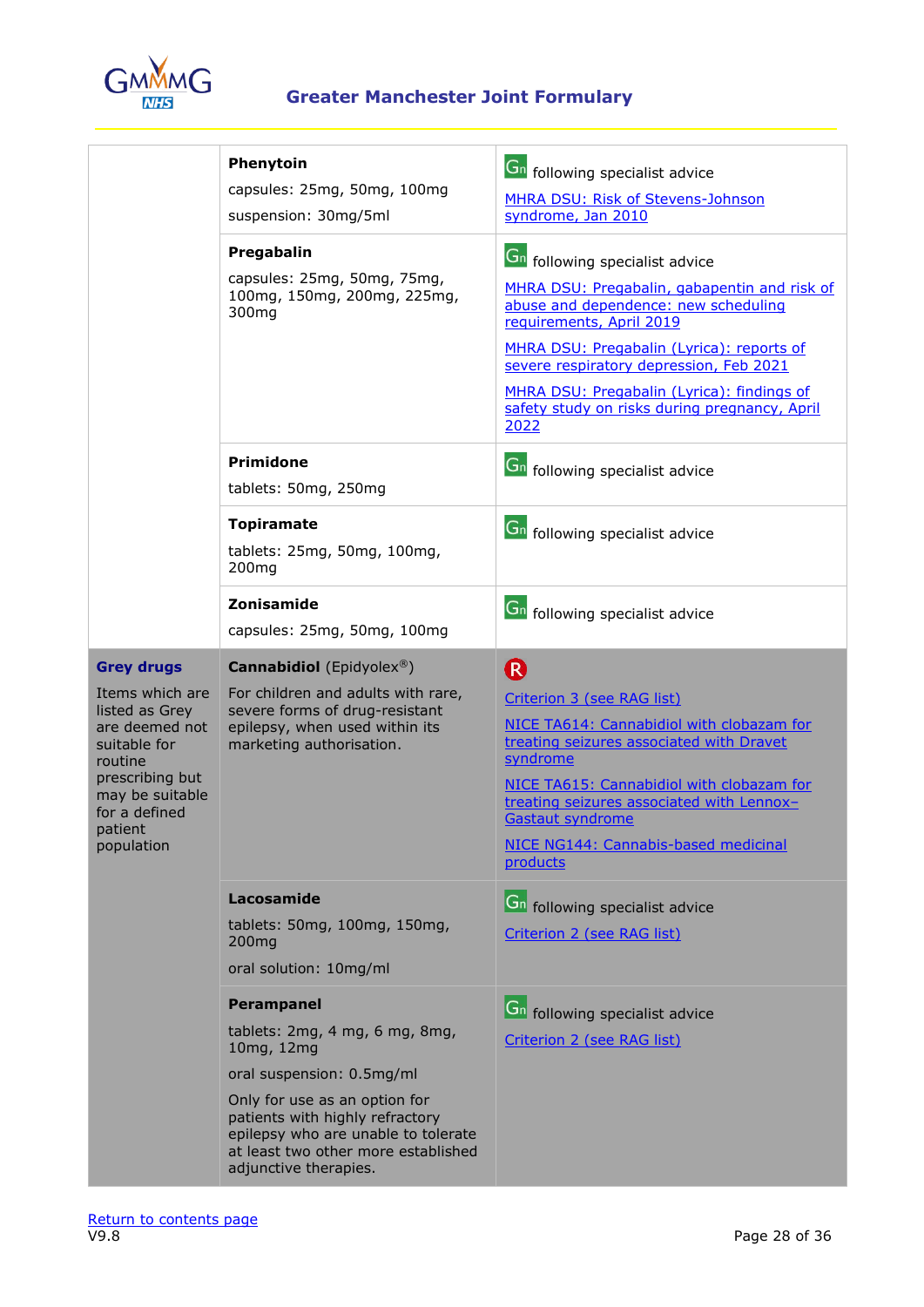

|                                   | <b>Rufinamide</b><br>tablets: 100mg, 200mg, 400mg<br>Only for use as an adjunct in<br>patients with Lennox-Gastaut<br>syndrome who have failed treatment<br>with, or are intolerant of, alternative<br>traditional antiepileptic drugs. |          | <b>Gn</b> following specialist initiation<br>Criterion 2 (see RAG list)                                       |
|-----------------------------------|-----------------------------------------------------------------------------------------------------------------------------------------------------------------------------------------------------------------------------------------|----------|---------------------------------------------------------------------------------------------------------------|
| <b>Do Not</b><br><b>Prescribe</b> | Cannabis-derived, cannabis-<br>based and hemp products<br>With the exception of Epidyolex (see<br>above) and nabilone (see chapter 8)                                                                                                   | products | Criterion 1 (see RAG list)<br>NICE NG144: Cannabis-based medicinal                                            |
| <b>Subsection</b>                 | <b>Drugs used in status epilepticus</b><br>4.8.2                                                                                                                                                                                        |          |                                                                                                               |
| <b>First choice</b>               | Midazolam hydrochloride<br>oromucosal solution 5mg/ml: 2ml syringe<br>(Buccolam $\blacktriangledown$ )                                                                                                                                  |          | <b>Gn</b> specialist initiation<br>MHRA DSU: Buccal midazolam,<br><b>Oct 2011</b>                             |
| For use in<br>palliative care     | Midazolam<br>Injection 5mg/ml                                                                                                                                                                                                           |          | <b>Gn</b> See <b>GMMMG</b> Palliative Care<br><b>Pain and Symptom Control</b><br><b>Guidelines for Adults</b> |
| <b>Alternatives</b>               | <b>Diazepam</b><br>rectal tubes: 2.5mg, 5mg, 10mg                                                                                                                                                                                       |          | MHRA DSU: Drugs and driving:<br>blood concentration limits set for<br>certain drugs, Feb 2015                 |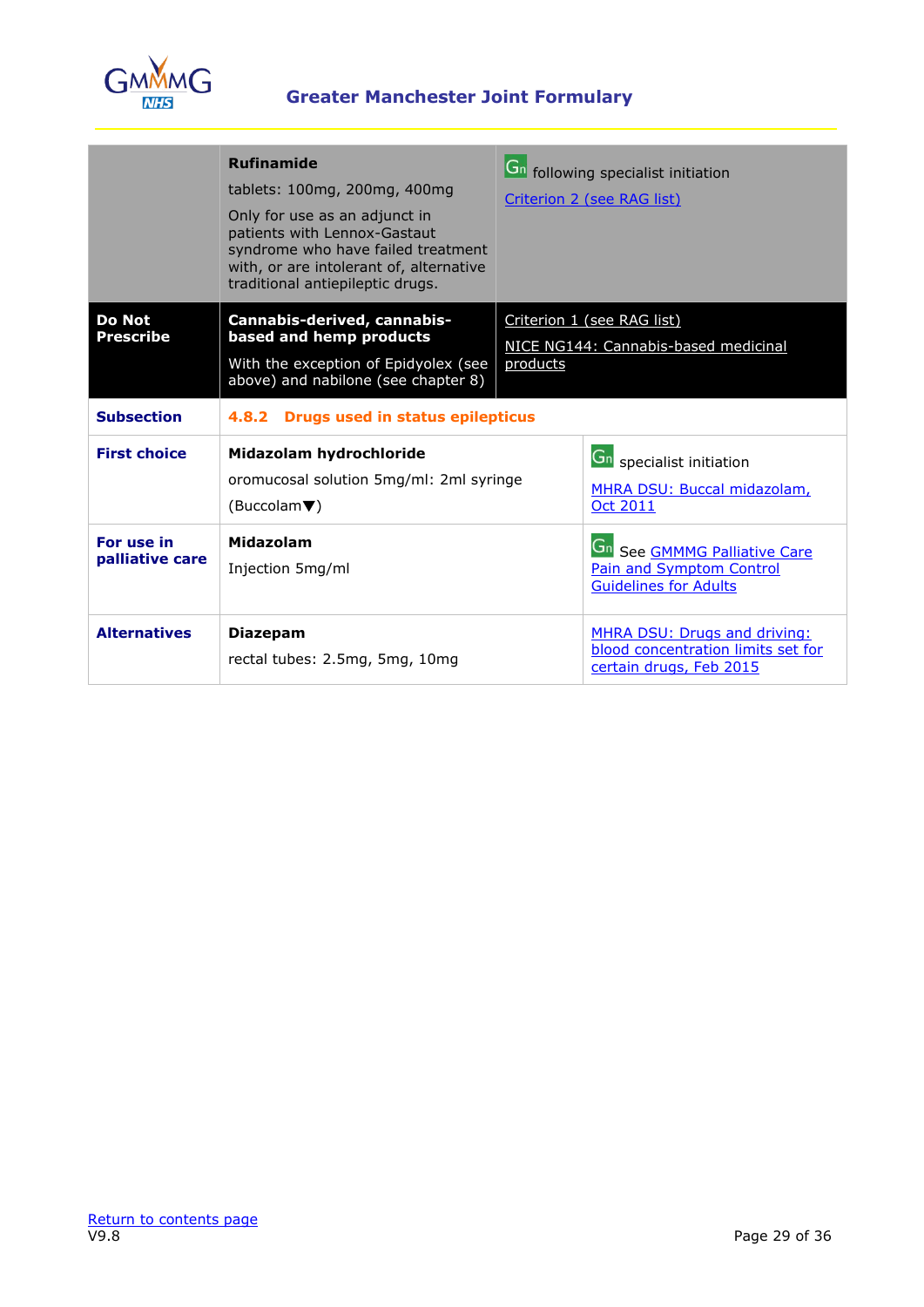

<span id="page-29-0"></span>

| <b>Chapter</b>                    | 4.<br><b>Central nervous system</b>                                                                                                                                                                                                            |                                                                                                                     |  |
|-----------------------------------|------------------------------------------------------------------------------------------------------------------------------------------------------------------------------------------------------------------------------------------------|---------------------------------------------------------------------------------------------------------------------|--|
| <b>Section</b>                    | 4.9<br>Drugs used in parkinsonism and related disorders                                                                                                                                                                                        |                                                                                                                     |  |
|                                   | Drugs that are not routinely prescribed are not included in the formulary however if a specialist                                                                                                                                              |                                                                                                                     |  |
| can be prescribed that treatment. | recommends a drug and it is listed as 'Gn following specialist advice' within the RAG list then the patient                                                                                                                                    |                                                                                                                     |  |
|                                   | NICE CG35: Parkinson's disease states that it is not possible to identify a universal first-choice drug<br>therapy for people with PD. The choice of drug first prescribed should take into account:<br>clinical and lifestyle characteristics |                                                                                                                     |  |
| $\bullet$                         | patient preference, after the patient has been informed of the short and long-term benefits and<br>drawbacks of the drug classes.                                                                                                              |                                                                                                                     |  |
| apomorphine.                      | Brand prescribing may be considered where differences in appearance of a medication may cause a<br>patient anxiety or where familiarity with a particular product in a particular device is important e.g. with                                |                                                                                                                     |  |
| <b>Subsection</b>                 | Dopaminergic drugs used in Parkinson's disease<br>4.9.1                                                                                                                                                                                        |                                                                                                                     |  |
|                                   | MHRA (2007) Dopamine agonists: pathological gambling, increased libido and hypersexuality                                                                                                                                                      |                                                                                                                     |  |
| <b>Dopamine-receptor agonists</b> |                                                                                                                                                                                                                                                |                                                                                                                     |  |
| <b>First line</b>                 | Pramipexole                                                                                                                                                                                                                                    | <b>Gn</b> following specialist advice                                                                               |  |
|                                   | tablets: 88microgram, 180microgram,<br>350 microgram, 700 microgram                                                                                                                                                                            |                                                                                                                     |  |
|                                   | <b>Ropinirole</b>                                                                                                                                                                                                                              | <b>Gn</b> following specialist advice                                                                               |  |
|                                   | tablets: 250microgram, 500microgram,<br>1mg, 2mg, 5mg                                                                                                                                                                                          |                                                                                                                     |  |
|                                   | Rotigotine                                                                                                                                                                                                                                     | <b>Gn</b> following specialist advice                                                                               |  |
|                                   | 24 hour patch: 1mg, 2mg, 4mg, 6mg, 8mg                                                                                                                                                                                                         | For use when more established oral<br>dopamine agonists are ineffective or<br>swallowing problems are present.      |  |
| <b>Second line</b>                | Pramipexole                                                                                                                                                                                                                                    | <b>Gn</b> following specialist advice                                                                               |  |
|                                   | modified release tablets: 260microgram,<br>520 microgram, 1.05 mg, 1.57 mg, 2.1 mg,<br>3.15mg                                                                                                                                                  |                                                                                                                     |  |
|                                   | <b>Ropinirole</b>                                                                                                                                                                                                                              | <b>Gn</b> following specialist advice                                                                               |  |
|                                   | modified release tablets: 2mg, 4mg, 8mg                                                                                                                                                                                                        |                                                                                                                     |  |
| <b>Third line</b>                 | MHRA DSU: Ergot-derived dopamine agonists: risk of fibrotic reactions, Oct 2008                                                                                                                                                                |                                                                                                                     |  |
|                                   | <b>Apomorphine</b>                                                                                                                                                                                                                             | A                                                                                                                   |  |
|                                   | injection: 10mg/ml: 2ml amp, 5ml amp                                                                                                                                                                                                           | <b>MHRA DSU: Apomorphine with</b><br>domperidone: minimising risk of                                                |  |
|                                   | pens: 10mg/ml: 3ml pen injector<br>pre-filled syringes: 5mg/ml: 10ml PFS                                                                                                                                                                       | cardiac side effects (April 2016)                                                                                   |  |
|                                   |                                                                                                                                                                                                                                                | <b>MHRA DSU: Dopamine agonists:</b><br>pathological gambling, increased libido,<br>and hypersexuality (August 2007) |  |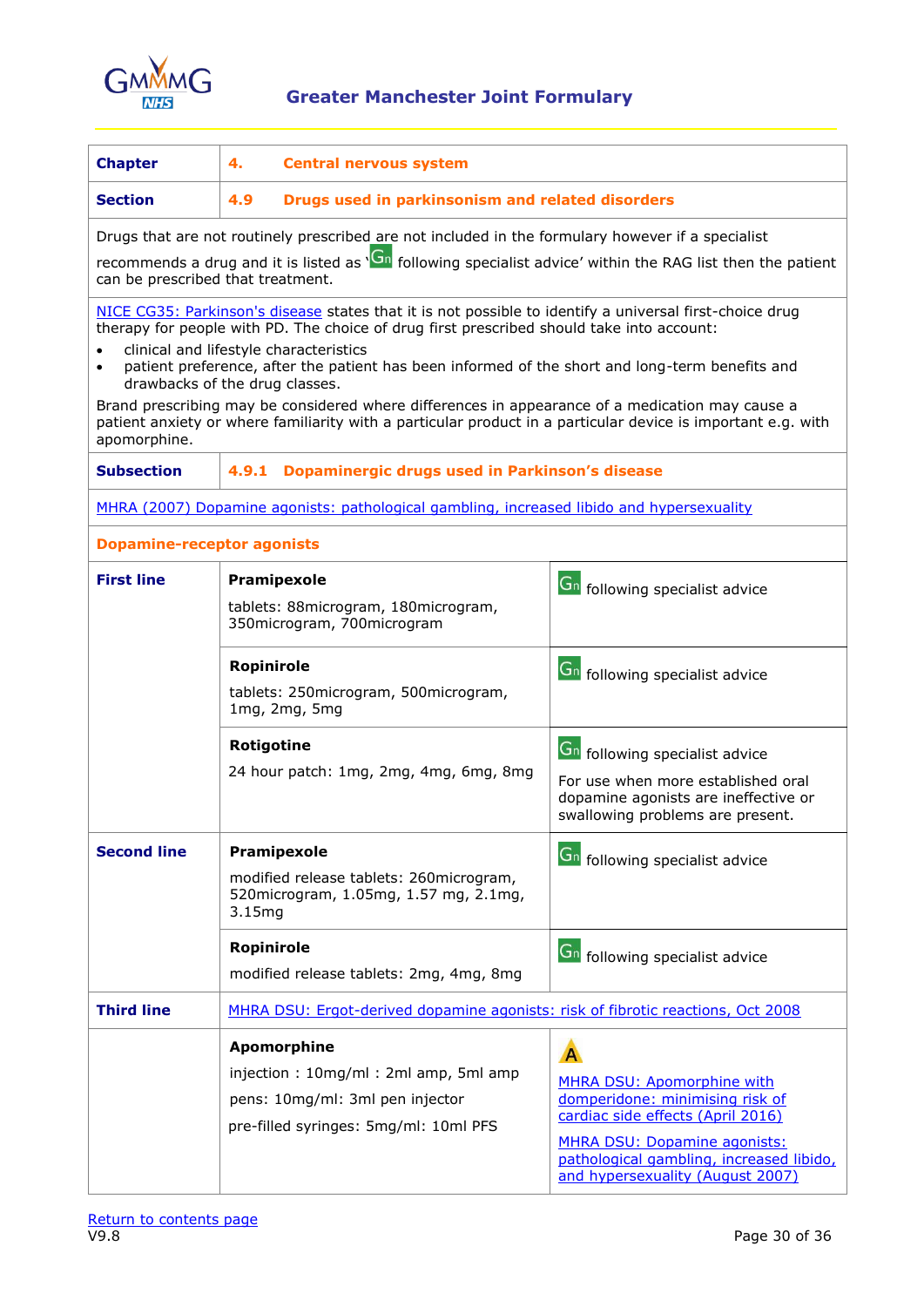

| Levodopa                                                                                                                                                                      |                                                                                                                                    |                                                                                |  |
|-------------------------------------------------------------------------------------------------------------------------------------------------------------------------------|------------------------------------------------------------------------------------------------------------------------------------|--------------------------------------------------------------------------------|--|
| <b>First line</b><br>(levodopa with<br>dopa-<br>decarboxylase<br>inhibitor)                                                                                                   | Co-beneldopa<br>capsules: 12.5/50, 25/100, 50/200<br>dispersible tablets 12.5/50, 25/100<br>modified release capsules: 25/100      | Gn following specialist advice                                                 |  |
|                                                                                                                                                                               | Co-careldopa<br>tablets: 10/100, 25/100, 25/250<br>modified release tablets: 25/100, 50/200<br>Co-careldopa with entacapone        | <b>Gn</b> following specialist advice<br><b>Gn</b> following specialist advice |  |
|                                                                                                                                                                               | Stalevo - see BNF for various strengths                                                                                            |                                                                                |  |
| <b>Do Not Prescribe</b>                                                                                                                                                       | Co-careldopa<br>intestinal gel (Duodopa®)                                                                                          | Criterion 3 (see RAG list)                                                     |  |
| <b>Monoamine-oxidase-B inhibitors</b>                                                                                                                                         |                                                                                                                                    |                                                                                |  |
|                                                                                                                                                                               | Rasagiline<br>tablets: 1mg                                                                                                         | <b>Gn</b> following specialist advice                                          |  |
|                                                                                                                                                                               | Safinamide $\blacktriangledown$<br>tablets: 50mg, 100mg                                                                            | Gn following specialist advice                                                 |  |
|                                                                                                                                                                               | Selegiline<br>tablets: 5mg, 10mg                                                                                                   | <b>Gn</b> following specialist advice                                          |  |
|                                                                                                                                                                               | <b>Catechol-O-methyltransferase inhibitors</b>                                                                                     |                                                                                |  |
| <b>First line</b>                                                                                                                                                             | <b>Entacapone</b><br>tablets: 200mg                                                                                                | <b>Gn</b> following specialist advice                                          |  |
| <b>Grey drugs</b><br>Items which are<br>listed as Grey are<br>deemed not<br>suitable for routine<br>prescribing but<br>may be suitable for<br>a defined patient<br>population | Opicapone▼<br>hard capsules: 50mg<br>For use only where entacapone (either alone<br>or in combination) is considered not suitable. | <b>Gn</b> following specialist advice<br>Criterion 2 (see RAG list)            |  |
| <b>Amantadine</b>                                                                                                                                                             |                                                                                                                                    |                                                                                |  |
|                                                                                                                                                                               | <b>Amantadine</b><br>capsules: 100mg<br>oral solution: 50mg/5ml                                                                    | <b>Gn</b> following specialist advice                                          |  |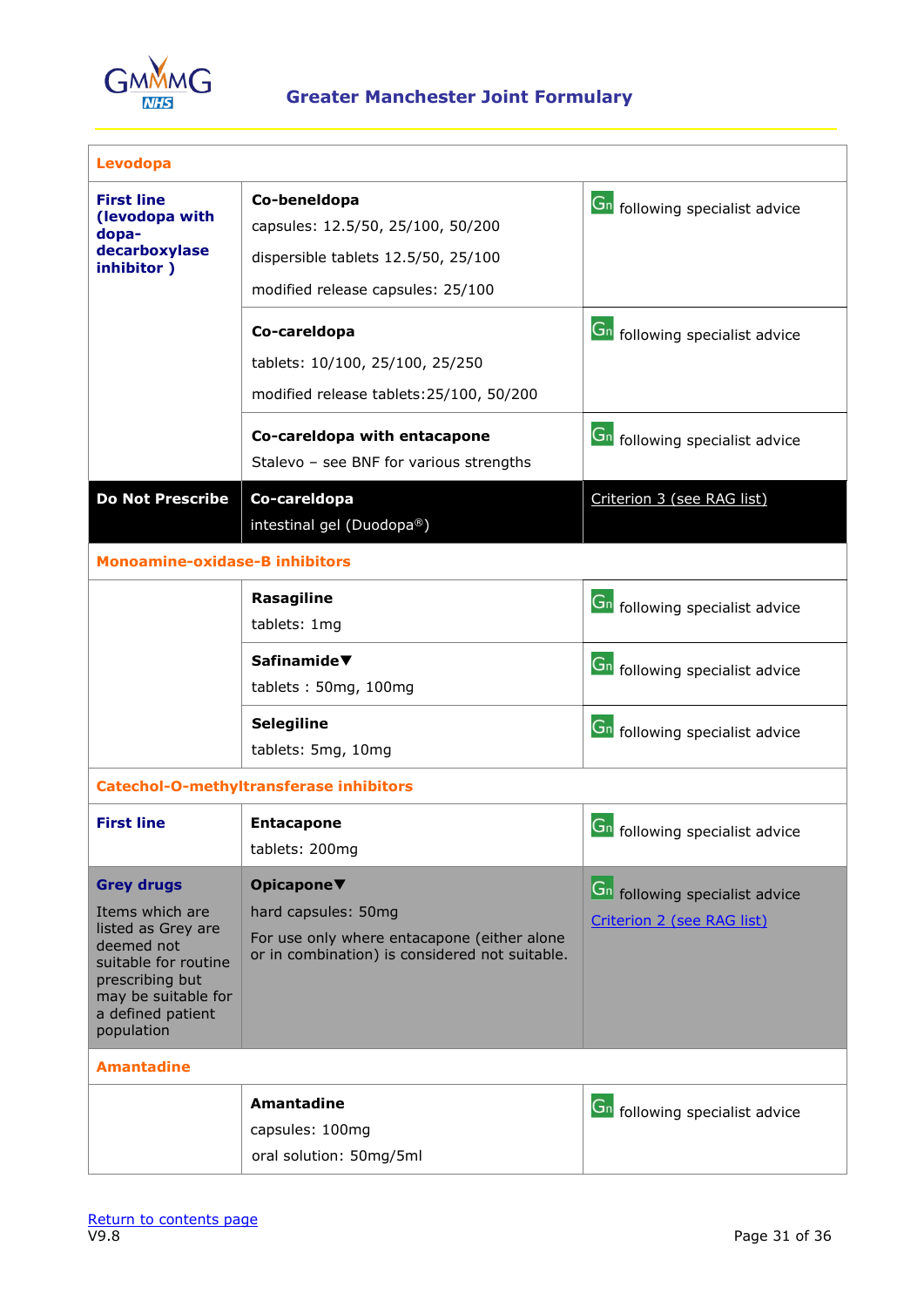

| <b>Subsection</b>                                                                                                             | 4.9.2 Antimuscarinic drugs used in parkinsonism                                  |                                                        |  |
|-------------------------------------------------------------------------------------------------------------------------------|----------------------------------------------------------------------------------|--------------------------------------------------------|--|
|                                                                                                                               | Not recommended due to association with cognitive impairment.                    |                                                        |  |
|                                                                                                                               | Not recommended in the elderly due to toxicity and risk of aggravating dementia. |                                                        |  |
| <b>First choice</b>                                                                                                           | Procyclidine                                                                     | $G_n$                                                  |  |
|                                                                                                                               | tablets: 5mg                                                                     |                                                        |  |
|                                                                                                                               | sugar free syrup: 2.5mg/5ml, 5mg/5ml                                             |                                                        |  |
| <b>Alternatives</b>                                                                                                           | Orphenadrine                                                                     |                                                        |  |
|                                                                                                                               | tablets: 50mg                                                                    |                                                        |  |
| <b>Subsection</b>                                                                                                             | Drugs used in essential tremor, chorea, tics and related disorders<br>4.9.3      |                                                        |  |
|                                                                                                                               | <b>Riluzole</b>                                                                  |                                                        |  |
|                                                                                                                               | tablets: 50mg                                                                    | A SCP: riluzole for amyotrophic<br>lateral sclerosis.  |  |
|                                                                                                                               | oral suspension: 5mg/ml                                                          | NICE TA20: Riluzole for motor                          |  |
|                                                                                                                               |                                                                                  | neurone disease                                        |  |
|                                                                                                                               |                                                                                  | NICE NG42: MND: assessment<br>and management           |  |
|                                                                                                                               |                                                                                  |                                                        |  |
| <b>Additional Notes</b>                                                                                                       |                                                                                  |                                                        |  |
| Propranolol (section 2.4) may be useful in treating essential tremor or tremors associated with anxiety<br>of thyrotoxicosis. |                                                                                  |                                                        |  |
| Specialist centres will advise on suitable alternative options for essential tremor, chorea, tics and related<br>disorders.   |                                                                                  |                                                        |  |
|                                                                                                                               | <b>Botulinum toxin type A</b>                                                    | R                                                      |  |
|                                                                                                                               | (Xeomin®)                                                                        | NICE TA605: Xeomin (botulinum                          |  |
|                                                                                                                               | 50, 100 or 200 units, powder for solution for<br>injection                       | neurotoxin type A) for treating<br>chronic sialorrhoea |  |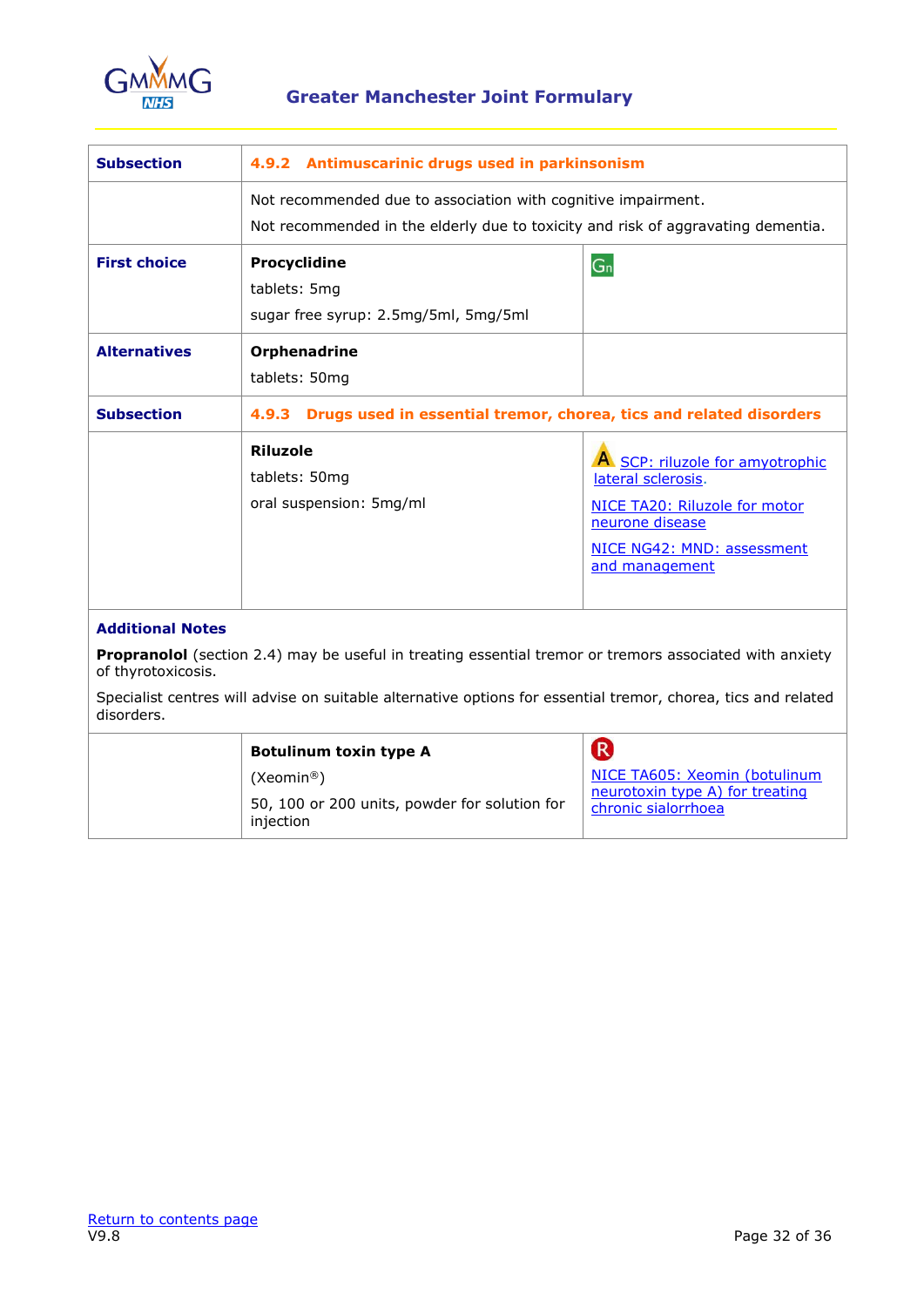

<span id="page-32-0"></span>

| <b>BNF Chapter</b>           | 4<br><b>Central Nervous System</b>                                                                                                                                       |                                                                                                                                                                                   |
|------------------------------|--------------------------------------------------------------------------------------------------------------------------------------------------------------------------|-----------------------------------------------------------------------------------------------------------------------------------------------------------------------------------|
| <b>Section</b>               | 4.10<br>Drugs used in substance dependence                                                                                                                               |                                                                                                                                                                                   |
| <b>Subsection</b>            | 4.10.1 Alcohol dependence                                                                                                                                                |                                                                                                                                                                                   |
|                              | NICE CG115: Alcohol dependence and harmful alcohol use<br>NICE NG58: Coexisting severe mental illness and substance misuse: community<br>health and social care services |                                                                                                                                                                                   |
| <b>Alphabetical</b><br>order | Acamprosate<br>gastro-resistant tablets: 333mg                                                                                                                           | <b>Gn</b> In conjunction with<br>specialist service                                                                                                                               |
|                              | Chlordiazepoxide<br>capsules: 5mg, 10mg<br>tablets: 5mg, 10mg                                                                                                            | For detoxification as a short course<br>to aid alcohol withdrawal                                                                                                                 |
|                              | <b>Disulfiram</b><br>tablets: 200mg                                                                                                                                      | A<br>Patient must be stabilised prior to<br>transfer of prescribing. $(> 3$<br>months)<br><b>GM</b> shared care protocol:<br>Disulfiram in the treatment of<br>alcohol dependence |
|                              | Nalmefene▼<br>tablets: 18mg                                                                                                                                              | <b>Gn</b> In conjunction with<br>specialist alcohol service<br>NICE (2014): Nalmefene for<br>reducing alcohol consumption in<br>people with alcohol dependence,<br><b>TA325</b>   |
|                              | <b>Naltrexone</b><br>tablets: 50mg                                                                                                                                       | R<br>Recommended in NICE guidance<br>for max 6 months duration. To<br>remain under specialist community<br>alcohol teams                                                          |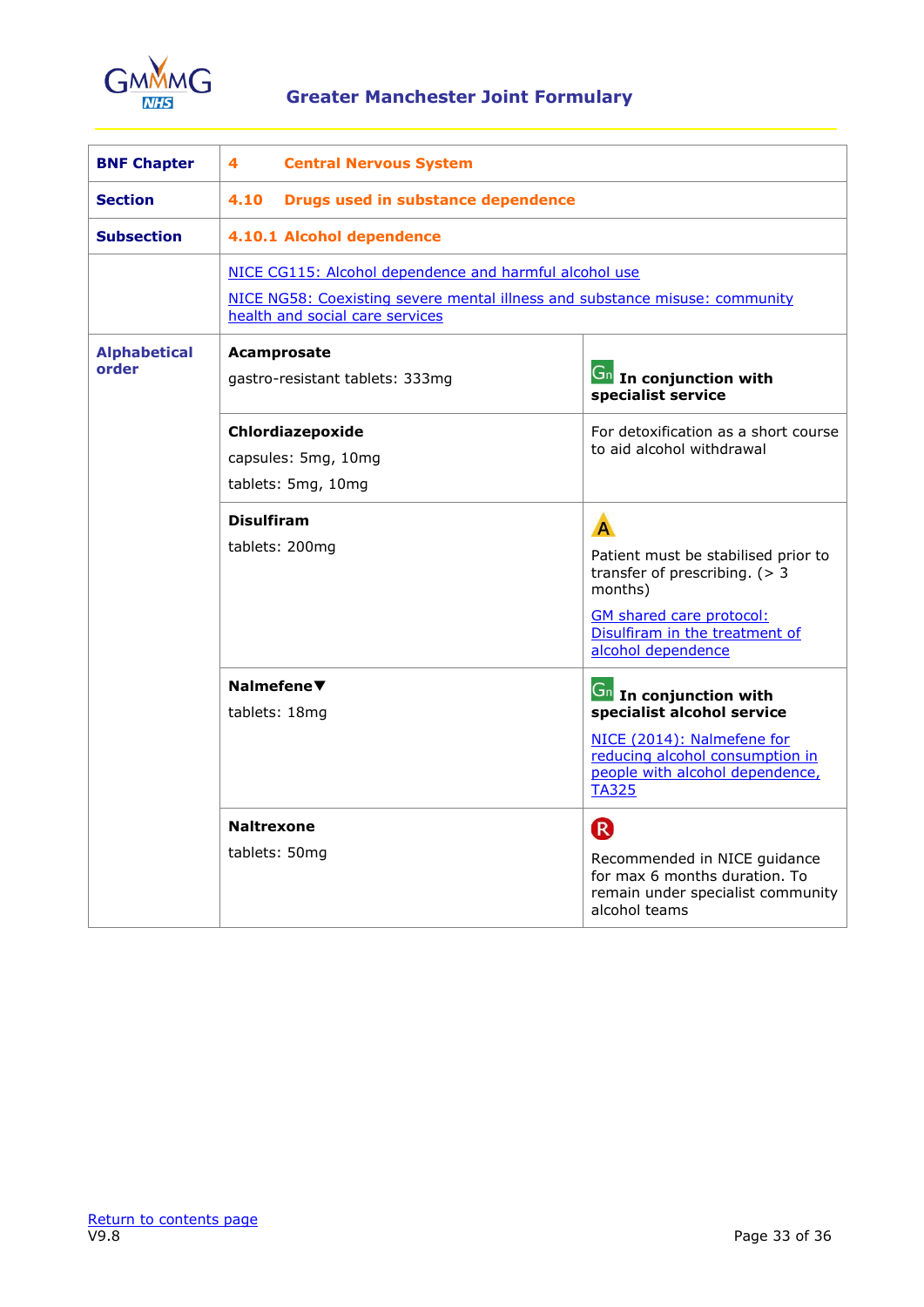

| <b>Subsection</b>                                                                                                                                                                                                                           | 4.10.2 Cigarette smoking                                                                                                                                                                                                                                                                                                           |                                                                                                                                                                                                                                                                                           |  |  |
|---------------------------------------------------------------------------------------------------------------------------------------------------------------------------------------------------------------------------------------------|------------------------------------------------------------------------------------------------------------------------------------------------------------------------------------------------------------------------------------------------------------------------------------------------------------------------------------|-------------------------------------------------------------------------------------------------------------------------------------------------------------------------------------------------------------------------------------------------------------------------------------------|--|--|
| Therapy is chosen according to the smoker's likely compliance, availability of counselling and support,<br>previous experience of smoking cessation aids, contra-indications and adverse effects of the products<br>and smokers preference. |                                                                                                                                                                                                                                                                                                                                    |                                                                                                                                                                                                                                                                                           |  |  |
|                                                                                                                                                                                                                                             | MHRA DSU: Smoking and smoking cessation: clinically significant interactions with<br>commonly used medicines, Oct 2009<br>NICE PH45: Tobacco: harm-reduction approaches to smoking<br>NICE NG209: Tobacco: preventing uptake, promoting guitting and treating<br>dependence<br><b>GMMMG Tobacco dependency treatment quideline</b> |                                                                                                                                                                                                                                                                                           |  |  |
| <b>First choice</b><br><b>Alternatives</b>                                                                                                                                                                                                  | <b>Nicotine</b><br>patches 16 hour: 5mg, 10mg, 15mg, 25mg<br>patches 24 hour: 7mg, 14mg, 21mg<br>chewing gum: 2mg, 4mg<br>lozenges: 2mg, 4mg<br>inhalator cartridges: 10mg, 15mg<br>oral spray: 1mg<br><b>Varenicline</b><br>2 week starter pack: 11x500 microgram with<br>14x1mg tablets<br>tablets: 500mcg, 1mg                  | <b>NICE TA123: Varenicline for</b><br>smoking cessation<br>Varenicline should normally be<br>prescribed only as part of a<br>programme of behavioural support.<br>Clinicians should be aware of the<br>possible emergence of significant<br>depressive symptoms when using<br>varenicline |  |  |
| <b>Do Not</b>                                                                                                                                                                                                                               | <b>Bupropion hydrochloride</b><br>modified release tablets: 150mg<br>e-Voke® electronic inhaler and Voke®                                                                                                                                                                                                                          | MHRA DSU: Bupropion (Zyban):<br>risk of serotonin syndrome with<br>use with other serotonergic drugs,<br><b>Nov 2020</b><br>Criterion 1 (see RAG list)                                                                                                                                    |  |  |
| <b>Prescribe</b>                                                                                                                                                                                                                            | inhaler<br>Further data are required evaluating the use of<br>Voke & e-Voke as a stop smoking aid, and<br>comparing their efficacy to established smoking<br>cessation treatments, prior to their use in the<br>GM region.                                                                                                         |                                                                                                                                                                                                                                                                                           |  |  |
| <b>Additional Notes</b>                                                                                                                                                                                                                     |                                                                                                                                                                                                                                                                                                                                    |                                                                                                                                                                                                                                                                                           |  |  |

The combination of NRT with varenicline<sup> $\blacktriangledown$ </sup> or bupropion is not recommended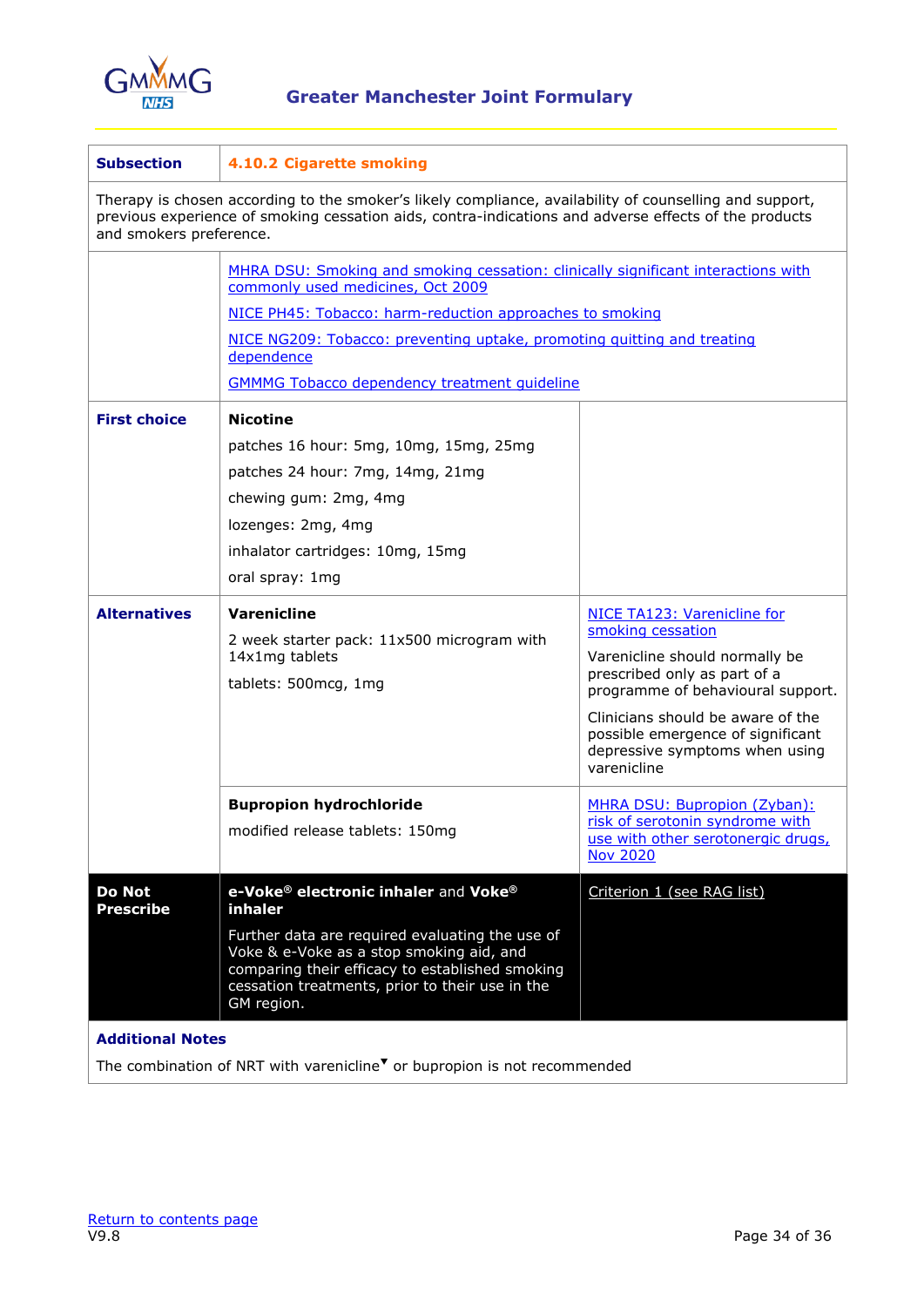

| <b>Subsection</b>   | 4.10.3 Opioid dependence                                                                                                        |                                                                                                                                                                                                                                                                                                                                                     |
|---------------------|---------------------------------------------------------------------------------------------------------------------------------|-----------------------------------------------------------------------------------------------------------------------------------------------------------------------------------------------------------------------------------------------------------------------------------------------------------------------------------------------------|
|                     | NICE (2007): Methadone and buprenorphine for the management of opioid<br>dependence (TA114)                                     |                                                                                                                                                                                                                                                                                                                                                     |
| <b>First choice</b> | <b>Methadone</b><br>oral solution: 1mg/1ml                                                                                      | MHRA DSU: Drugs and driving: blood<br>concentration limits set for certain drugs,<br><b>Feb 2015</b><br>RAG status depends on local commissioning<br>arrangements for substance misuse or if GP<br>with specialist interest                                                                                                                         |
| <b>Alternatives</b> | <b>Buprenorphine</b><br>sublingual tablets: 400microgram,<br>2mg, 8mg<br>oral lyophilisate (Espranor®): 2mg,<br>8 <sub>mg</sub> | Prescribe by brand; due to difference in<br>bioavailability Espranor® is not dose-<br>equivalent with sublingual products. Patient<br>to be maintained on their normal brand of<br>buprenorphine if admitted as an inpatient<br>RAG status depends on local commissioning<br>arrangements for substance misuse or if GP<br>with specialist interest |
|                     | Lofexidine<br>tablets: 200microgram                                                                                             | Lofexidine for detoxification                                                                                                                                                                                                                                                                                                                       |
|                     | <b>Naltrexone</b><br>tablets: 50mg                                                                                              | <b>B</b> For alcohol disorders<br>NICE TA115: Naltrexone for the<br>management of opioid dependence<br>For opioid dependence: RAG status depends<br>on local commissioning arrangements for<br>substance misuse or if GP with specialist<br>interest                                                                                                |